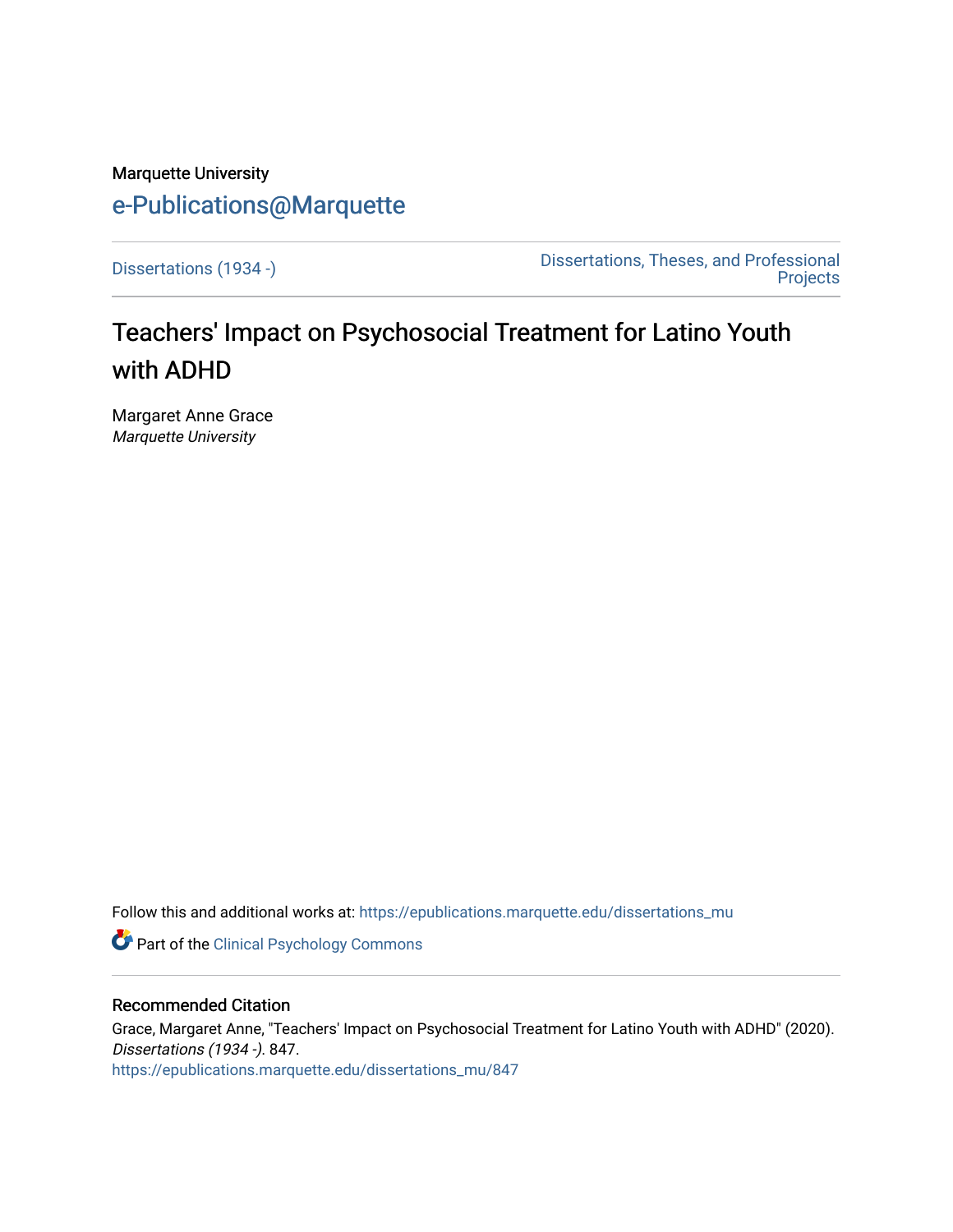## TEACHERS' IMPACT ON PSYCHOSOCIAL TREATMENT FOR LATINO YOUTH WITH ADHD

by

Margaret Grace, M.S.

A Dissertation submitted to the Faculty of the Graduate School, Marquette University, in Partial Fulfillment of the Requirements for the Degree of Doctor of Philosophy

Milwaukee, Wisconsin

May 2020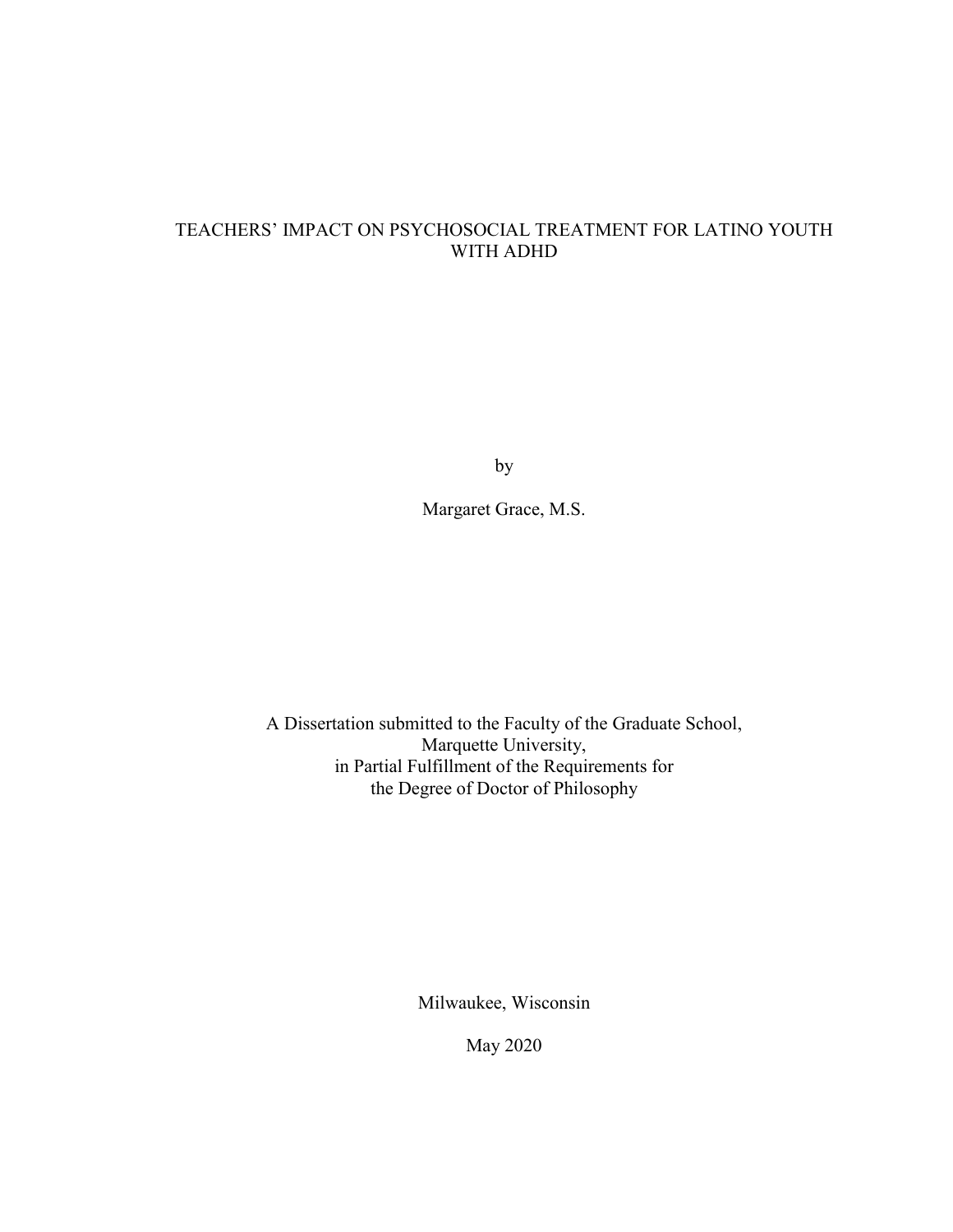## ABSTRACT

## TEACHERS' IMPACT ON PSYCHOSOCIAL TREATMENT FOR LATINO YOUTH WITH ADHD

## Margaret Grace, M.S. Marquette University, 2018

The current study examined the impact of teacher engagement in psychosocial treatment for Latino youth with ADHD and their families. Participants included sixty-one Latino youth, along with their primary caregiver and teacher. Results revealed that teachers were equally engaged in treatment regardless of the source of the referral to treatment, a finding which is encouraging as it indicates that teachers were motivated to work with their students and families. Additionally, results indicated that referral source and specific aspects of teacher engagement in treatment were related to certain child and parent/family treatment outcomes. Of note, several aspects of teacher engagement in treatment were related to maternal satisfaction with treatment and follow-up analyses identified referral source as a significant predictor of maternal satisfaction with treatment. These findings indicate that higher quality teacher intervention implementation, characterized by greater adherence to intervention components and higher-quality relationships, is related to enhanced child and parent treatment outcomes in the Latino population. Clinical implications and directions for future research also are discussed.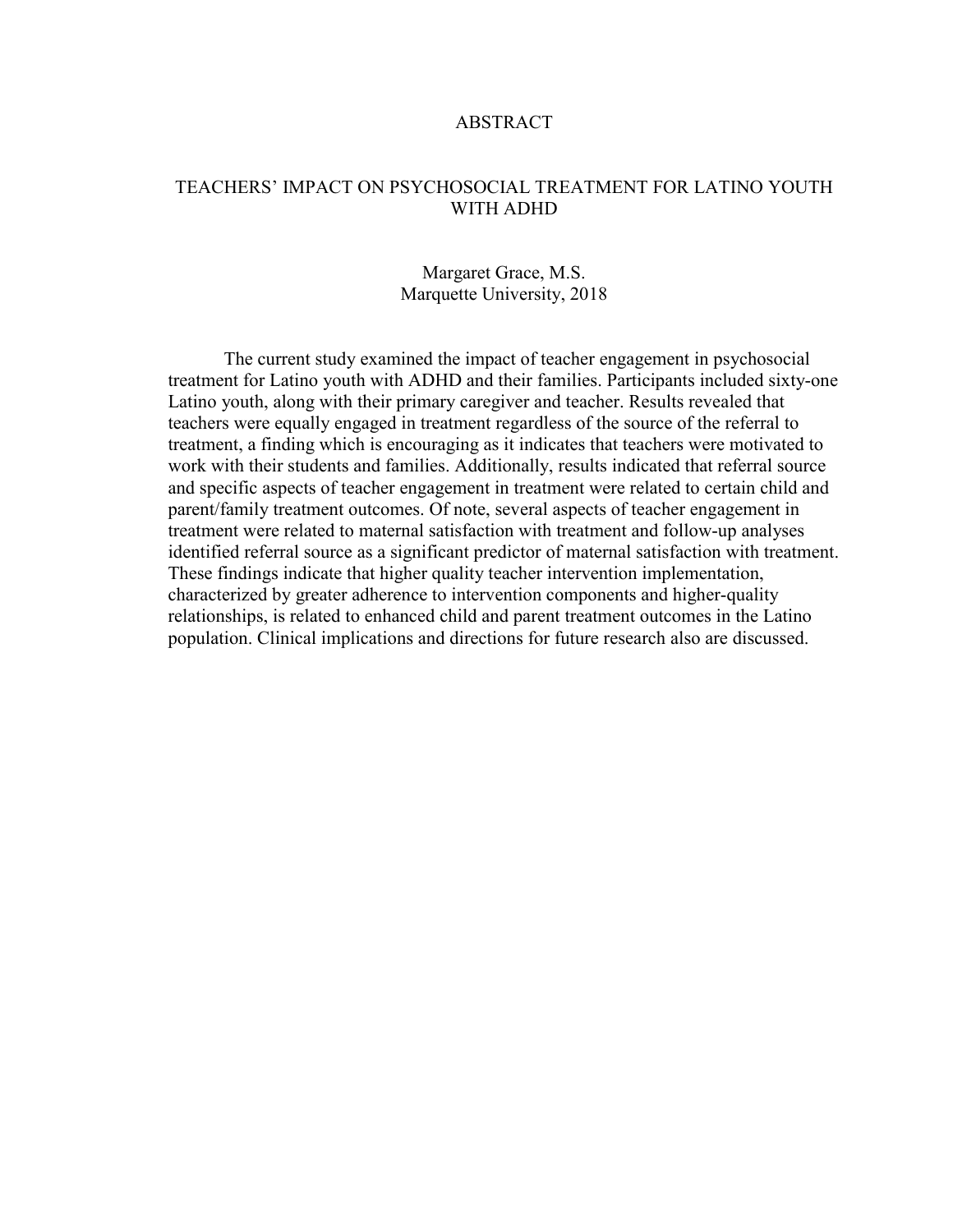### ACKNOWLEDGEMENTS

## Margaret Grace, M.S.

First and foremost, thank you to my research mentor, Dr. Alyson Gerdes. I truly could not have done this without your constant support and assistance. Thank you to Dr. Lucas Torres and Dr. Steve Saunders for serving as committee members and their contributions to this project. I would also like to thank the other members of the Gerdes research lab; your friendship and collaboration were invaluable to me throughout graduate school. Thank you also to the many families who participated in this project, as well as Al Castro of the United Community Center; it was an honor to work with you, and I hope our paths cross again. Finally, thank you to my family. Your support means everything.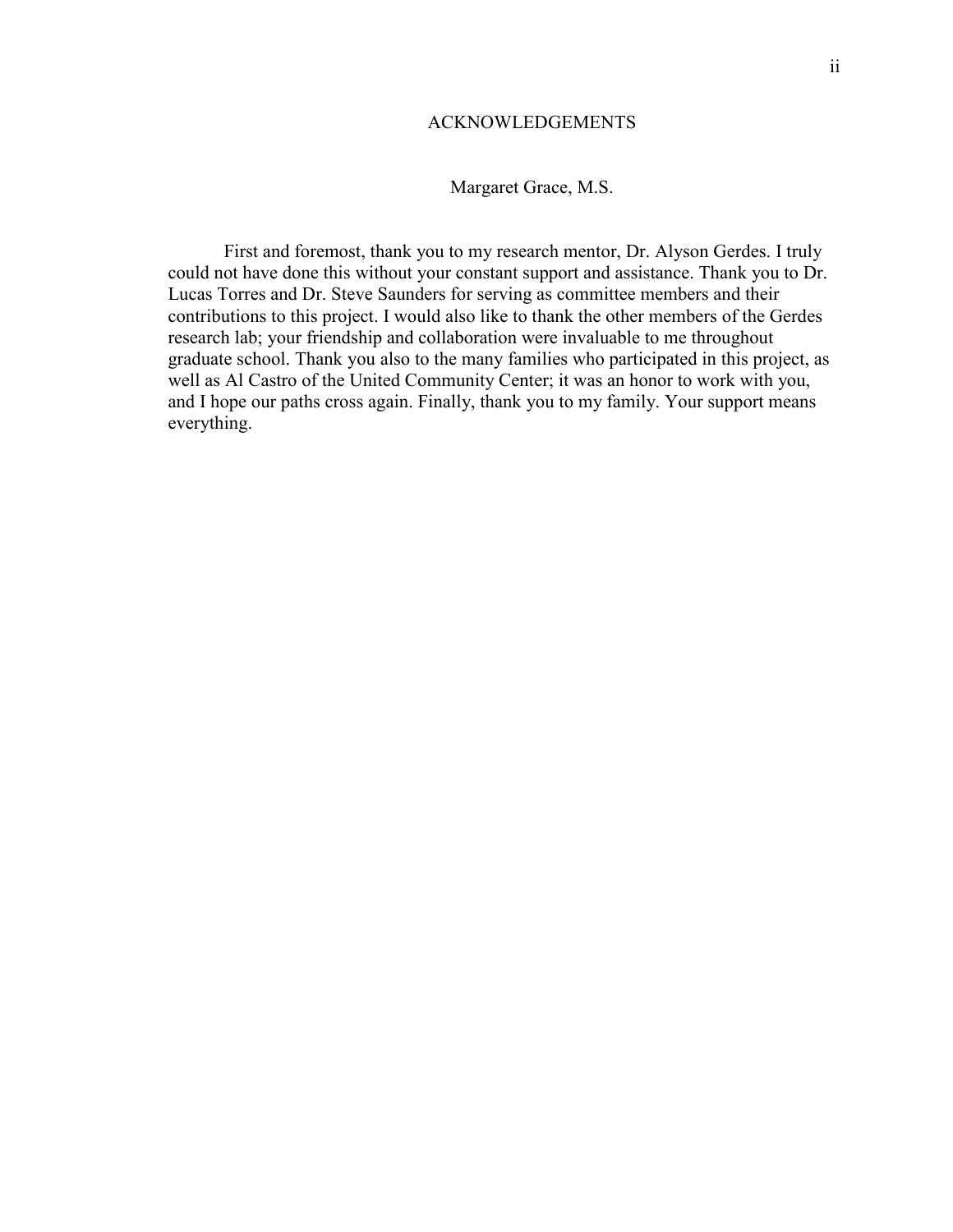# TABLE OF CONTENTS

| <b>CHAPTERS</b>                                                                         |  |
|-----------------------------------------------------------------------------------------|--|
| $\mathbf{1}$                                                                            |  |
| a.                                                                                      |  |
|                                                                                         |  |
|                                                                                         |  |
| $\mathbf{c}$ .                                                                          |  |
| $2_{-}$                                                                                 |  |
| a.                                                                                      |  |
| $b_{-}$                                                                                 |  |
| $\mathbf{c}$ .                                                                          |  |
|                                                                                         |  |
| a.                                                                                      |  |
|                                                                                         |  |
| $4_{\cdot}$                                                                             |  |
|                                                                                         |  |
| Impact of Teacher Engagement in Treatment on Child Outcomes35<br>b.                     |  |
| Impact of Teacher Engagement in Treatment on Parent/Family Outcomes37<br>$\mathbf{c}$ . |  |
| d.                                                                                      |  |
| e.                                                                                      |  |
| f.                                                                                      |  |
| 5.                                                                                      |  |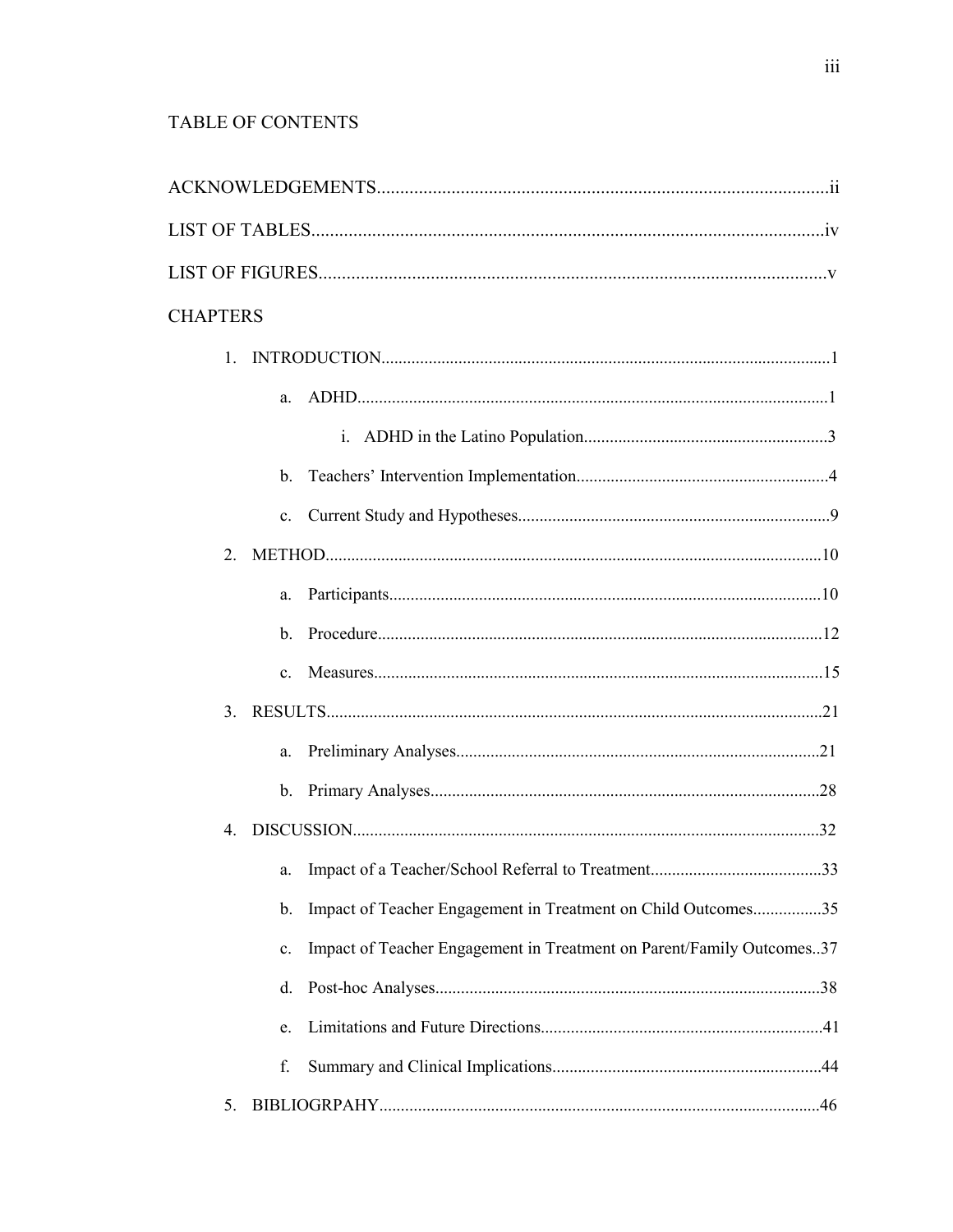# LIST OF TABLES

| Table 3: Correlations Between Demographic Variables with Teacher, Child, and           |
|----------------------------------------------------------------------------------------|
| Table 4: Results of t-tests for Teacher, Child, and Parent/Family Outcome Variables by |
| Table 5: Results of t-tests for Teacher, Child, and Parent/Family Outcome Variables by |
| Table 6: Chi-square Test for Retention by Child Gender and Treatment Condition27       |
|                                                                                        |
| Table 8: Correlations Between Predictors and Child and Parent/Family Outcome<br>.29    |
| Table 9: Hierarchical Linear Regression Predicting Mother Treatment Satisfaction32     |
| Table 10: Correlations Among Parental Acculturation and Teacher, Child, and            |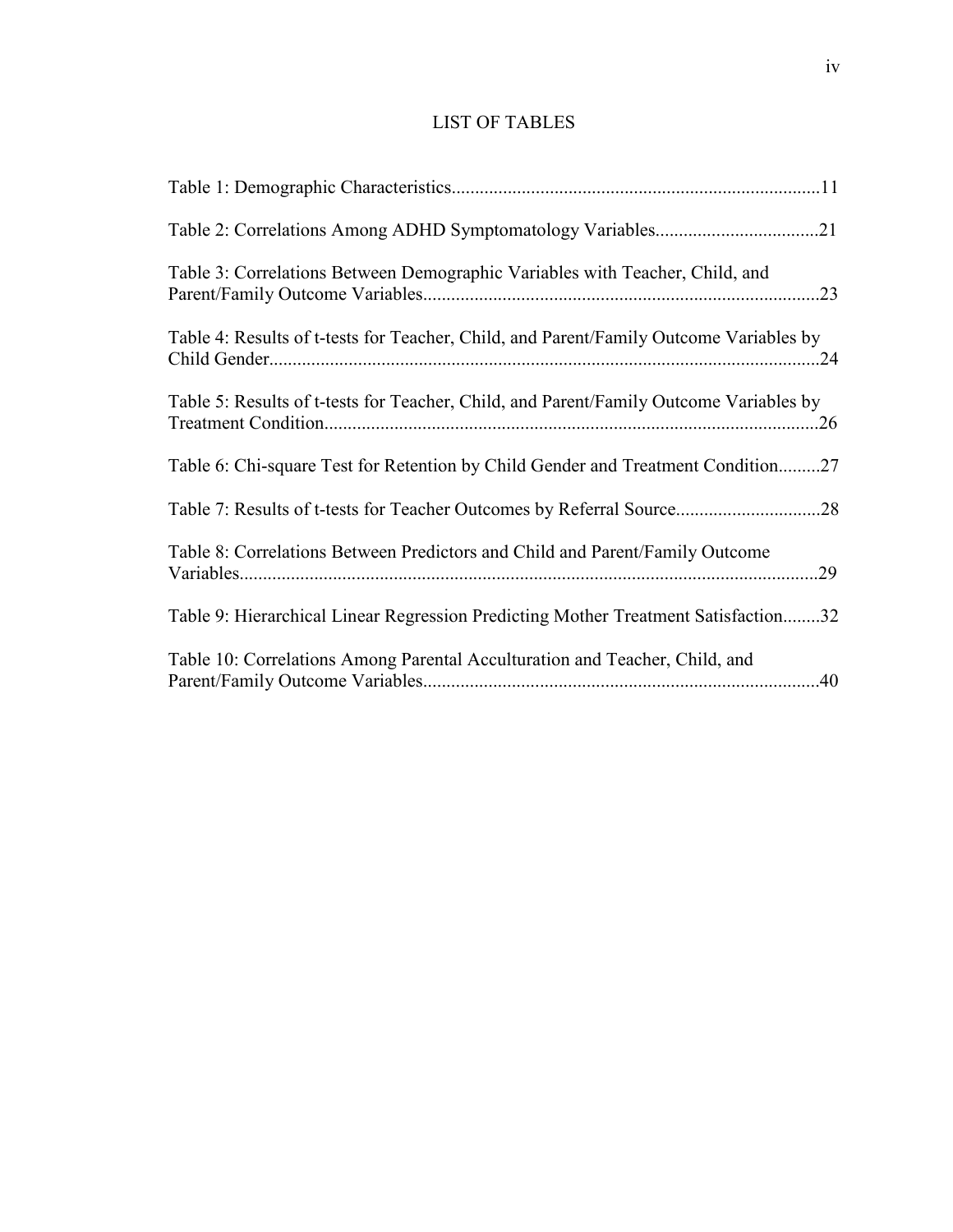|--|--|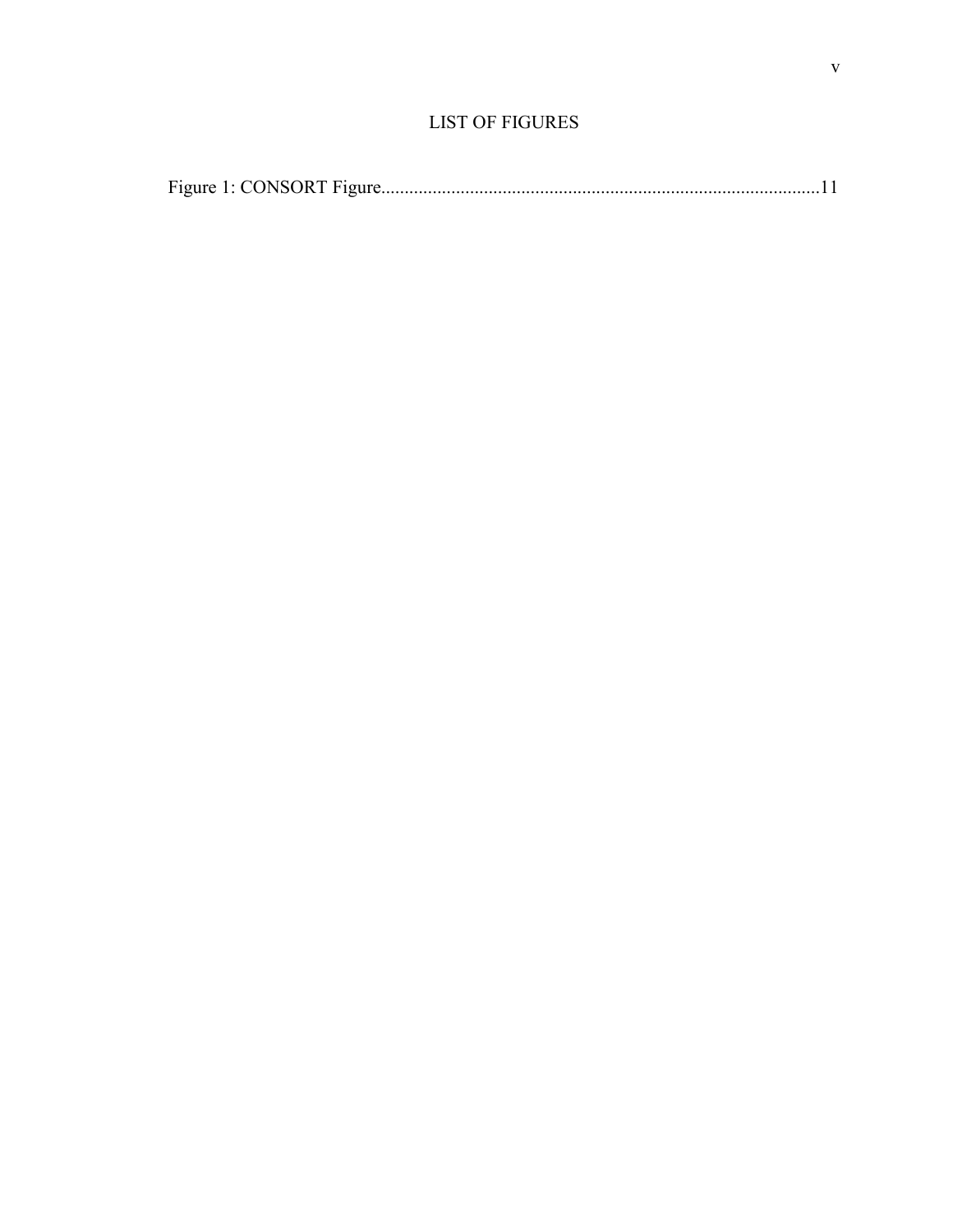#### **Introduction**

Attention-Deficit/Hyperactivity Disorder (ADHD) is a mental health disorder beginning in childhood, characterized by a developmentally inappropriate degree of hyperactivity and impulsivity and/or inattention resulting in functional impairment across settings (Bernardi et al., 2012; National Institute of Mental Health [NIMH], 2012). Although Latinos are less likely than European Americans to receive appropriate treatment for ADHD (Flores & the Committee on Pediatric Research, 2010; Morgan et al., 2014), they benefit from evidence-based ADHD treatment when they receive it (i.e., Gerdes, Kapke, Grace, & Castro, under review). Evidence-based treatments for ADHD have been identified, most of which include home- and school-based components, and teachers often play an important role in implementing these treatments (Evans, Sarno Owens, & Bunford, 2014). Specifically, teachers may collaborate with parents and clinicians to create and implement Daily Report Cards (DRCs), in which children's progress towards daily goals is monitored in the classroom setting and paired with a reward in the home setting (Moore, Whittaker, & Ford, 2016). The quality of teacher intervention implementation is related to functional outcomes across domains (Hirschstein, Van Schoiack Edstrom, Frey, Snell, & MacKenzie, 2007). The proposed study aims to add to the current literature by highlighting the important role teachers play in a psychosocial intervention for ADHD with a classroom component, and by examining this in a sample of Latino families, a group in which ADHD is under-diagnosed and under-treated.

### **ADHD**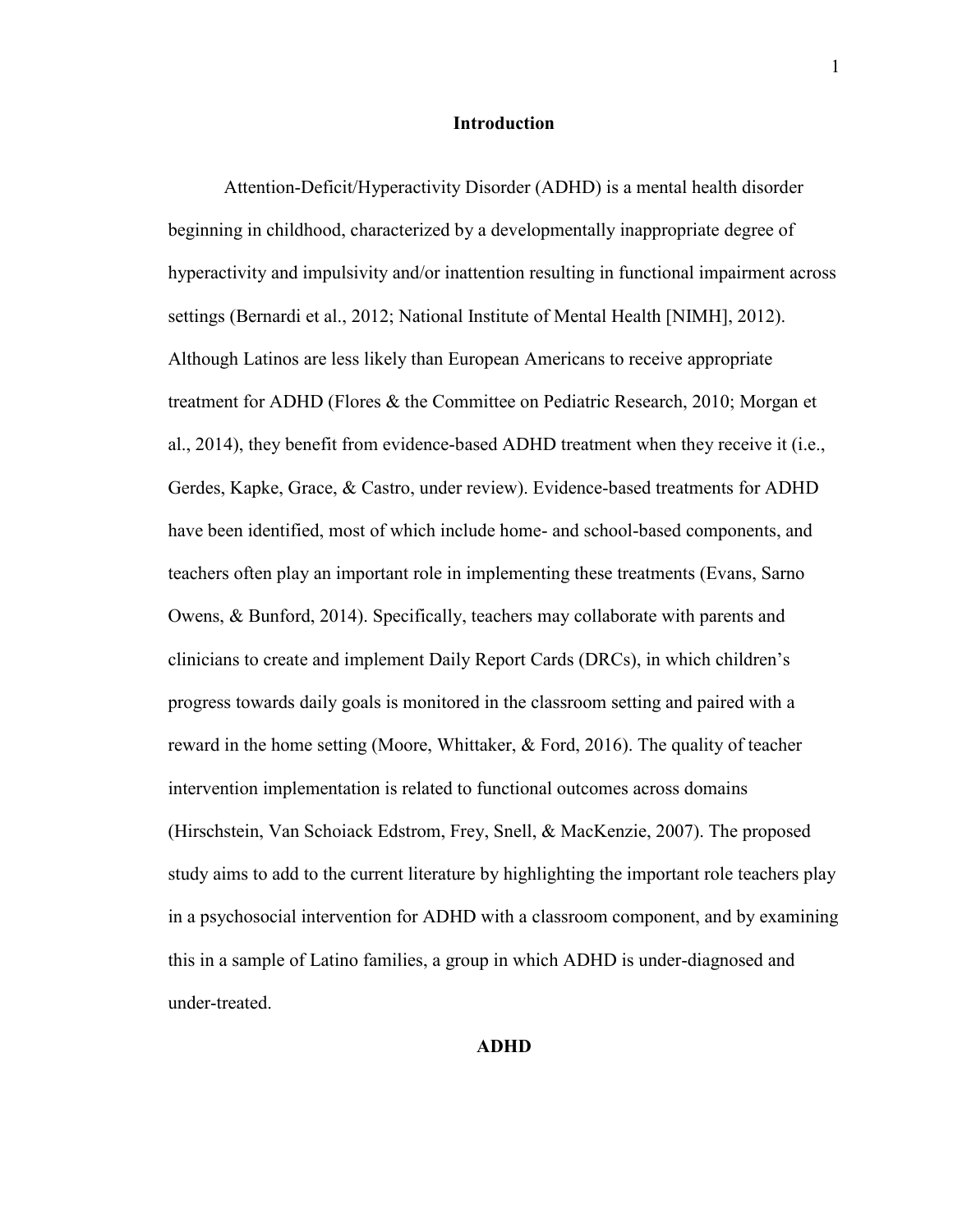ADHD is a common mental health disorder of childhood, with research estimating that 8% of youth in the United States are affected (U.S.; Larson, Russ, Kahn, & Halfon, 2011). Elevated levels of inattention and/or hyperactivity and impulsivity, as well as functional impairment across domains, characterize the condition (NIMH, 2012; Bernardi et al., 2012; Pelham, Fabiano, & Massetti, 2005). The symptoms and functional impairment related to ADHD often persist beyond childhood if untreated (Bernardi et al., 2012; Biederman et al., 2012). Mental health disorders commonly comorbid with ADHD include learning disorders, mood and anxiety disorders, and conduct disorders (Bernardi et al., 2012; Larson et al., 2011).

Research has identified well-established psychosocial treatments for ADHD, with most utilizing behavioral techniques including behavioral parent training, behavioral classroom management, and behavioral peer interventions (Evans et al., 2014). Other treatments have received less research support, including organization training, combined training programs, neurofeedback training, and cognitive training. Broadly, evidencebased interventions for ADHD use behavioral principles to reinforce desired behaviors and reduce the frequency of other behaviors, often including both home- and schoolbased components. Teacher involvement is an important element of many of these treatments (Evans et al., 2014). Additionally, teachers may refer students and their families to treatment for ADHD.

 One of the most common ways in which teachers are involved in psychosocial interventions for ADHD is through the use of a DRC, a home-school communication tool through which teachers inform parents about children's progress towards classroombased goals. Children's success is reinforced by a reward in the home setting (Moore,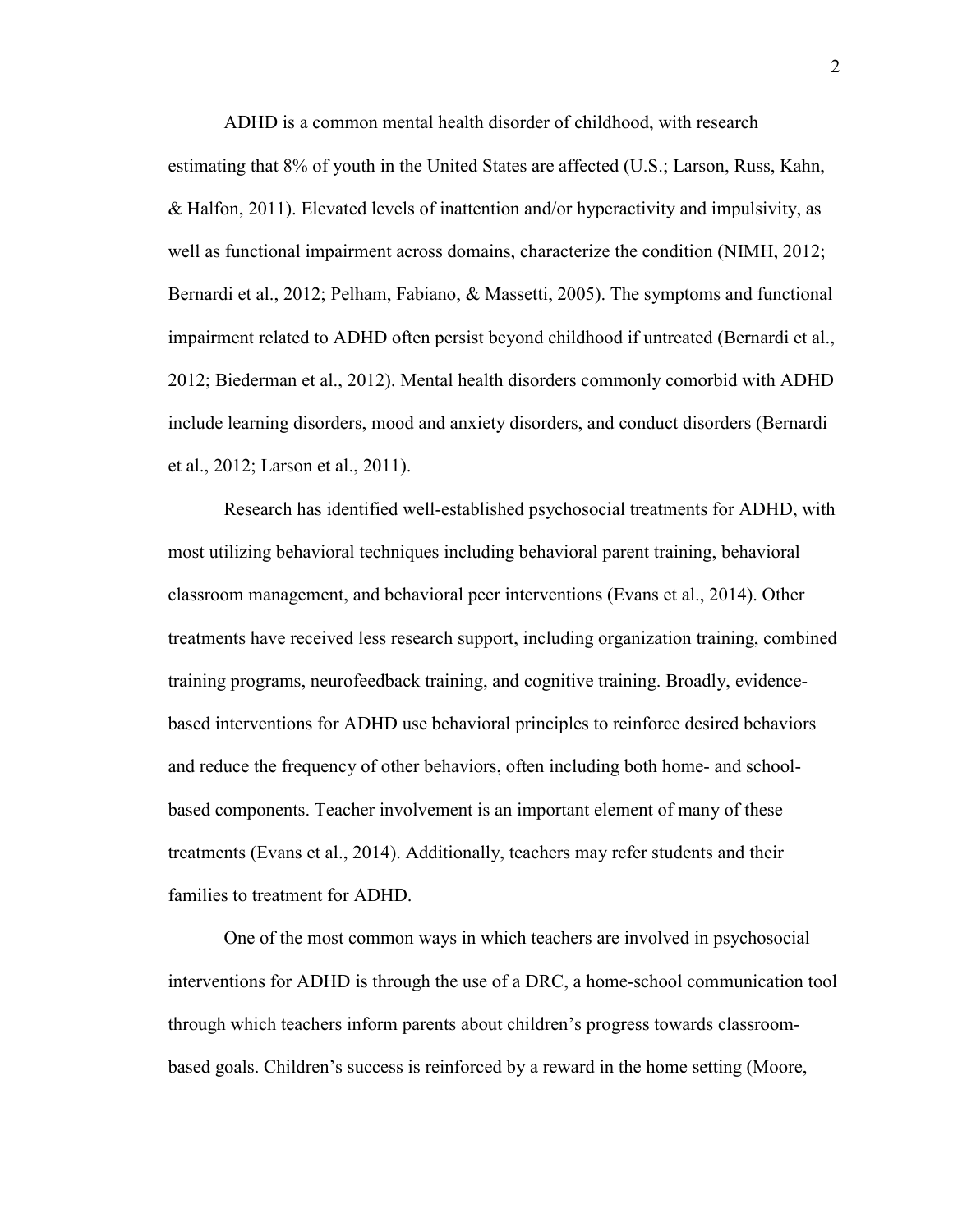Whittaker, & Ford, 2016). DRCs are frequently used to treat ADHD and other conditions, including as part of interventions with multiple components, and have been found to be effective (DuPaul, Weyandt, & Janusis, 2011). Teachers often participate in developing the DRC goals. Their primary role is then to track the child's success on the specified goals and send the DRC home with the child each day. Parents' role, meanwhile, is to ask their child for the DRC and provide a small reward in the home setting, commensurate with the goals achieved, on a daily and/or weekly basis (DuPaul, Weyandt, & Janusis, 2011). Greater parental involvement in DRCs is associated with enhanced treatment outcomes (Vannest, David, Davis, Mason, & Burke, 2010). They have been successfully implemented across a wide age range, from preschool students to junior high school students (Schumaker, Hovell, & Sherman, 1977; Verduin, Abikoff, & Kurtz, 2008) and are sustainable to implement over the course of a school year (Vujnovic, Fabiano, Pariseau, & Naylor, 2013). Importantly, DRCs have been used with individuals of various ethnic backgrounds, including Latino students and families (Gerdes et al., under review).

#### **ADHD in the Latino Population**

 Regrettably, limited research has examined ADHD treatment in Latino families. As Latinos account for over 15% of the U.S. population (Ennis, Rios-Vargas, & Albert, 2011) and it is predicted that almost a third of the U.S. population will identify as Latino by 2060 (U.S. Census Bureau, 2012), it is of utmost importance that research examine how the condition is best treated in this large and growing population.

Latinos are less likely than individuals of other ethnic backgrounds to seek out and receive treatment for ADHD, as well as other mental health services (Eiraldi  $\&$  Diaz,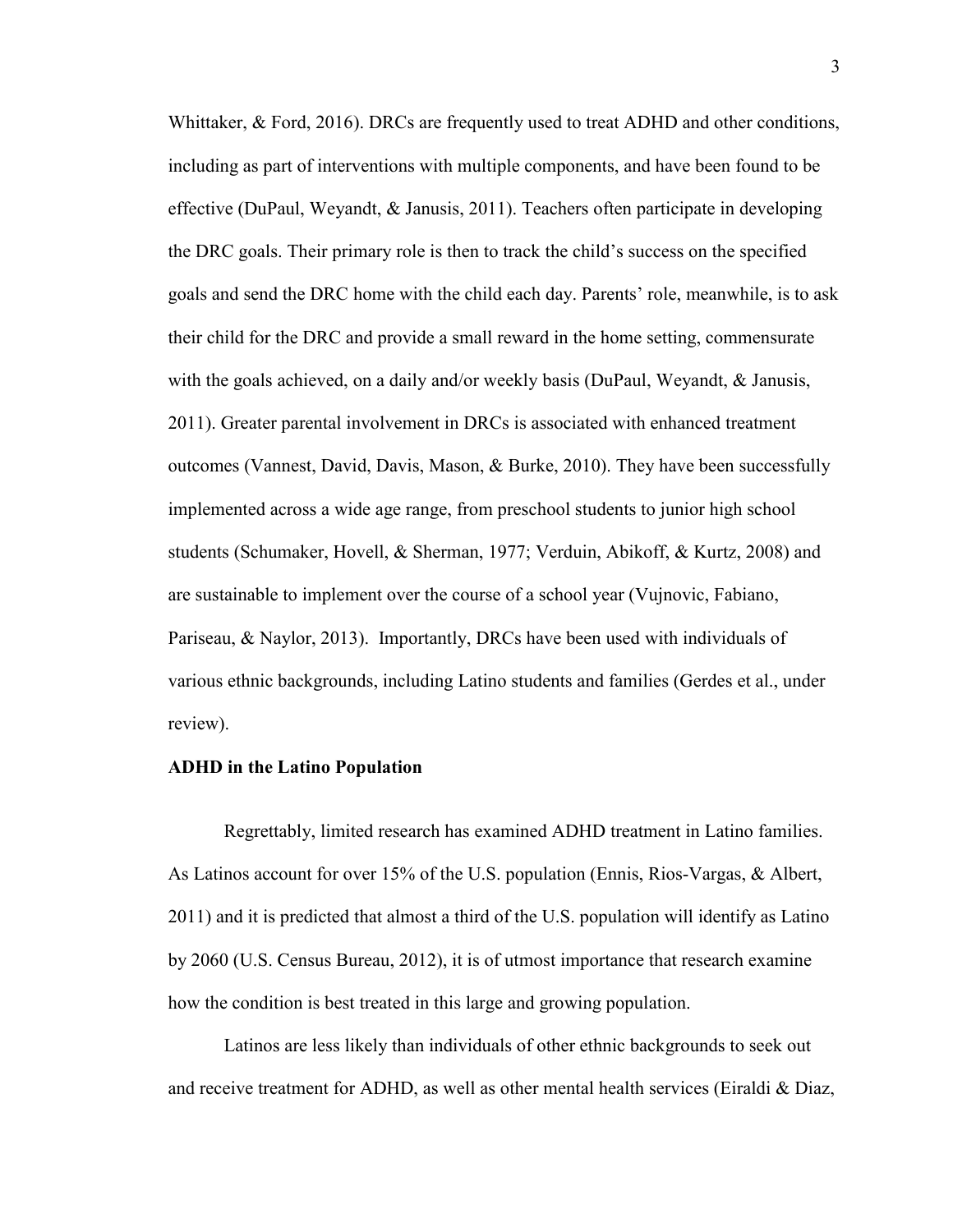2010; Flores and the Committee on Pediatric Research, 2010; U.S. Department of Health and Human Services, 2001). Both practical and cultural barriers may account for this disparity, including transportation, scheduling, linguistic differences, stigma, and prior experiences with health care providers (Kouyoumdjian, Zamboanga, & Hansen, 2003). Despite these disparities, recent research has begun to examine ADHD in Latino families. Specifically, it has been concluded that evidence-based practices in the treatment of ADHD are appropriate for use with Latinos as further research continues to be conducted (Miranda et al., 2005). At the same time, however, treatment should be adapted as needed in light of practical and cultural considerations, on both the individual and group levels (Rothe, 2005; Miranda et al., 2005).

In a recent example of this, researchers examined treatment outcomes for a culturally-adapted version of Parent Management Training, a version of behavioral parent training that has demonstrated positive outcomes, in a group of Spanish-speaking Latinos less oriented to U.S. mainstream culture. Results indicate that the culturally-adapted treatment (CAT) leads to positive outcomes for Latino families of children with ADHD, resulting in reduced ADHD symptomatology and functional impairment, as reported by both parents and teachers. Additionally, CAT resulted in superior family engagement in treatment, and mothers who participated in CAT reported greater treatment satisfaction than did mothers who participated in standard evidence-based treatment (Gerdes et al., under review).

#### **Teachers' Intervention Implementation**

Teacher involvement is an important component of treatment for ADHD and other mental health disorders, through teachers' participation in school-based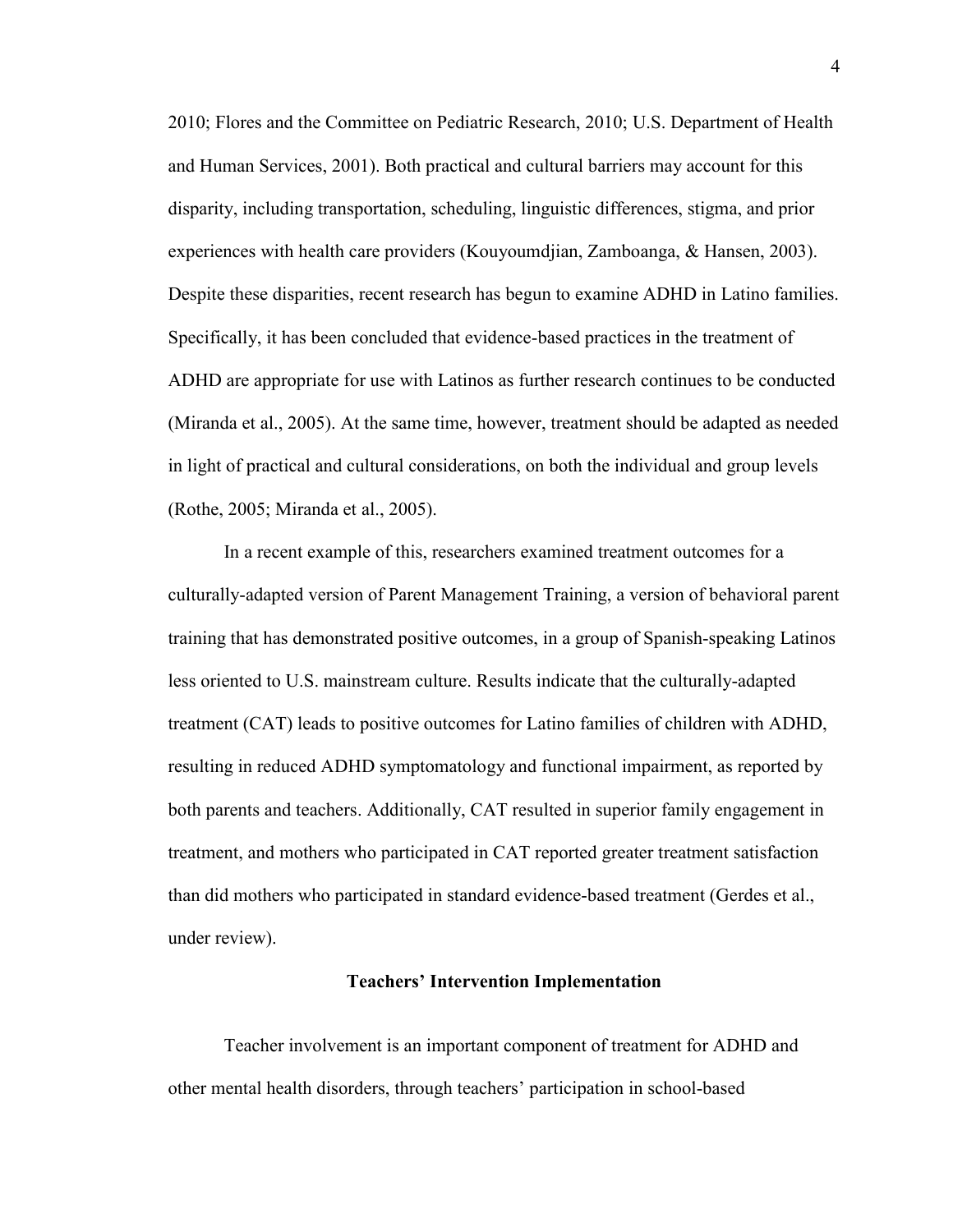interventions. Intervention implementation has been conceptualized in different ways and referred to by different terms throughout the literature, and has been measured both qualitatively and quantitatively. Researchers have made recommendations regarding how to best measure teacher intervention implementation. For example, as teachers often rate the degree and quality of their intervention implementation more highly than do third party observers (Hansen, Pankratz, & Bishop, 2014), it is recommended that the various facets of implementation be measured continuously as opposed to categorically, and via observation as opposed to self-report (Dane & Schneider, 1998; Durlak & DuPre, 2008).

Research has identified factors that impact teachers' implementation of classroom-based interventions. For example, the extent to which teachers considered a classroom-based violence prevention program to be useful was found to be related to their subsequent use of the program (Biggs, Vernberg, Twemlow, Fonagy, & Dill, 2008). Teachers' intervention implementation also may depend in part on their knowledge about relevant topics. Specifically, teachers reported they would put more effort into classroom interventions for a child with ADHD after receiving training on the management of ADHD and disability legislation, as compared to after training on either topic alone (Dielmann, 2005). Teachers' participation in classroom-based treatments for ADHD also may be affected by cultural factors, as teachers recommend different treatments to students and families based on cultural factors pertaining both to themselves and to students. Specifically, teachers in North America, South America, and the Caribbean recommended different treatments for students with ADHD, with teachers in North America more frequently indicating that the combination of pharmacological and psychological treatment would be best and that pharmacological intervention can serve to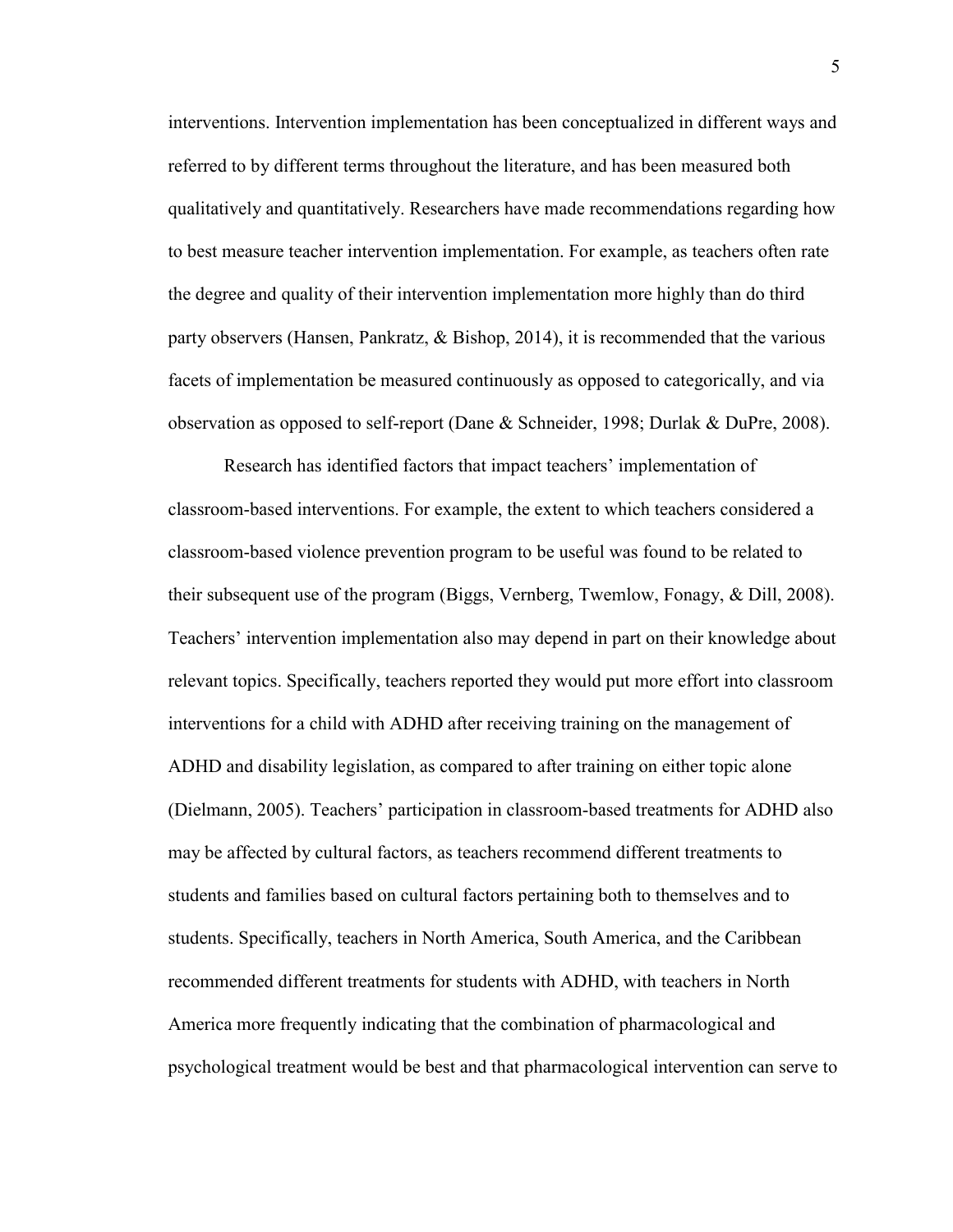support psychological treatment (Palacios-Cruz et al., 2013). Additionally, U.S. teachers are more likely to recommend classroom modification, an intervention requiring less parental involvement, for ethnic minority students with ADHD than for ethnic majority students with ADHD (Wood et al., 2009). This is notable as a teacher's recommendation to seek treatment may be especially influential for families. European American teachers also use harsher disciplinary methods in response to ADHD-related classroom behaviors for African American/Black students than for European American students (Harris, 2013), a finding which may generalize to the treatment context.

Teacher intervention implementation of classroom-based interventions has many important effects. Overall, higher-quality intervention implementation is associated with desired child and parent treatment outcomes. More specifically, when teachers' adherence to a behavioral intervention increases due to enhanced consultation and implementation planning, student outcomes are enhanced as well (Hagermoser Sanetti, Collier-Meek, Long, Byron, & Kratochwill, 2015). Teachers' competence in delivering a bullying prevention program and their integration of components of that program into general classroom instruction is related to greater students engagement in the intervention and improved outcomes. Additionally, teacher intervention adherence is related to students' attitudes about intervention content (Biggs et al., 2008; Goncy et al., 2015; Hirschstein et al., 2007). Considering the impact of different aspects of implementation, better treatment adherence and higher quality treatment delivery are both related to desired student outcomes in bullying and drug use prevention programs (Biggs et al., 2008; Goncy et al., 2015; Pettigrew et al., 2015). Notably, a rapport index developed by researchers to represent both teacher engagement of students and student responsiveness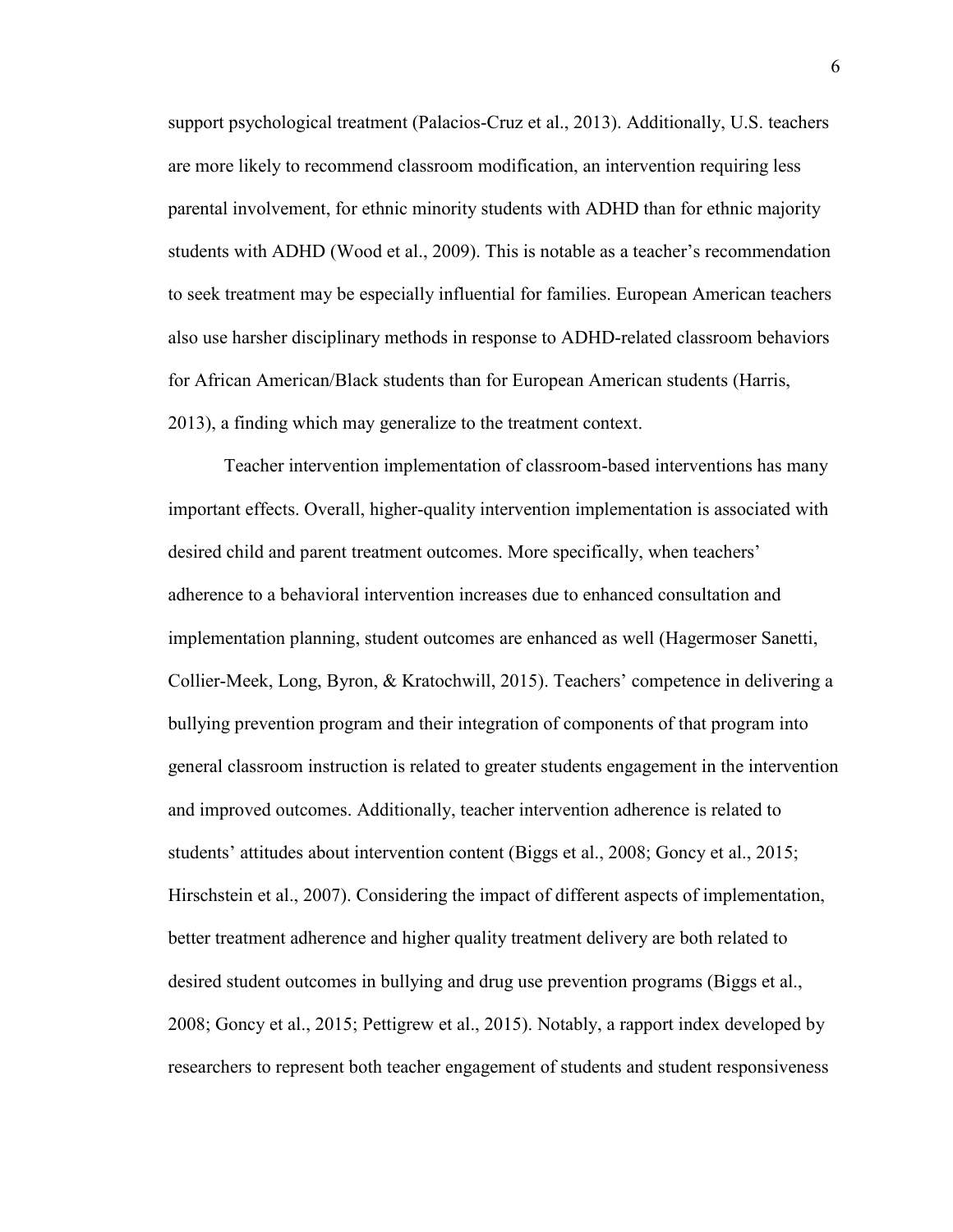was more highly related to student outcomes than was either teacher-reported or observed fidelity, as examined within the context of a classroom-based nutrition education program (Resnicow et al., 1998). The qualitative, relational elements of implementation appear to drive the relationship between implementation and outcomes.

Research on teacher intervention implementation also has focused on ADHD more specifically. For example, research has found that teacher adherence to a DRC intervention is stable over the course of an entire school year (Vujnovic et al., 2013). Findings from a different study suggest that moderately high levels of parent and teacher adherence to a DRC intervention last up to four months (Murray, Rabiner, Schulte, & Newitt, 2008). Research also suggests that greater teacher adherence to a classroombased intervention for ADHD may be related to students' classroom performance. Teacher adherence also is positively related to parent participation in interventions (Murray et al., 2008). Additionally, a questionnaire has been developed to assess teacher investment when implementing a classroom-based intervention for ADHD; preliminary research supports the psychometric and clinical properties of the Teacher Investment Questionnaire (TIQ; Power et al., 2009). Research has identified a moderate correlation between teachers' integrity in implementing behavior intervention plans for students with inattention and/or hyperactivity/impulsivity and increased student academic engagement and reduced disruptive behavior (Willes, 2017). At the same time, however, one study found no significant relationship between teacher integrity in implementing a DRC intervention and student outcomes (Vujnovic, 2009). Nonetheless, further research remains to be done on this topic.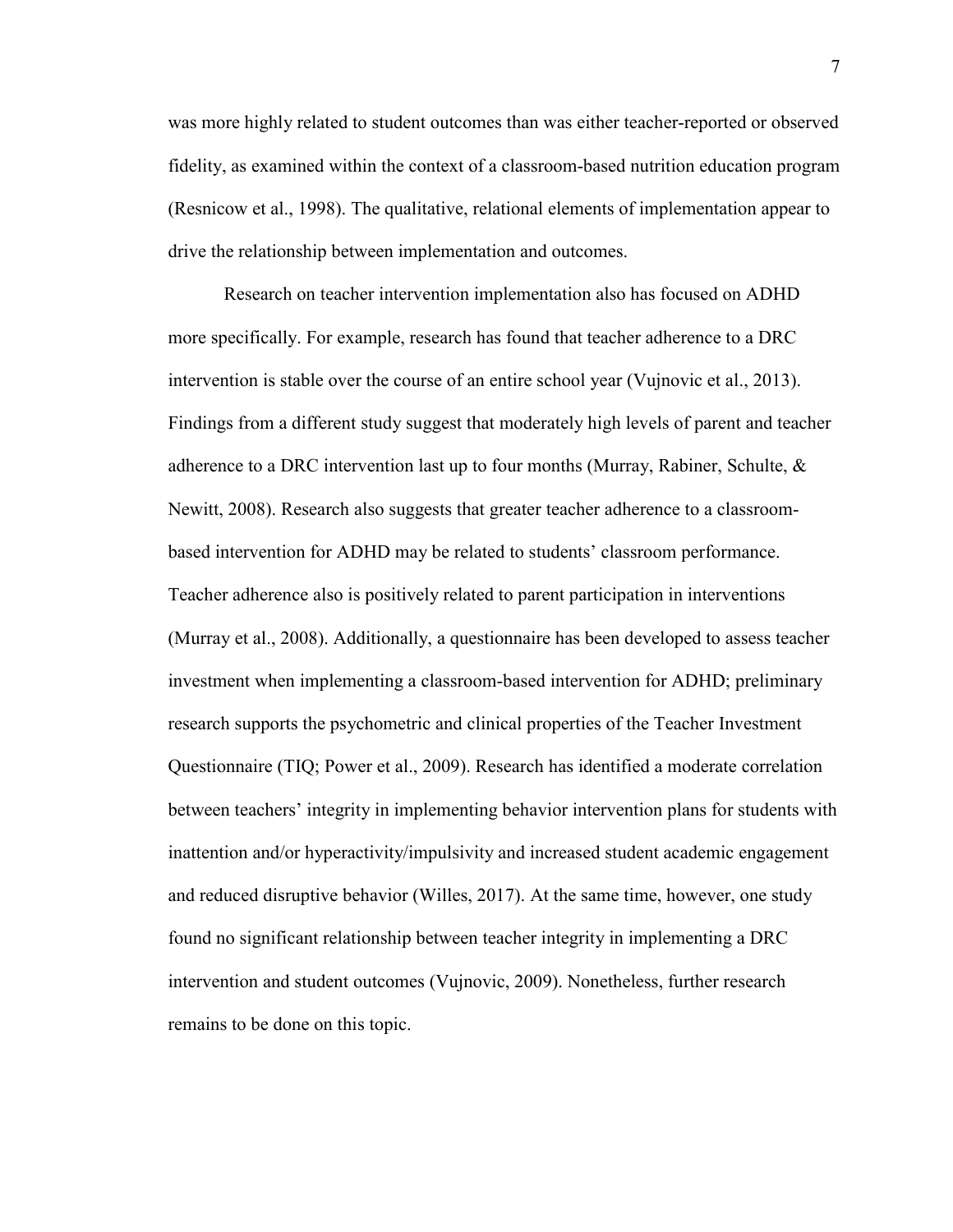Although much of the research on teachers' role in treatment has focused on intervention implementation, additional aspects of teacher involvement exist as well. Limited consideration, however, has been given to the quality of the teacher-clinician relationship in clinician-facilitated interventions, and possible impact of this relationship on child and family treatment outcomes. One study found that teachers who reported greater satisfaction with clinicians in a clinician-facilitated intervention completed more intervention components than did teachers who were less satisfied with clinicians (Vujnovic, 2009). Research also has examined the role of other mental health professionals. Within the Family-School Collaborative Consultation Project, for example, the role of the school counselor is conceptualized as facilitating a positive and productive working relationship between parents and teachers (Amatea, Daniels, Bringman, & Vandiver, 2004). Again, as mentioned, the role that teachers play in recommending treatment options and referring families to specific treatments is very important as well. Teachers may be more willing to engage in interventions if students are referred or specific treatment programs are recommended by their colleagues or school administration.

In sum, ADHD is a common disorder characterized by symptoms and functional impairment across domains (Larson et al., 2011; NIMH, 2012; Pelham et al., 2005). Although this condition often begins in childhood, it may persist beyond into adolescence and adulthood without appropriate treatment (Bernardi et al., 2012). Latinos experience symptoms of ADHD at rates similar to individuals of other ethnicities, but are less likely to be diagnosed with the condition and to receive high-quality treatment (Flores  $\&$  the Committee on Pediatric Research, 2010; Morgan et al., 2014). Nonetheless, research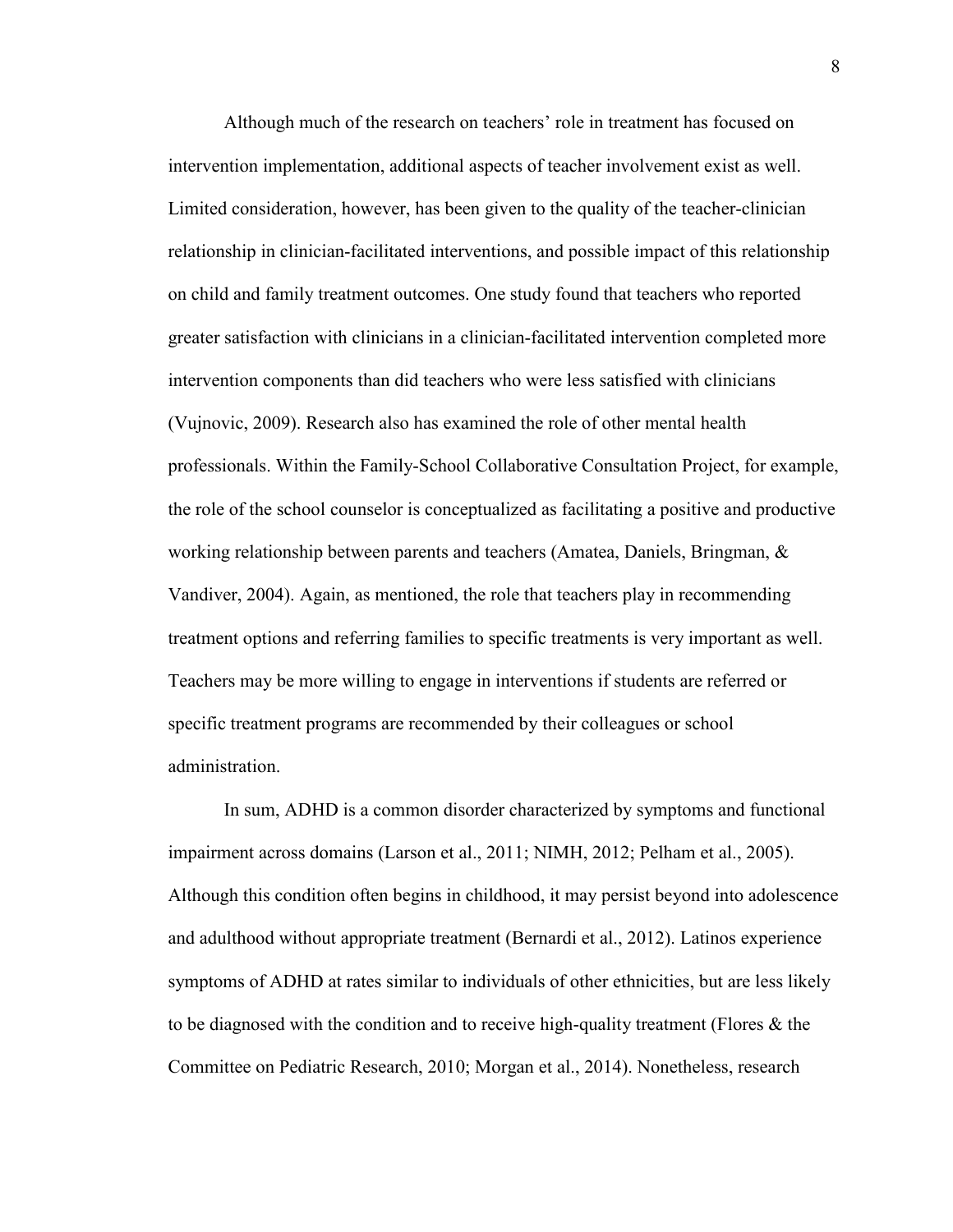suggests that Latinos benefit from evidence-based treatments for ADHD, especially when appropriate cultural adaptations are made (Gerdes et al., under review; Miranda et al., 2005). Many such interventions require teacher involvement, frequently through the implementation of a DRC (DuPaul, Weyandt, & Janusis, 2011). The quality of teacher intervention implementation is related to positive child and parent treatment outcomes (Murray et al., 2008).

#### **Current Study and Hypotheses**

The current study aimed to contribute to the knowledge base about the impact of teacher involvement and engagement in treatment for Latino youth with ADHD. First, it was predicted that teachers would exhibit greater engagement in treatment when families were referred by their child's teacher/school as compared to when families were referred by other referral sources (as indicated by teacher investment in treatment, teacherclinician relationship quality, percent teacher meetings cancelled, percent teacher meetings no-showed, and percent DRCs correctly completed).

Second, it was predicted that after controlling for relevant pre-treatment ratings, a teacher/school referral and greater teacher engagement in treatment (i.e., teacher investment in treatment, teacher-clinician relationship quality, percent teacher meetings cancelled, percent teacher meetings no-showed, and percent DRCs correctly completed) would predict better child treatment outcomes (i.e., post-treatment parent- and teacherratings of ADHD symptoms and functional impairment and percent home- and schoolbased treatment goals met).

Lastly, it was predicted that a teacher/school referral and greater teacher engagement in treatment (i.e., teacher investment in treatment, teacher-clinician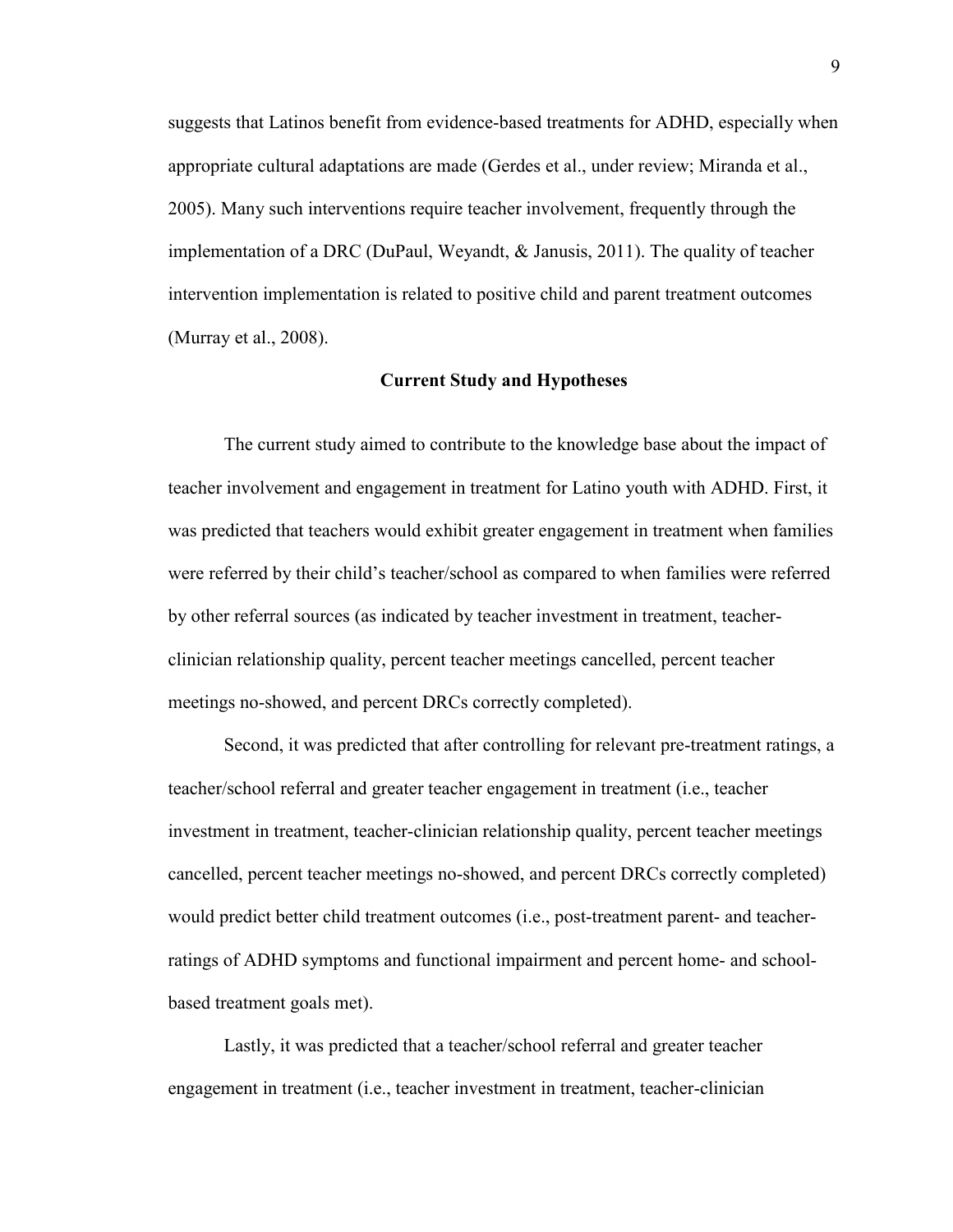relationship quality, percent teacher meetings cancelled, percent teacher meetings noshowed, and percent DRCs correctly completed) would predict better parent/family treatment outcomes (i.e., maternal and paternal satisfaction with treatment, therapist ratings of family engagement in treatment, family homework completion, and retention in treatment).

## **Method**

## **Participants**

 Participants in the current study included Latino youth diagnosed with ADHD and their parent(s) and primary teacher who participated in a psychosocial intervention for ADHD as part of a larger research study. Seventy-four youth were initially recruited to participate; of these, two did not complete the initial assessment process, 10 did not meet criteria for ADHD, and one met exclusion criteria for the larger study, resulting in a final sample size of 61 youth, 61 primary teachers, 61 mothers, and 48 fathers. See Figure 1.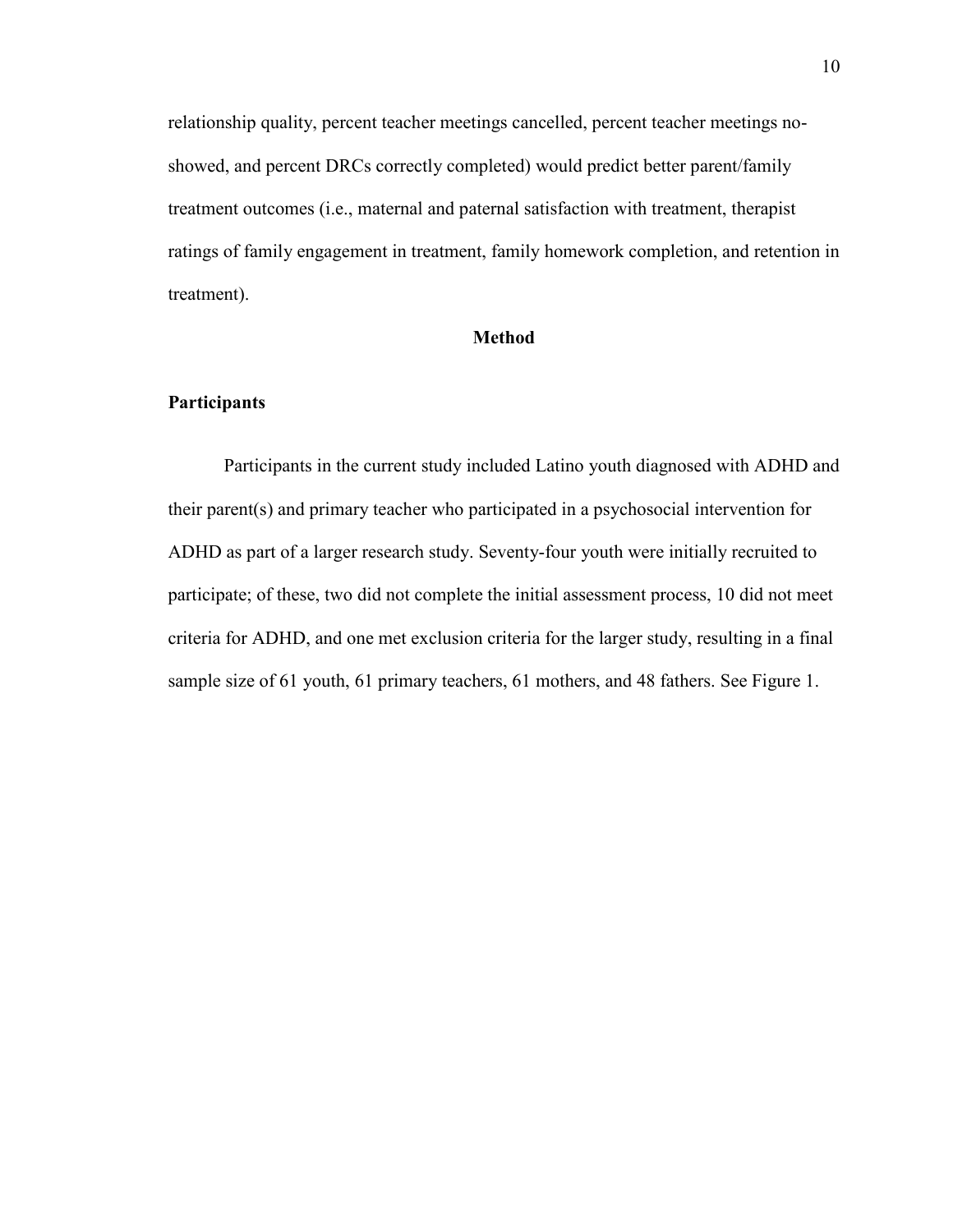



Most of these 61 youth were male (72.1%) and the mean age was 7.98 years (SD=2.57). Both mothers and fathers in the current study endorsed greater behavioral acculturation towards traditional Latino culture than U.S. mainstream culture, and greater cognitive acculturation towards U.S. mainstream culture than traditional Latino culture. Most mothers and fathers had lived in the U.S. for more than 10 years (67.2% of mothers and 75.4% of fathers) and Mexico was the most common country of origin for both mothers and fathers (80.3% of mothers and 77.0% of fathers). The average socioeconomic status (SES) for families in the current study was 23.46 on Hollingshead's Four Factor Index of Social Status, consistent with semi-skilled labor (Hollingshead, 1975). See Table 1.

| Table 1                                      |              |  |
|----------------------------------------------|--------------|--|
| Demographic Characteristics.                 |              |  |
| Key Demographic Characteristics              |              |  |
| Child Age, $M(SD)$                           | 7.98(2.57)   |  |
| Child Gender, $n$ $\left(\frac{9}{6}\right)$ |              |  |
| Male                                         | $44(72.1\%)$ |  |
|                                              |              |  |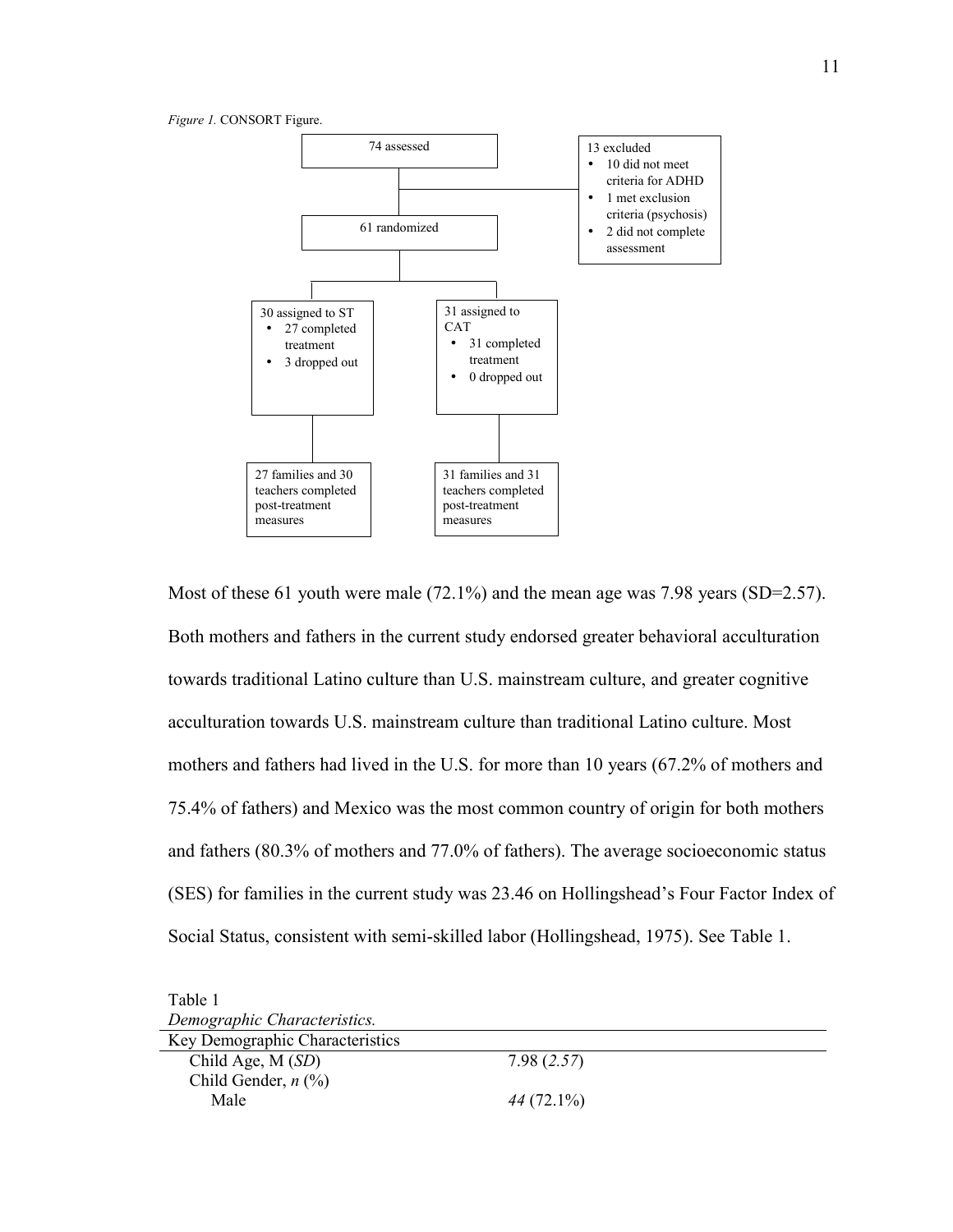| Female                                        | $17(27.9\%)$  |
|-----------------------------------------------|---------------|
| Family SES, M (SD)                            | 23.43 (11.13) |
| Treatment Condition, $n$ (%)                  |               |
| <b>PMT</b>                                    | $30(49.2\%)$  |
| <b>CAT</b>                                    | $31(50.8\%)$  |
| Maternal Country of Origin, $n$ (%)           |               |
| México                                        | 49 (80.3%)    |
| Puerto Rico                                   | $2(3.3\%)$    |
| U.S.                                          | $5(8.2\%)$    |
| Other                                         | $5(8.2\%)$    |
| Paternal Country of Origin, n (%)             |               |
| México                                        | $47(77.0\%)$  |
| Puerto Rico                                   | $6(9.8\%)$    |
| U.S.                                          | $6(9.8\%)$    |
| Other                                         | $2(3.3\%)$    |
| <b>Additional Demographic Characteristics</b> |               |
| Maternal Acculturation, M (SD)                |               |
| Latino Behavioral Acculturation               | 4.43 $(.50)$  |
| Latino Cognitive Acculturation                | 2.80(.54)     |
| Anglo Behavioral Acculturation                | 2.46(.88)     |
| Anglo Cognitive Acculturation                 | 3.94(.45)     |
| Paternal Acculturation, M (SD)                |               |
| Latino Behavioral Acculturation               | 4.13(.56)     |
| Latino Cognitive Acculturation                | 3.15(.73)     |
| Anglo Behavioral Acculturation                | 2.63(.83)     |
| Anglo Cognitive Acculturation                 | 4.04(.44)     |
| Referral Source, $n$ (%)                      |               |
| Teacher/School                                | $26(42.6\%)$  |
| Other                                         | $35(57.4\%)$  |

*Note.* SES=socioeconomic status. Family SES was measured according to Hollingshead's method, ranging from 8 to 66 (Hollingshead, 1975). PMT=Parent Management Training, CAT=Culturally Adapted Treatment.

## **Procedure**

**Pre-Treatment Assessment.** Families were recruited through partnerships with

local schools, a local community center, a local health clinic, and a network of

community-based health care and social services centers. Specific recruitment tactics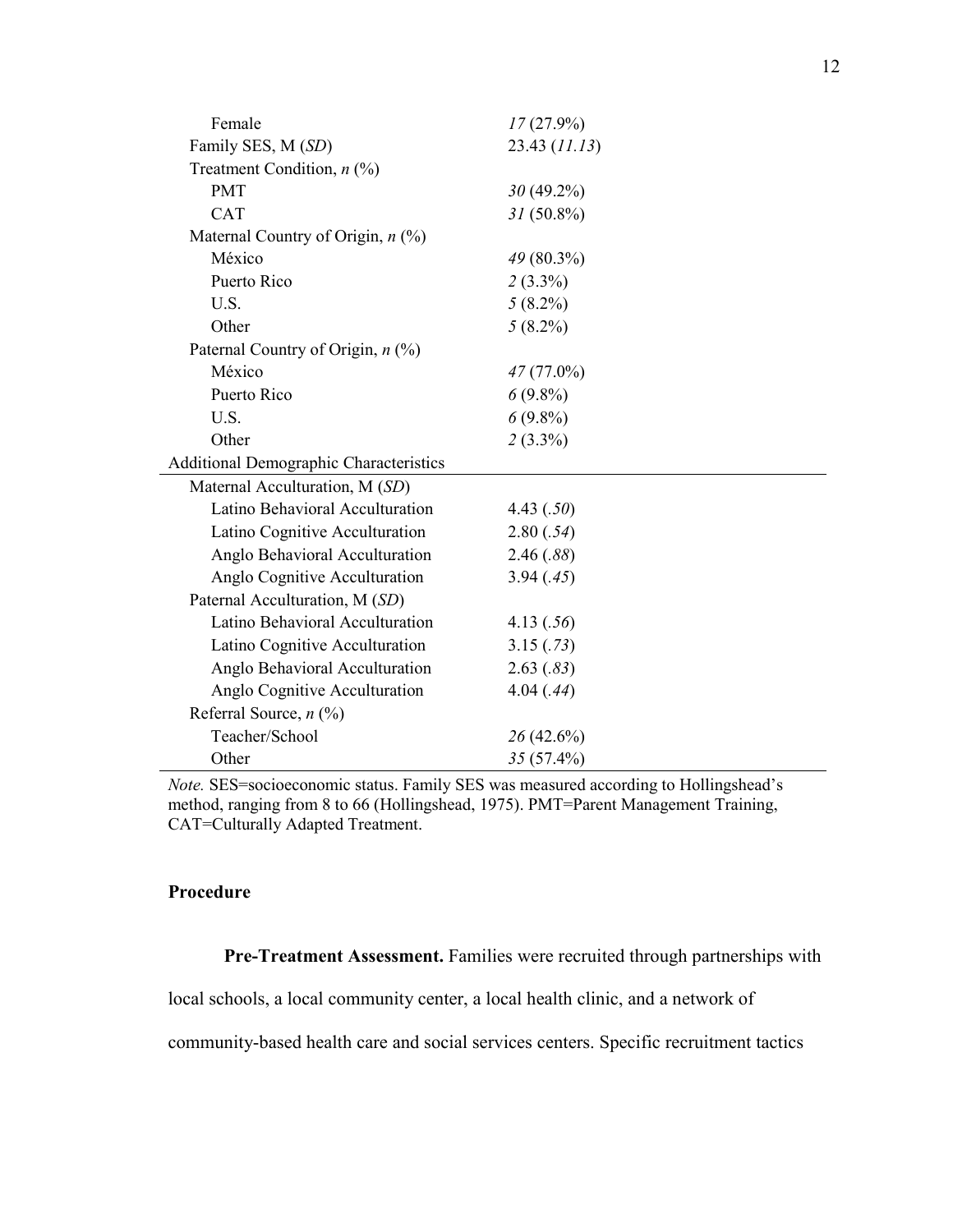included contacting families in-person at school sponsored events, distributing flyers, and working with staff members to identify families who might benefit from the program.

A phone screening was conducted to determine initial eligibility. Eligibility criteria included that parents self-identified as Latino and were fluent in Spanish, and that children were between five and 13 years at the time of the assessment, displayed symptoms consistent with ADHD, and did not have existing diagnoses of intellectual disability, autism spectrum disorder, or psychosis. Following informed consent and assent, a comprehensive, multi-informant ADHD assessment was conducted if families met initial eligibility criteria. The family portion of the assessment took four hours, with the parent portion conducted in Spanish with a graduate student clinician, and the child portion conducted in the child's preferred language (either English or Spanish) with a trained undergraduate research assistant. Parents participated in an unstructured interview and completed a demographic form and measures assessing ADHD symptomatology and functional impairment, parenting stress and family functioning, and acculturation and cultural variables. The measures relevant to the current study are described below. Children participated in an unstructured interview and completed measures assessing internalizing symptoms. Each family received a \$100 Target gift card upon completion of the assessment.

Following the family assessment, the graduate student clinician met with each child's primary teacher. Following informed consent, the teacher participated in an unstructured interview and completed measures assessing ADHD symptomatology and functional impairment. Each teacher received a \$5 Target gift card upon completion of the assessment.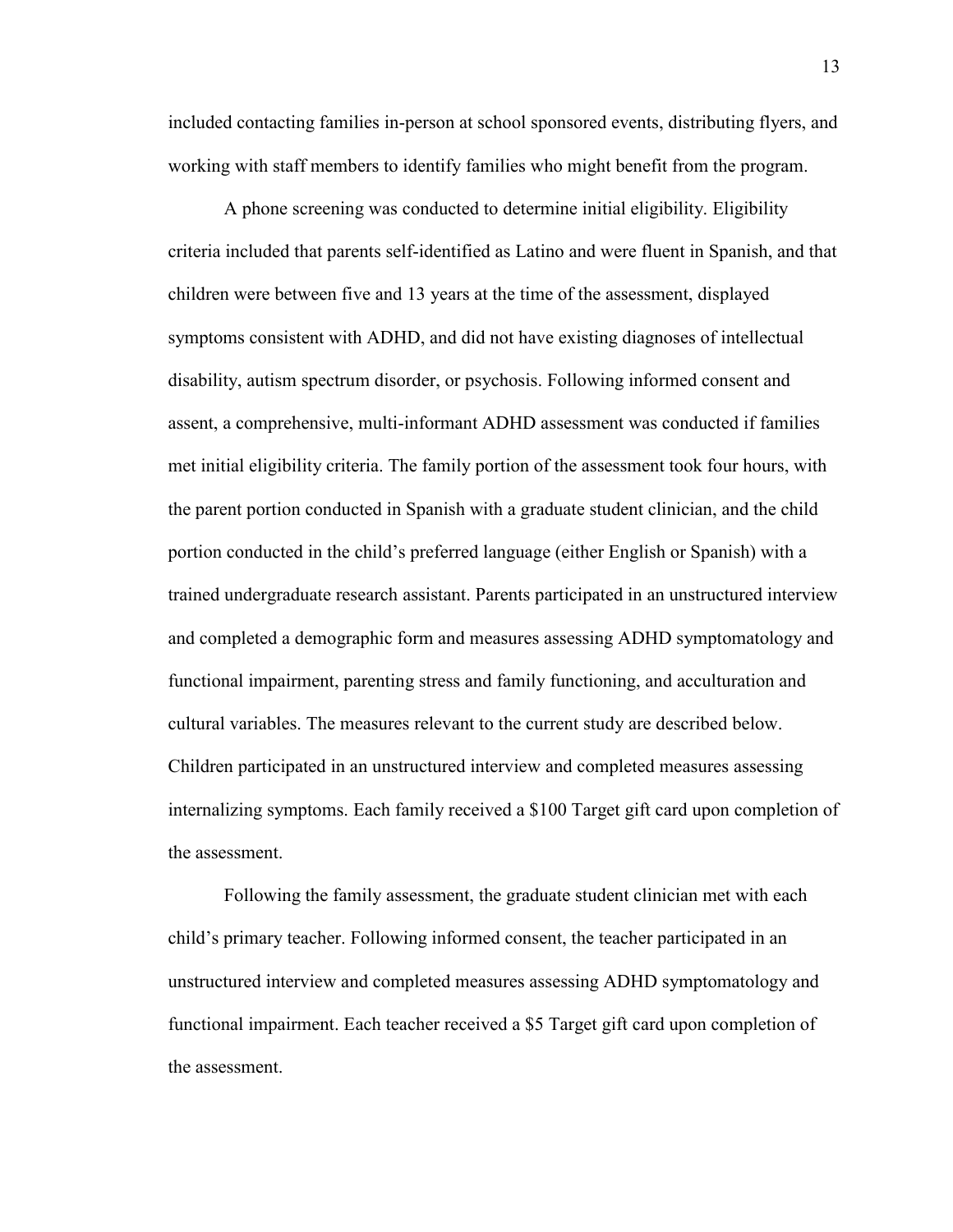**Treatment.** Families whose children met criteria for ADHD and did not meet exclusion criteria for the larger study were randomly assigned to one of two treatment conditions: standard evidence-based parent management training (PMT), or a culturallyadapted evidence-based treatment (CAT). Both PMT and CAT have resulted in positive child and family outcomes when implemented with Latino families (Gerdes et al., under review; Gerdes et al., 2015).

PMT consisted of eight weekly two-hour long parent training classes, focused on a different skill each session, as well as a Daily Report Card school intervention which teachers were responsible for implementing each day, indicating the child's progress on collaboratively established behavioral goals. Specifically, two home-based treatment goals and multiple school-based treatment goals were identified for each participating child by their parent(s), teacher, and clinician. All goals were specific and measurable to facilitate the tracking of children's progress. Parent sessions were led by a graduate student clinician and a social worker, and were conducted in Spanish; they were held in the evening at a university-based outpatient clinic, with snacks and childcare provided. PMT also included weekly meetings between the clinician and each child's teacher, with parents attending the first and last meeting at the school.

CAT consisted of eight weekly two-hour long parent training classes, focused on a different skill each session, as well as a Daily Report Card school intervention, which teachers were responsible for implementing each day, indicating the child's progress on collaboratively established behavioral goals, in the same way as described above for PMT. Parent sessions were led by a graduate student clinician and a social worker, and were conducted in Spanish; they were held in the evening at a community center, with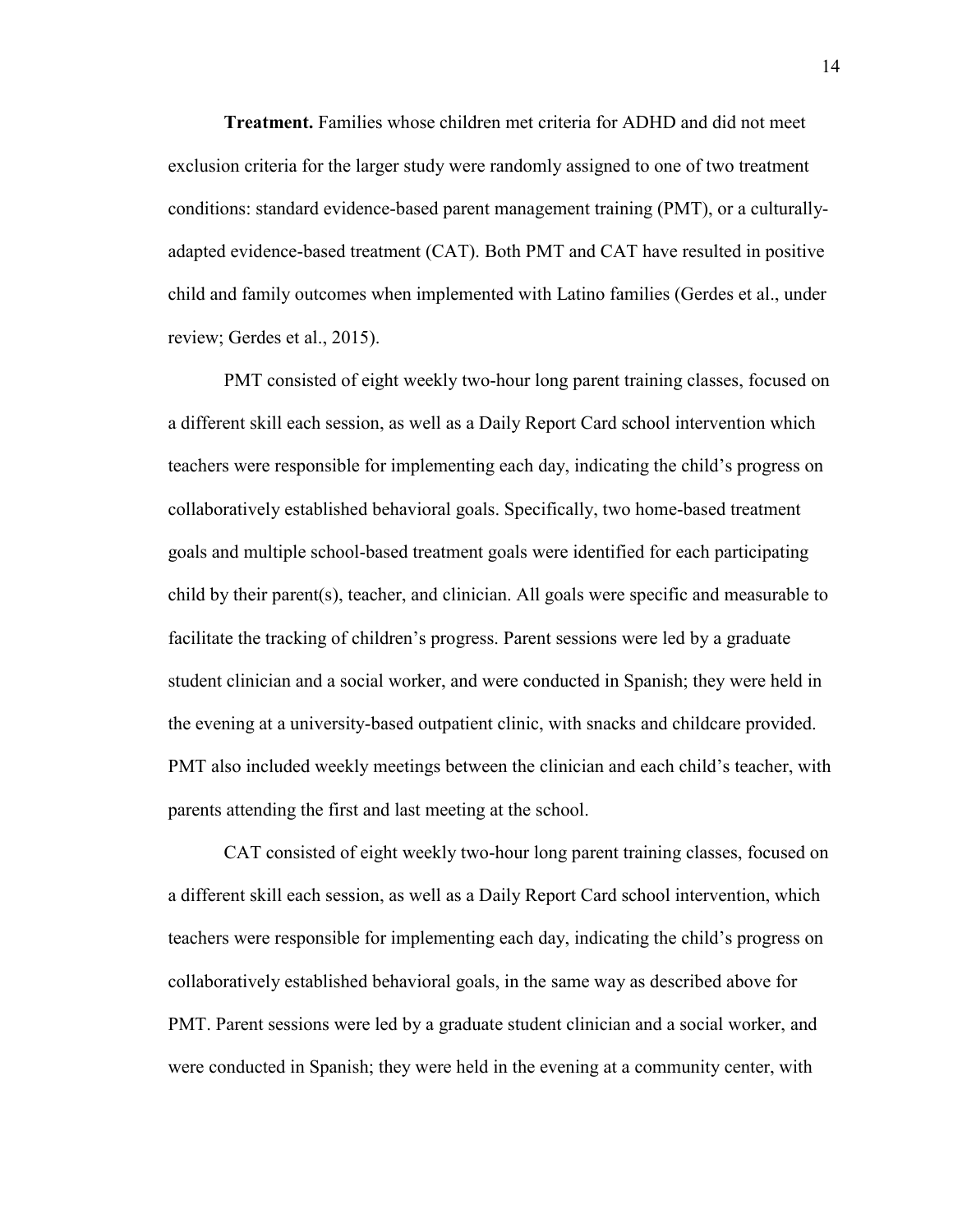dinner and childcare provided. CAT also included weekly meetings between the clinician and each child's teacher(s) and parent(s) at the school. Additionally, two home visits were conducted for each family enrolled in CAT over the course of treatment to observe skills being implemented in the home setting and support families as needed.

 **Post-Treatment Assessment.** Following the completion of treatment, parents and teachers again completed measures assessing ADHD symptomatology and functional impairment for each child. Parents also completed a measure assessing satisfaction with treatment.

#### **Measures**

The measures of interest for the current study include a demographic form, the Acculturation Rating Scale for Mexican Americans-II (ARMSA-II), the Mexican American Cultural Values Scale (MACVS), the Teacher Investment Questionnaire, therapist-rated teacher-clinician relationship quality, percent teacher meetings cancelled, percent teacher meetings no-showed, percent DRCs correctly completed, the Disruptive Behavior Disorders Rating Scale (DBD Rating Scale), ADHD-FX Scale, percent homeand school-based goals attained, the Therapy Attitudes Inventory, therapist-rated quality of family engagement, family homework completion, and retention in treatment.

**Demographic Form.** Parents completed a demographic form, providing information about participating children and parents, such as age, sex, and factors related to SES. Hollingshead Four Factor Index of Social Status (Hollingshead, 1975) was subsequently used to compute SES for each family.

**Acculturation.** To assess parental behavioral acculturation, parents completed the Acculturation Rating Scale for Mexican Americans-II (ARSMA-II; Cuéllar, Arnold, &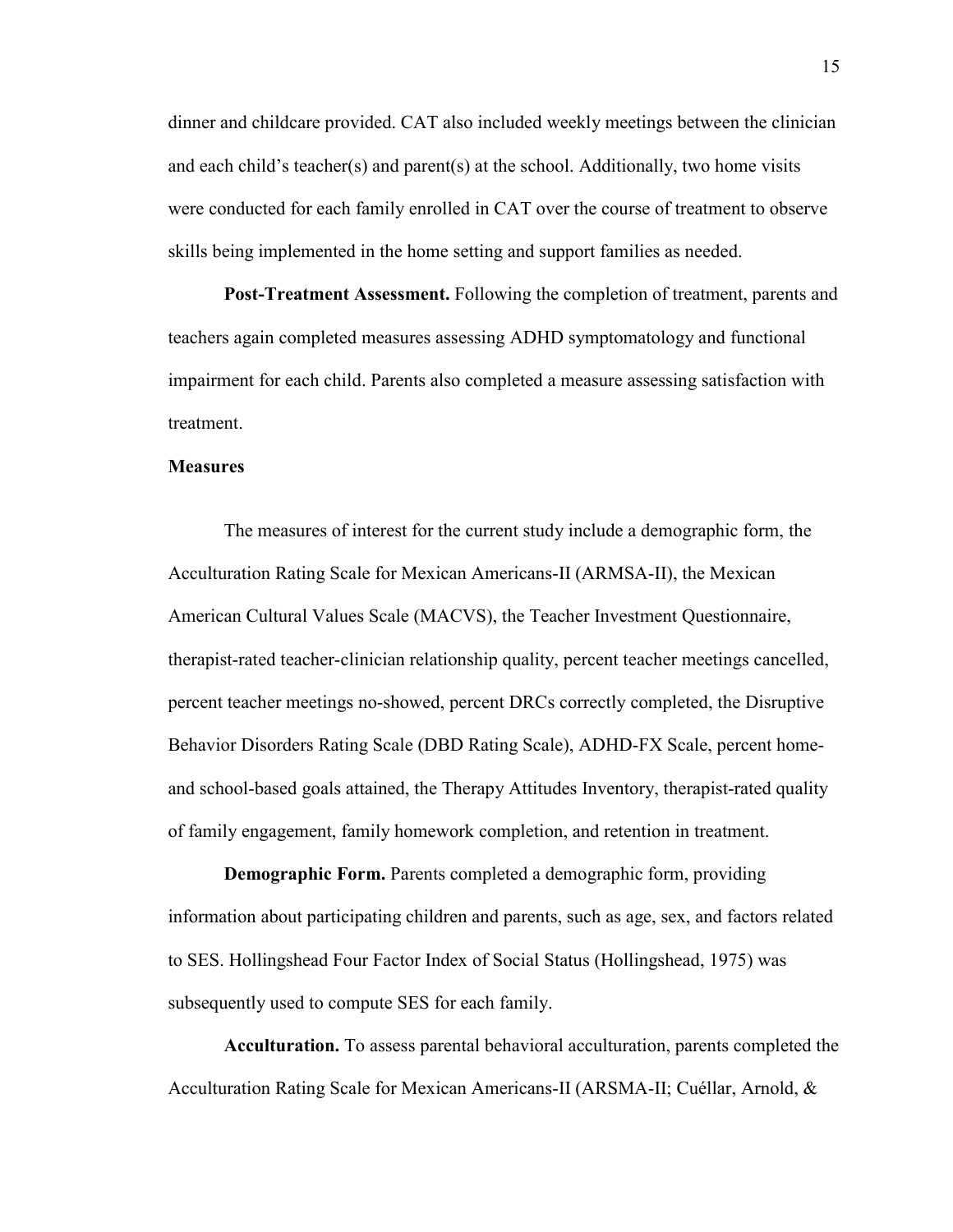Maldonado, 1995). The ARSMA-II is a 30 item self-report measure of behavioral acculturation, which was completed by parents in Spanish. Items are endorsed on a Likert scale from 1 to 5, with higher numbers indicating greater orientation to Anglo and Mexican/Latino culture. When scored, the measure results in the Anglo Orientation (AOS) and Mexican/Latino Orientation (LOS) subscales. This measure has been found to have good psychometric properties in its original form (Cuéllar et al., 1995), as well as when word substitutions are made to make the measure applicable to a greater population (i.e., Gerdes et al., under review). In the current study, the ARSMA-II demonstrated good reliability with Cronbach's alphas ranging from .75 to .88 for mothers and fathers across the two subscales.

To assess parental cognitive acculturation, parents additionally completed the Mexican American Cultural Values Scale (MACVS; Knight et al., 2010). The MACVS is a 50 item self-report measure of cognitive acculturation, which was completed by parents in Spanish. Items are endorsed on a Likert scale from 1 to 5, with higher numbers indicating greater orientation towards U.S. mainstream and Latino American values. When scored, the measure results in the Mainstream Values (MV) and Latino American Values (LAV) subscales. This measure has been found to have strong psychometric properties (Knight et al., 2010), which were upheld in the current study with Cronbach's alphas ranging from .69 to .88 for mothers and fathers across the two subscales.

**Teacher investment in treatment.** Clinicians completed the Teacher Investment Questionnaire (Power et al., 2009) to assess teacher's engagement and investment in intervention implementation. The TIQ has demonstrated acceptable reliability and validity (Power et al., 2009). The scale was varied slightly to be appropriate for use with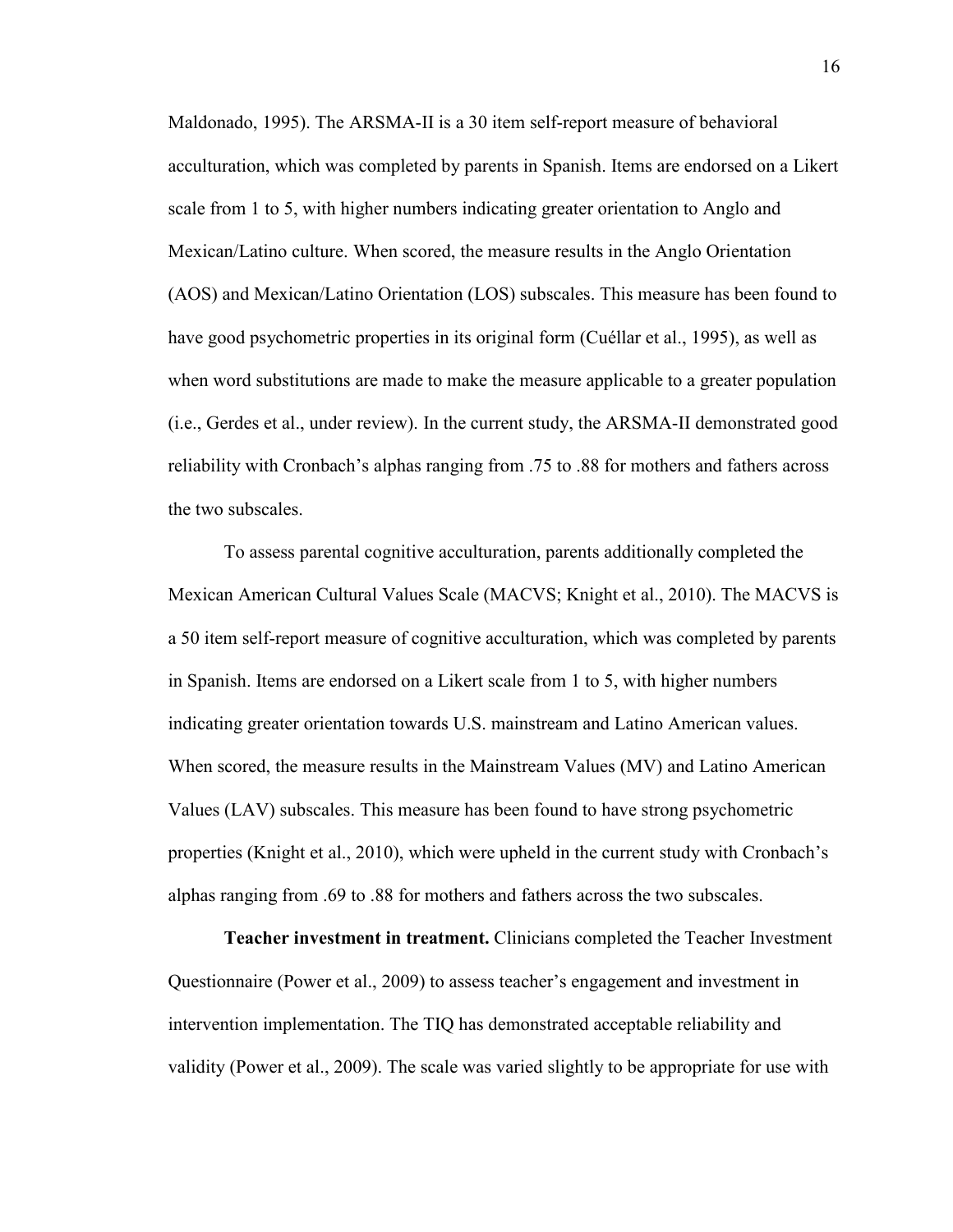the intervention in the current study, as has been done in previous research (Power et al., 2009). The 11 resulting items were endorsed by clinicians on a Likert scale from 1 (not at all true) to 4 (very true). Sample items include: "teacher was supportive of family involvement in program" and "teacher provided enough time during meetings." Power et al. (2009) found two different versions of the TIQ to have alphas of at least .90. In the current study, the TIQ demonstrated a Cronbach's alpha of .91.

**Teacher-clinician relationship.** At the end of treatment, the two graduate student clinicians involved in treatment rated the quality of their relationship with each teacher with whom they worked, on a Likert scale from 1 (very poor) to 5 (very good). Inter-rater agreement was almost perfect ( $\kappa$ =0.85,  $p$ <0.01; Landis & Koch, 1977). When the two clinicians disagreed, they discussed and decided on a final rating collaboratively. This final rating was used in all analyses for the current study.

**Teacher intervention implementation.** Several aspects of teacher intervention implementation were calculated. Specifically, the graduate student clinicians kept track of the number of occasions on which each teacher cancelled and no-showed scheduled DRC meetings, in relation to the total number of initially scheduled meetings. At the end of treatment, the percentage of DRC meetings cancelled and no-showed was calculated for each teacher. Additionally, following treatment, all DRCs for each child were evaluated for correctness and the percent DRCs correctly completed was determined for each teacher.

**ADHD symptomatology.** Parents and teachers completed the DBD Rating Scale (Gerdes et al., 2013; Pelham et al., 1992), a parent and teacher-report measure of symptoms of ADHD, Oppositional/Defiant Disorder (ODD), and Conduct Disorder (CD),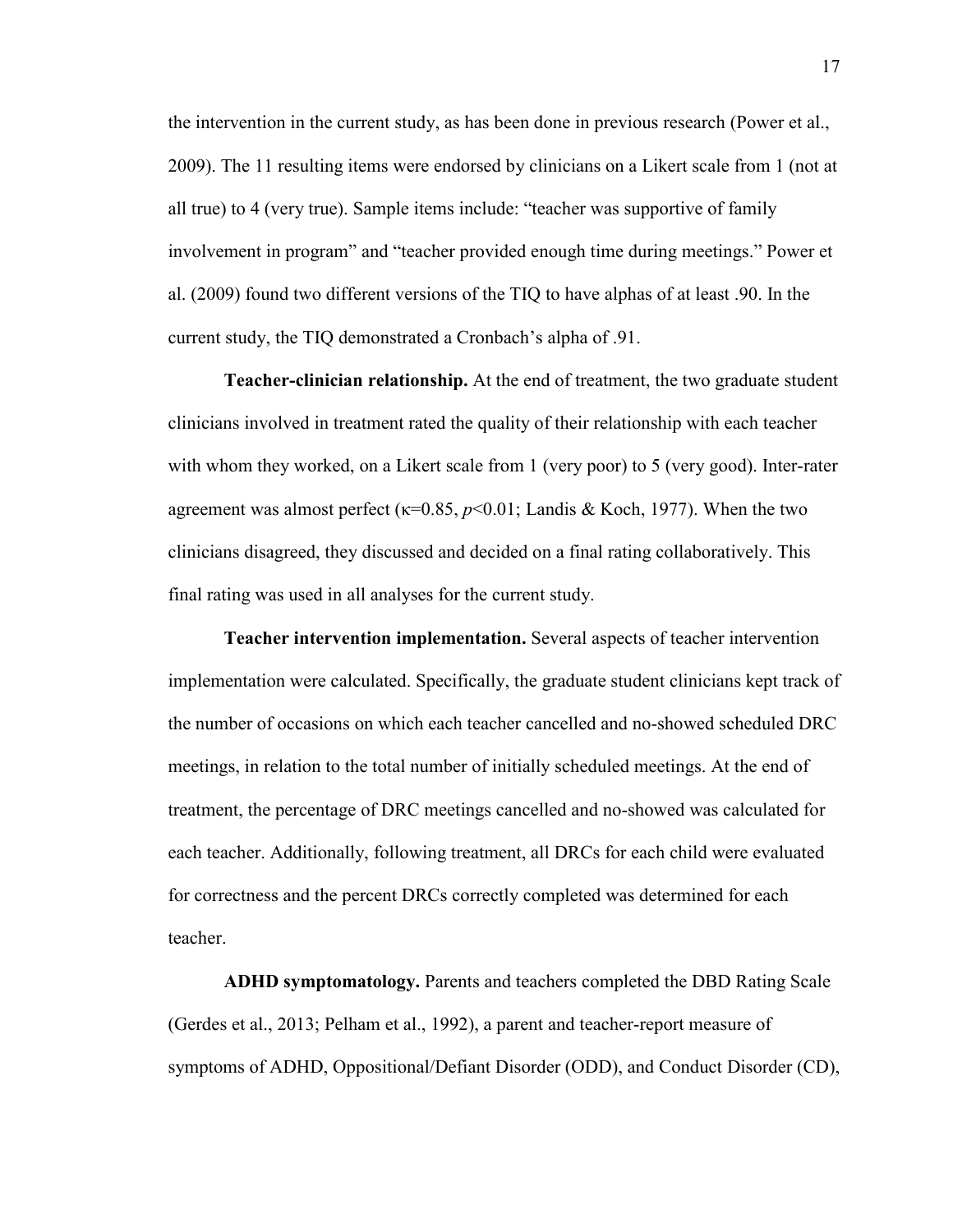based on the DSM (Pelham, Gagny, Greenslade, & Milich, 1992). Respondents endorse the 45 items that make up the scale on a Likert scale from 0 (symptom is not at all a problem) to 3 (symptom is very much a problem). Examples of items assessing inattention, hyperactivity, and impulsivity include: "[child] is often easily distracted by extraneous stimuli," "child is often 'on the go' or often acts as if 'driven by a motor," and "[child] often interrupts or intrudes on others,'" respectively. Teachers completed the English language version, which has good internal consistency, test-retest reliability, and treatment outcome validity (as described in Pelham, Fabiano, & Massetti, 2005). Parents completed the Spanish language version of the DBD Rating Scale (DBD-S), which has similar psychometric properties (Gerdes, Lawton, Haack, & Dieguez Hurtado, 2013). In the current study, the parent and teacher DBD Rating Scales demonstrated Cronbach's alphas ranging from .84 to .91 across pre-treatment and post-treatment.

**Functional impairment.** Parents and teachers additionally completed the ADHD-FX Scale (Haack & Gerdes, 2014). The ADHD-FX Scale assesses ADHD-related functional impairment. It was specifically developed to be appropriate for use with families of diverse backgrounds (Haack, et al., 2014). Parents and teachers respond to each of the 32 items that make up the scale by indicating how much each behavior affects the child in their day-to-day life or at school, on a Likert scale from 0 (not at all) to 3 (a lot). Examples of items assessing impairment in the home setting and in the school setting include: "[child] needs more attention and/or help than other children" and "[child] doesn't turn in completed schoolwork," respectively. An overall impairment score and home and school subscale scores can be calculated. Parents completed the Spanish language version of the parent ADHD-FX Scale, which has good reliability,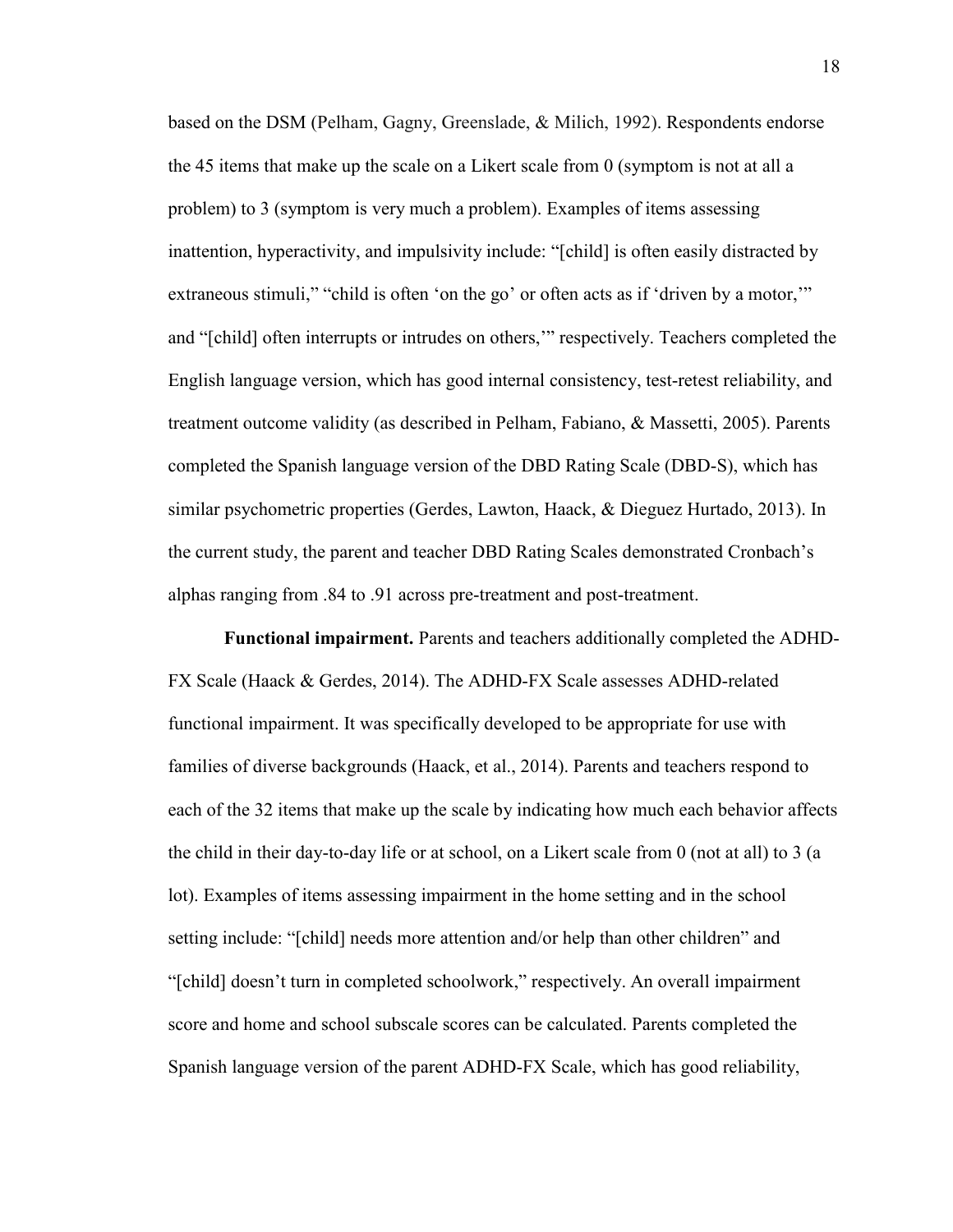divergent and convergent construct validity, and cultural properties (Haack, Gonring, Harris, Gerdes, & Pfiffner, 2016), while teachers completed the English language version of the teacher ADHD-FX Scale. In the current study, the parent and teacher ADHD-FX Scales demonstrated Cronbach's alphas ranging from .84 to .93 across pre-treatment and post-treatment.

**Treatment goals attained.** Two home-based treatment goals and several schoolbased treatment goals were collaboratively established for each participating child by their parent(s), teacher, and clinician. Specifically, as described above, clinicians developed school-based treatment goals based on the concerns teachers reported about each individual student, making sure that goals were specific and measurable to facilitate tracking. For example, a school-based goal for one child was to stay in his seat in the afternoon with 4 or fewer reminders from his teacher. Throughout the course of treatment, teachers tracked children's progress towards each school-based goal on a daily basis, providing data to the clinicians that was used to graphically represent and monitor progress towards goals. The same two specific, measurable home-based goals were implemented for each child, given the significant overlap between the concerns parents reported. The goals were for the child to demonstrate compliance with parental instructions 75% of the time, and for the child to complete homework and daily routines in less time and with less conflict. Parents similarly tracked their child's progress towards these two goals, and clinicians collected this data to monitor progress towards homebased goals as well. At the end of treatment, it was determined whether or not each of the goals had been achieved and the percentage of home- and school-based goals attained was calculated for each child.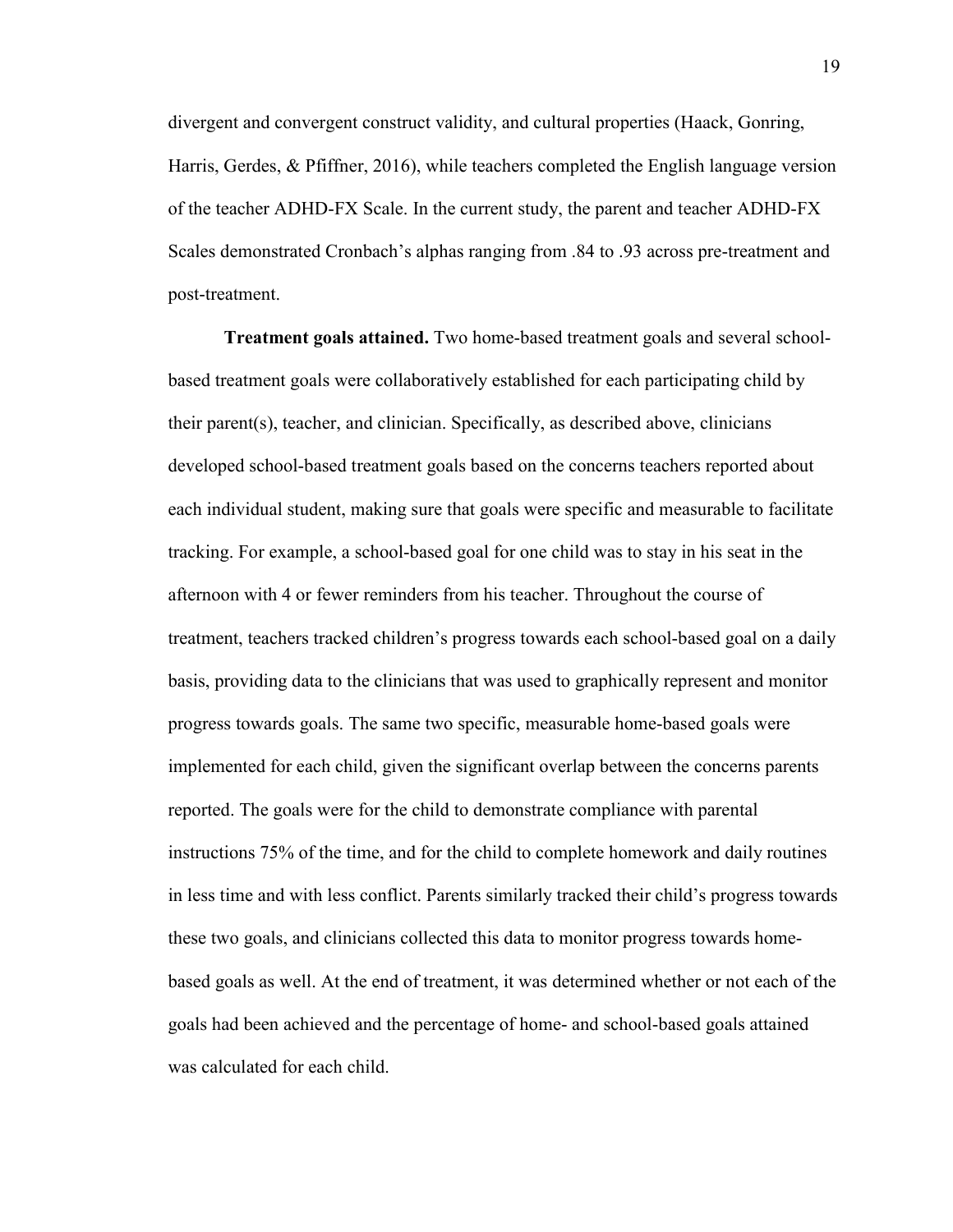**Treatment satisfaction.** To assess parental satisfaction with treatment, parents completed the Therapy Attitudes Inventory (Eyberg, 1993). The TAI assesses consumer satisfaction with treatment, and is designed to be appropriate with respect to various treatment modalities. Adequate psychometric properties have been demonstrated (Brestan, Jacobs, Rayfield, & Eyberg, 1999). The 10 items making up the scale are endorsed on a Likert scale from 1 (indicating dissatisfaction) to 5 (indicating satisfaction). Items inquire about topics such as their opinion of treatment in general, specific treatment techniques, and improvement noted during treatment. The measure was translated into Spanish for use in the current study. The TAI has been found to have acceptable psychometric properties, including good reliability and validity (Brestan et al., 1999). In the current study, the TAI demonstrated a Cronbach's alpha of .83 when completed by mothers  $(n=61)$  and a Cronbach's alpha of .89 when completed by fathers  $(n=47)$ .

**Family engagement in treatment.** Following the completion of treatment, the graduate students clinicians and the treatment co-leader rated each parent's engagement in treatment, on a Likert scale from 1 (very low) to 5 (very high). A mean rating was computed for each parent, and in cases in which two parents participated from the same family, a mean family engagement variable was computed.

**Homework completion.** Families were given weekly homework assignments, which were subsequently checked for completion. Percent homework completed overall was determined for each family at the end of treatment.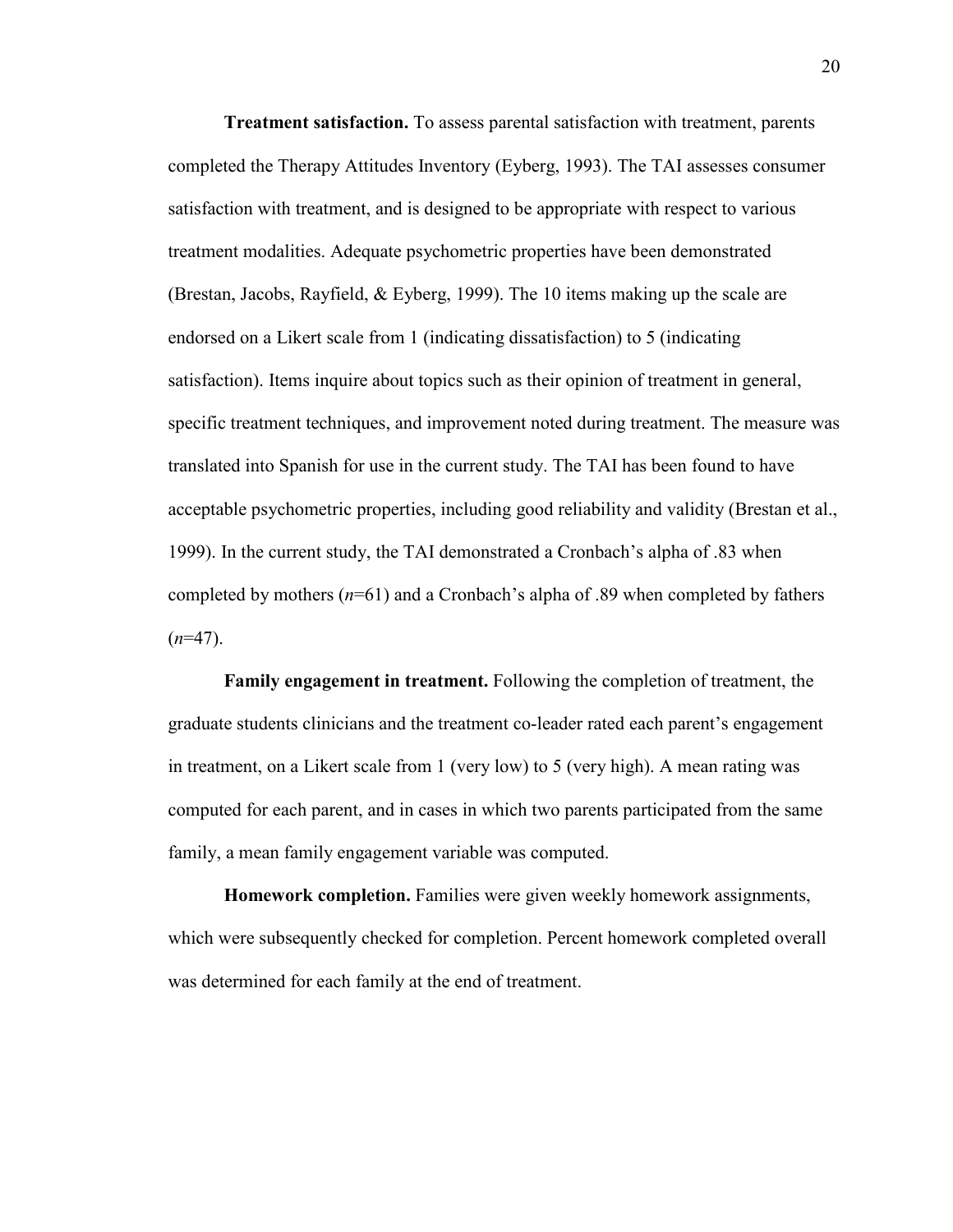**Family retention in treatment.** Families who completed the last planned treatment session were considered to have been retained in treatment, while families who did not achieve this were considered to have dropped out of treatment.

## **Results**

## **Preliminary Analyses**

 Correlations were examined among outcome variables on the same scale to determine if highly correlated variables should be combined. Specifically, a Pearson correlation was examined between teacher outcome variables (percent DRC meetings no-showed and percent DRC meetings cancelled), with no significant relationship detected (r=.08, *ns*). Pearson correlations also were examined among child outcomes (post-treatment parent- and teacher-reports of hyperactivity/impulsivity and inattention and functional impairment, and percent of home- and school-based goals achieved). Although two statistically significant positive correlations were revealed among post-treatment parent- and teacher-reports of hyperactivity/impulsivity and inattention, neither were above the .7 cut-off indicating multicollinearity (see Table 2; Tabachnick & Fidell, 1996).

Table 2 *Correlations Among ADHD Symptomatology Variables.* 

| Parent DBD      | Parent DBD            | Teacher DBD | <b>Teacher DBD</b>        |
|-----------------|-----------------------|-------------|---------------------------|
| Inattentive     | Hyperactive/Impulsive | Inattentive | Hyperactive/              |
| <b>Symptoms</b> | <b>Symptoms</b>       | Symptoms    | <b>Impulsive Symptoms</b> |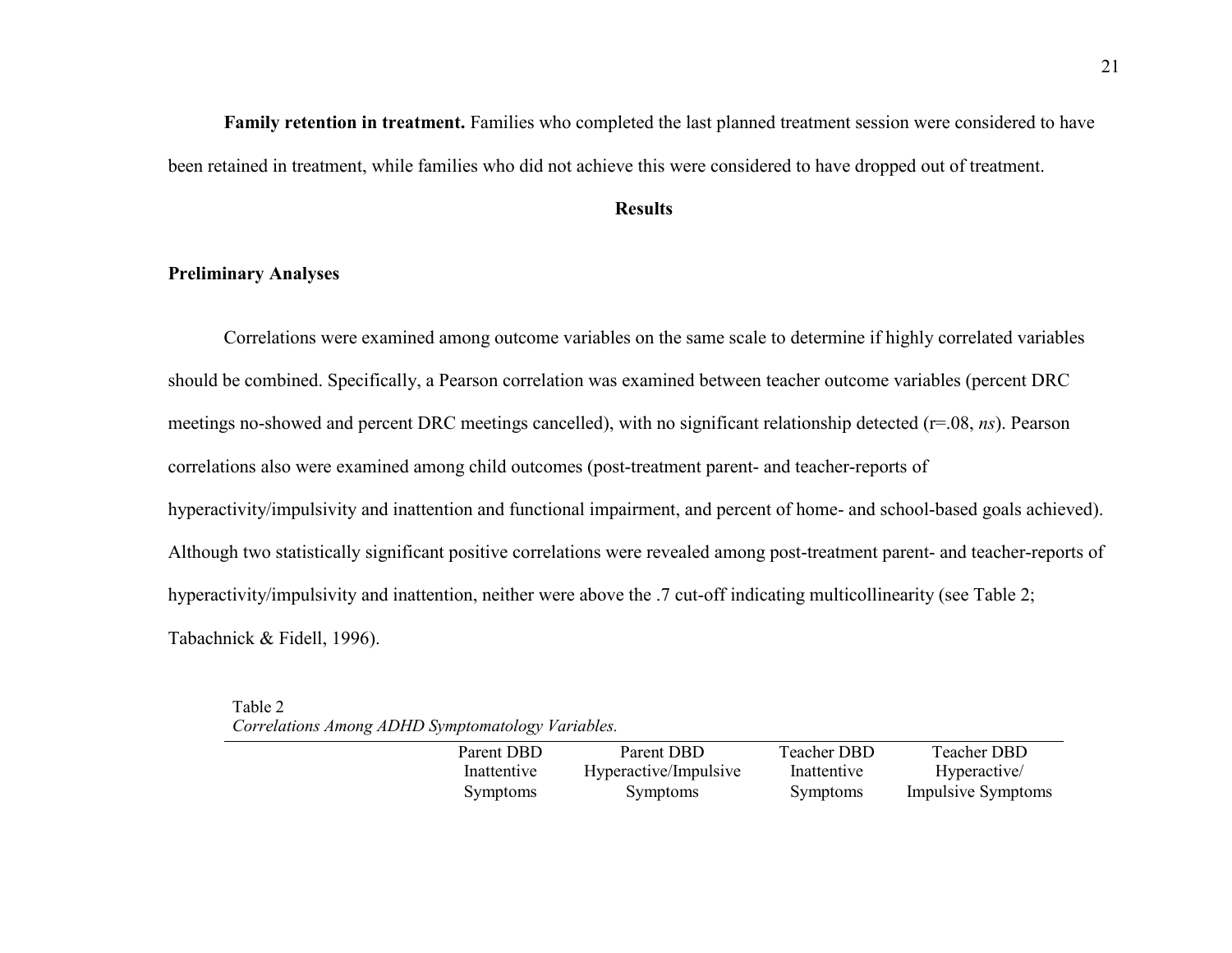| Parent DBD Inattentive<br>Symptoms                    | -        |        |          |  |
|-------------------------------------------------------|----------|--------|----------|--|
| Parent DBD Hyperactive/<br><b>Impulsive Symptoms</b>  | $.65***$ |        |          |  |
| <b>Teacher DBD Inattentive</b><br>Symptoms            | $-.09$   | $-.06$ | -        |  |
| Teacher DBD Hyperactive/<br><b>Impulsive Symptoms</b> | $-.26*$  | .09    | $.60***$ |  |

*Note.* Pearson correlations were utilized; DBD=Disruptive Behavior Disorders Rating Scale; \*\*\**p*≤ .001, \**p*≤ .01.

Relatively low correlations between parent and teacher report of ADHD symptoms such as these are not unexpected based on previous research, particularly within Latino families (Grace, Kapke, Castro, & Gerdes, 2017). No statistically significant relationships were detected between post-treatment parent- and teacher-reports of functional impairment (*r*=-.14, *ns*) or between percent of home- and school-based goals achieved (*r*=.09, *ns*). Pearson correlations also were examined between parent/family treatment outcomes (mother and father treatment satisfaction scores), revealing a statistically significant positive correlation  $(r=.62, p<.001)$  that did not reach the .7 threshold commonly accepted as indicative of multicollinearity (Tabachnick & Fidell, 1996). Thus, no outcome variables were combined.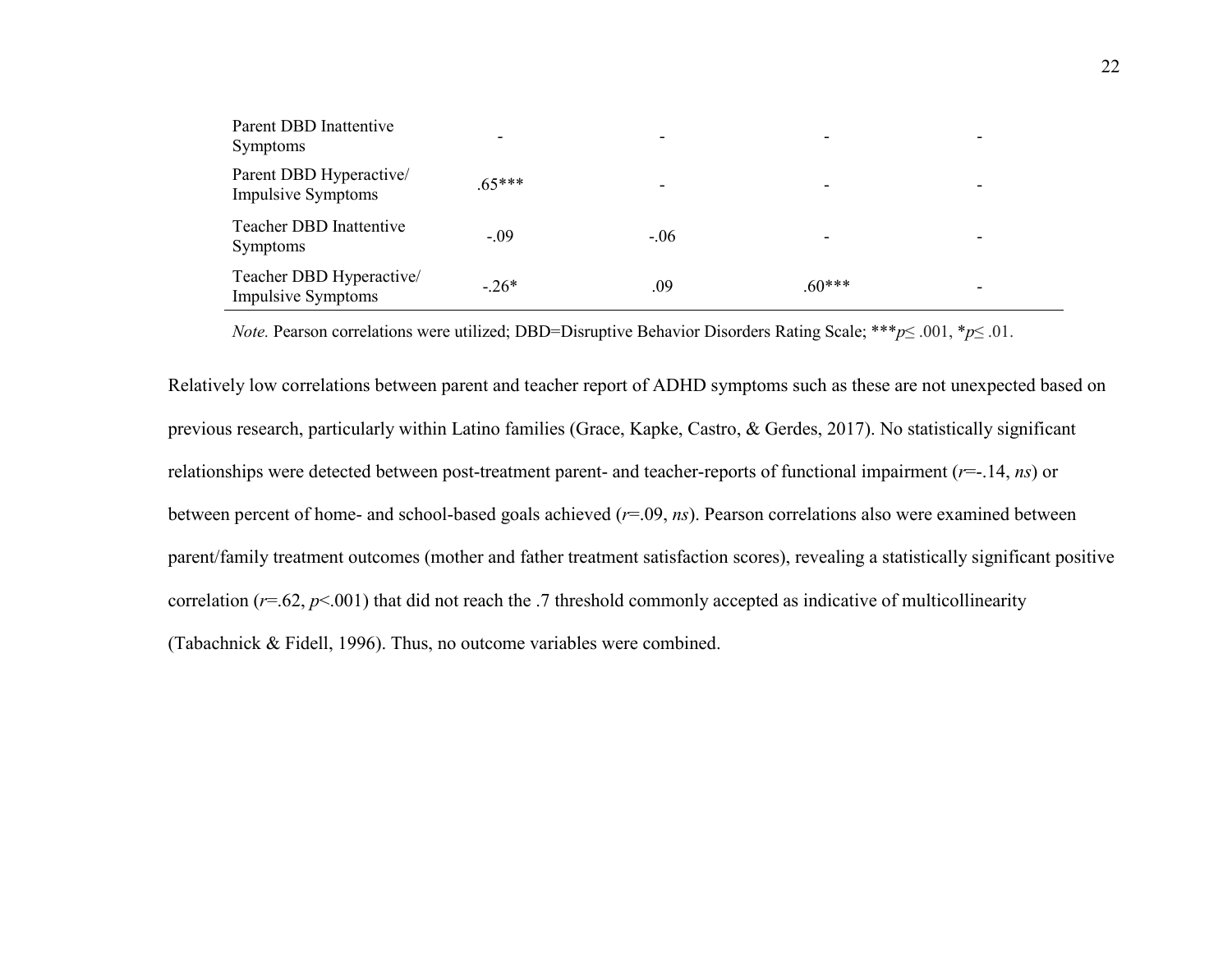Next, all teacher (i.e., referral source, teacher investment in treatment, teacher-clinician relationship quality, percent DRC meetings cancelled, percent DRC meetings no-showed, and percent of DRCs correctly completed), child (i.e., parent and teacher ratings of ADHD symptoms and functional impairment, and percent home- and school-based goals achieved), and parent/family outcome variables (i.e., maternal and paternal satisfaction with treatment, family engagement in treatment, homework completion, and retention in treatment) were examined with respect to key demographic variables (i.e., child gender, child age, family SES, and treatment condition). First, Pearson correlations between child age and family SES with teacher, child, and parent/family outcome variables were examined. Only one statistically significant correlation emerged. Specifically, a negative relationship between child age and percent of DRCs correctly completed emerged (see Table 3).

| Correlations Between Demographic Variables with Teacher, Child, and Parent/Family Outcome Variables. |           |                   |  |  |
|------------------------------------------------------------------------------------------------------|-----------|-------------------|--|--|
|                                                                                                      | Child Age | <b>Family SES</b> |  |  |
| <b>Teacher Outcomes</b>                                                                              |           |                   |  |  |
| Teacher Investment in Treatment                                                                      | $-.13$    | $-.11$            |  |  |
| Teacher-clinician Relationship Quality                                                               | $-.03$    | $-.03$            |  |  |
| % Teacher Meetings Cancelled                                                                         | $-.02$    | $-.13$            |  |  |
| % Teacher Meetings No-showed                                                                         | .13       | $-.02$            |  |  |
| % DRCs Correctly Completed                                                                           | $-45***$  | .12               |  |  |
| <b>Child Outcomes</b>                                                                                |           |                   |  |  |
| Parent DBD Inattention                                                                               | .03       | .04               |  |  |

| Table 3                                                                                              |  |
|------------------------------------------------------------------------------------------------------|--|
| Correlations Between Demographic Variables with Teacher, Child, and Parent/Family Outcome Variables. |  |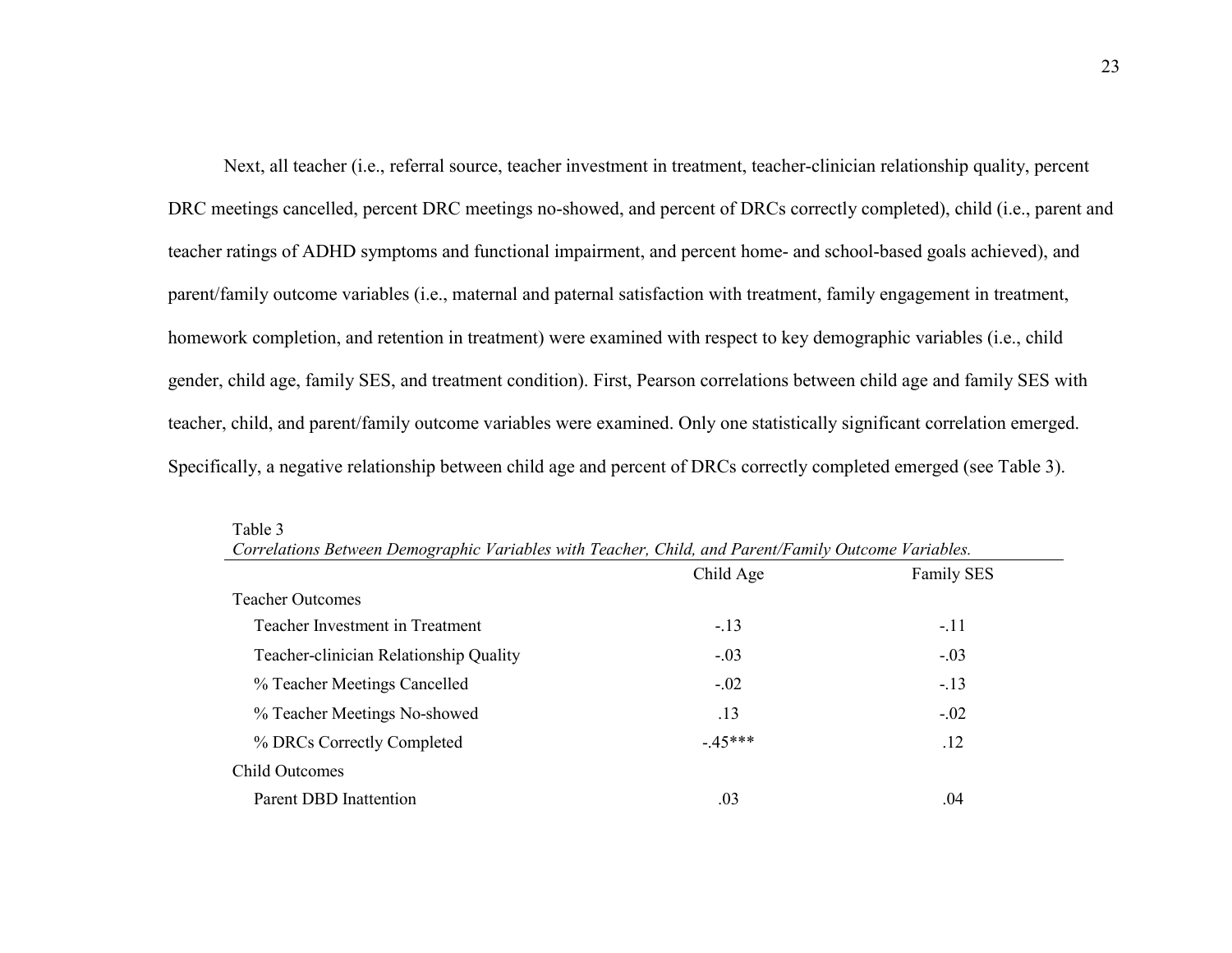| Parent DBD Hyperactivity/Impulsivity  | $-19$  | .02    |
|---------------------------------------|--------|--------|
| <b>Teacher DBD Inattention</b>        | .10    | .02    |
| Teacher DBD Hyperactivity/Impulsivity | $-.17$ | .09    |
| Parent ADHD-FX Impairment at Home     | $-.00$ | $-18$  |
| Teacher ADHD-FX Impairment at School  | .01    | .04    |
| % Home Goals Achieved                 | .22    | $-16$  |
| % School Goals Achieved               | $-.04$ | .43    |
| <b>Parent/Family Outcomes</b>         |        |        |
| Mother Treatment Satisfaction         | .00.   | $-13$  |
| <b>Father Treatment Satisfaction</b>  | .01    | $-.03$ |
| Family Engagement                     | $-.06$ | $-.11$ |
| Homework Completion                   | $-.05$ | $-15$  |
| Retention                             | .42    | $-.12$ |

*Note.* Pearson's correlations were used for continuous variables, while Spearman's correlations were used for categorical variables. Family SES was measured according to Hollingshead's method (Hollingshead, 1975), ranging from 8 to 66 with a mean of 23.46 in the current sample. DBD=Disruptive Behavior Disorders Rating Scale. \*\*\**p*≤ .001.

Next, a series of independent samples t-tests was conducted to examine child gender and treatment condition (i.e., PMT and CAT) with respect to continuous teacher, child, and parent/family outcome variables. Bonferroni corrections were used and unequal variance was accounted for as appropriate. Only one significant difference was detected with respect to gender. Teachers rated boys as more impaired in the classroom than they rated girls (see Table 4).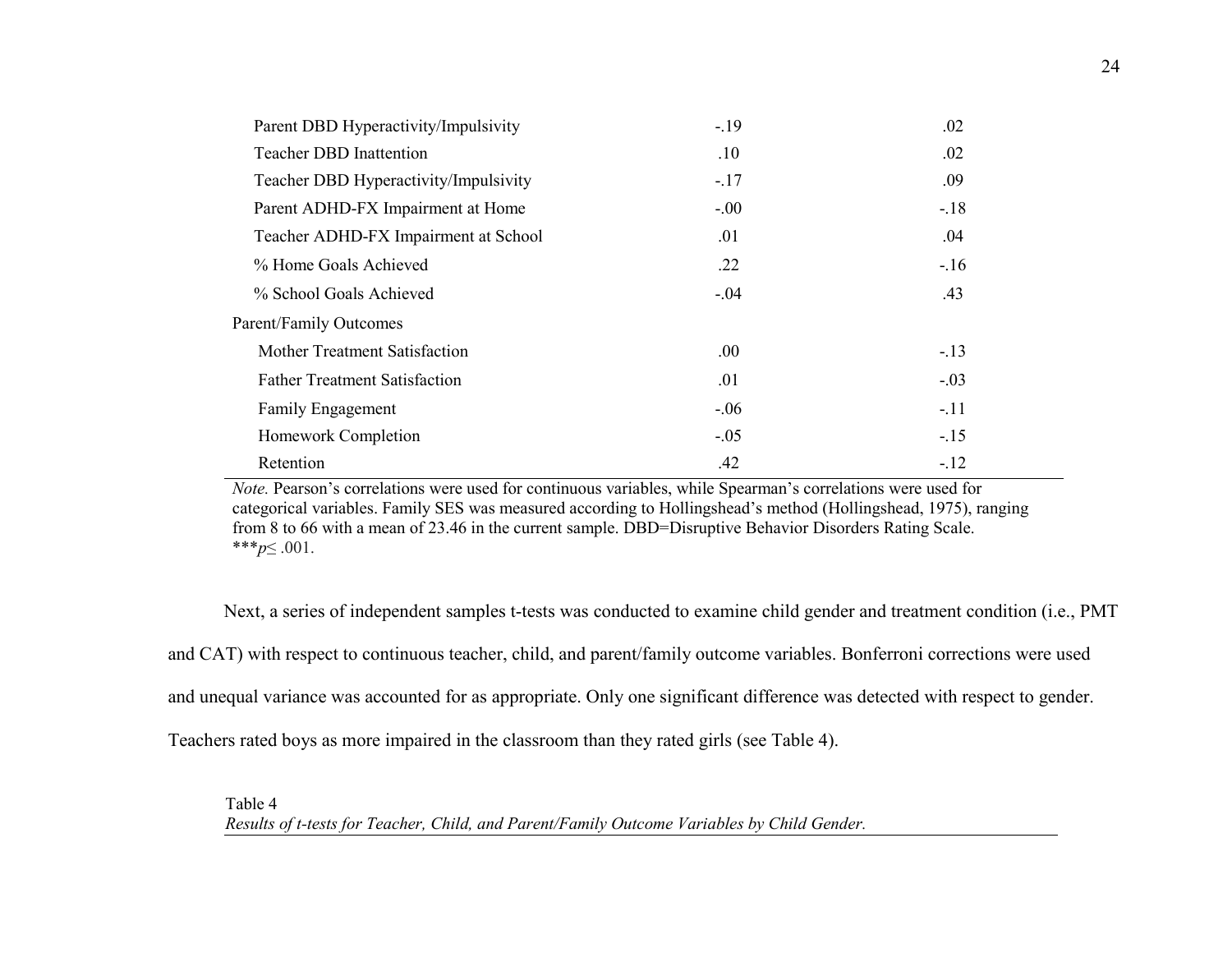|                                        | Child Gender |           |        | 95% CI for |                 |                |       |
|----------------------------------------|--------------|-----------|--------|------------|-----------------|----------------|-------|
|                                        | Male         |           | Female |            | Mean Difference |                |       |
|                                        | Mean         | <b>SD</b> | Mean   | <b>SD</b>  |                 | $\mathfrak{t}$ | df    |
| <b>Teacher Outcomes</b>                |              |           |        |            |                 |                |       |
| Teacher Investment in Treatment        | 3.01         | (.64)     | 3.21   | (.30)      | $-.44-.05$      | $-1.61$        | 56.93 |
| Teacher-clinician Relationship Quality | 3.45         | (1.28)    | 3.88   | (.60)      | $-91 - 06$      | $-1.77$        | 56.68 |
| % Teacher Meetings Cancelled           | .05          | (.13)     | .02    | (.06)      | $-.04-.09$      | .78            | 59    |
| % Teacher Meetings No-showed           | .05          | (.10)     | .03    | (.07)      | $-.02-.07$      | 1.17           | 43.38 |
| % DRCs Correctly Completed             | .77          | (.25)     | .71    | (.33)      | $-10-22$        | .75            | 58    |
| <b>Child Outcomes</b>                  |              |           |        |            |                 |                |       |
| Parent DBD Inattention                 | 1.30         | (.66)     | 1.2    | (.64)      | $-.29-.49$      | .51            | 56    |
| Parent DBD Hyperactivity/Impulsivity   | 1.32         | (.70)     | 1.16   | (.50)      | $-.24-.55$      | .12            | 56    |
| <b>Teacher DBD Inattention</b>         | 1.37         | (.78)     | 1.06   | (.56)      | $-.05-.67$      | 1.72           | 40.63 |
| Teacher DBD Hyperactivity/Impulsivity  | 1.08         | (.73)     | .85    | (.45)      | $-.09-.54$      | 1.18           | 46.71 |
| Parent FX Impairment at Home           | .76          | (.44)     | .65    | (.45)      | $-16 - 37$      | .65            | 56    |
| Teacher ADHD-FX Impairment at School   | 1.06         | (.60)     | .79    | (.38)      | $.02 - .54$     | $2.16*$        | 46.47 |
| % Home Goals Achieved                  | .69          | (.28)     | .64    | (.33)      | $-11 - 22$      | .67            | 59    |
| % School Goals Achieved                | .60          | (.30)     | .68    | (.33)      | $-.26-.10$      | $-0.89$        | 59    |
| Parent/Family Outcomes                 |              |           |        |            |                 |                |       |
| Mother Treatment Satisfaction          | 45.67        | (3.48)    | 46.33  | (3.64)     | $-2.77 - 1.46$  | $-.62$         | 56    |
| <b>Father Treatment Satisfaction</b>   | 44.19        | (4.55)    | 44.58  | (5.33)     | $-3.65 - 2.86$  | $-.25$         | 42    |
| Family Engagement                      | 4.38         | (.59)     | 4.03   | (1.29)     | $-.34-1.03$     | 1.06           | 18.67 |
| Homework Completion                    | .80          | (.20)     | .77    | (.26)      | $-10-15$        | .40            | 59    |

*Note.* DBD=DBD Rating Scale; \**p*≤ .05.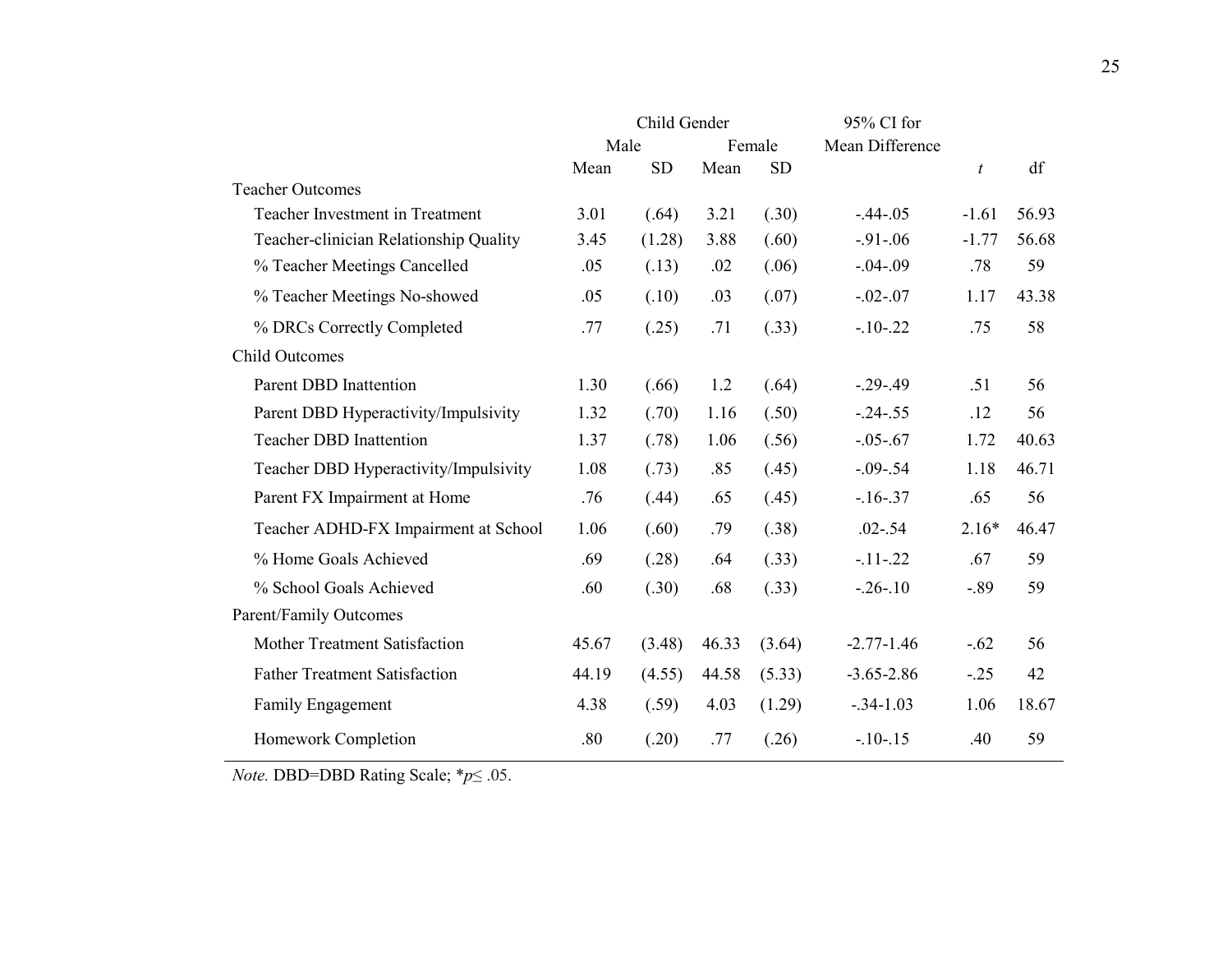Several significant differences also emerged with respect to treatment condition. Mothers who participated in CAT reported greater satisfaction with treatment than did mothers who participated in PMT, families who participated in CAT completed a greater percentage of their weekly homework than did families who participated in PMT, and teachers who participated in CAT completed a greater percentage of DRCs correctly than did teachers who participated in PMT (see Table 5).

| $\cdot$<br><b>Treatment Condition</b>  |            |           |            |        |                 |                  |       |
|----------------------------------------|------------|-----------|------------|--------|-----------------|------------------|-------|
|                                        | <b>PMT</b> |           | <b>CAT</b> |        | 95% CI for Mean |                  | df    |
|                                        | Mean       | <b>SD</b> | Mean       | SD.    | Difference      | $\boldsymbol{t}$ |       |
| <b>Teacher Outcomes</b>                |            |           |            |        |                 |                  |       |
| Teacher Investment in Treatment        | 3.18       | (.52)     | 2.97       | (.61)  | $-.08-.50$      | 1.46             | 59    |
| Teacher-clinician Relationship Quality | 3.83       | (1.12)    | 3.32       | (1.14) | $-.07-1.09$     | 1.78             | 59    |
| % Teacher Meetings Cancelled           | .04        | (.07)     | .04        | (.15)  | $-.06-.06$      | .12              | 59    |
| % Teacher Meetings No-showed           | .03        | (.07)     | .06        | (.10)  | $-.07-.02$      | $-1.09$          | 54.88 |
| % DRCs Correctly Completed             | .66        | (.31)     | .84        | (.21)  | $-.31-.04$      | $-2.53*$         | 49.65 |
| <b>Child Outcomes</b>                  |            |           |            |        |                 |                  |       |
| Parent DBD Inattention                 | 1.44       | (.72)     | 1.13       | (.56)  | $-0.02 - 0.65$  | 1.86             | 56    |
| Parent DBD Hyperactivity/Impulsivity   | 1.31       | (.71)     | 1.24       | (.61)  | $-.28-.42$      | .42              | 56    |
| <b>Teacher DBD Inattention</b>         | 1.36       | (.73)     | 1.21       | (.74)  | $-.23-.53$      | .80              | 59    |
| Teacher DBD Hyperactivity/Impulsivity  | .95        | (.52)     | 1.08       | (.79)  | $-47-21$        | $-.77$           | 52.32 |
| Parent ADHD-FX Impairment at Home      | .83        | (.52)     | .64        | (.35)  | $-.03-.42$      | 1.71             | 56    |
| Teacher ADHD-FX Impairment at School   | 1.03       | (.58)     | .94        | (.55)  | $-.20-.38$      | .61              | 59    |
| % Home Goals Achieved                  | .63        | (.32)     | .72        | (.26)  | $-.24-.06$      | $-1.19$          | 59    |
| % School Goals Achieved                | .57        | (.30)     | .67        | (.32)  | $-.26-.05$      | $-1.33$          | 59    |

*Results of t-tests for Teacher, Child, and Parent/Family Outcome Variables by Treatment Condition.* 

Table 5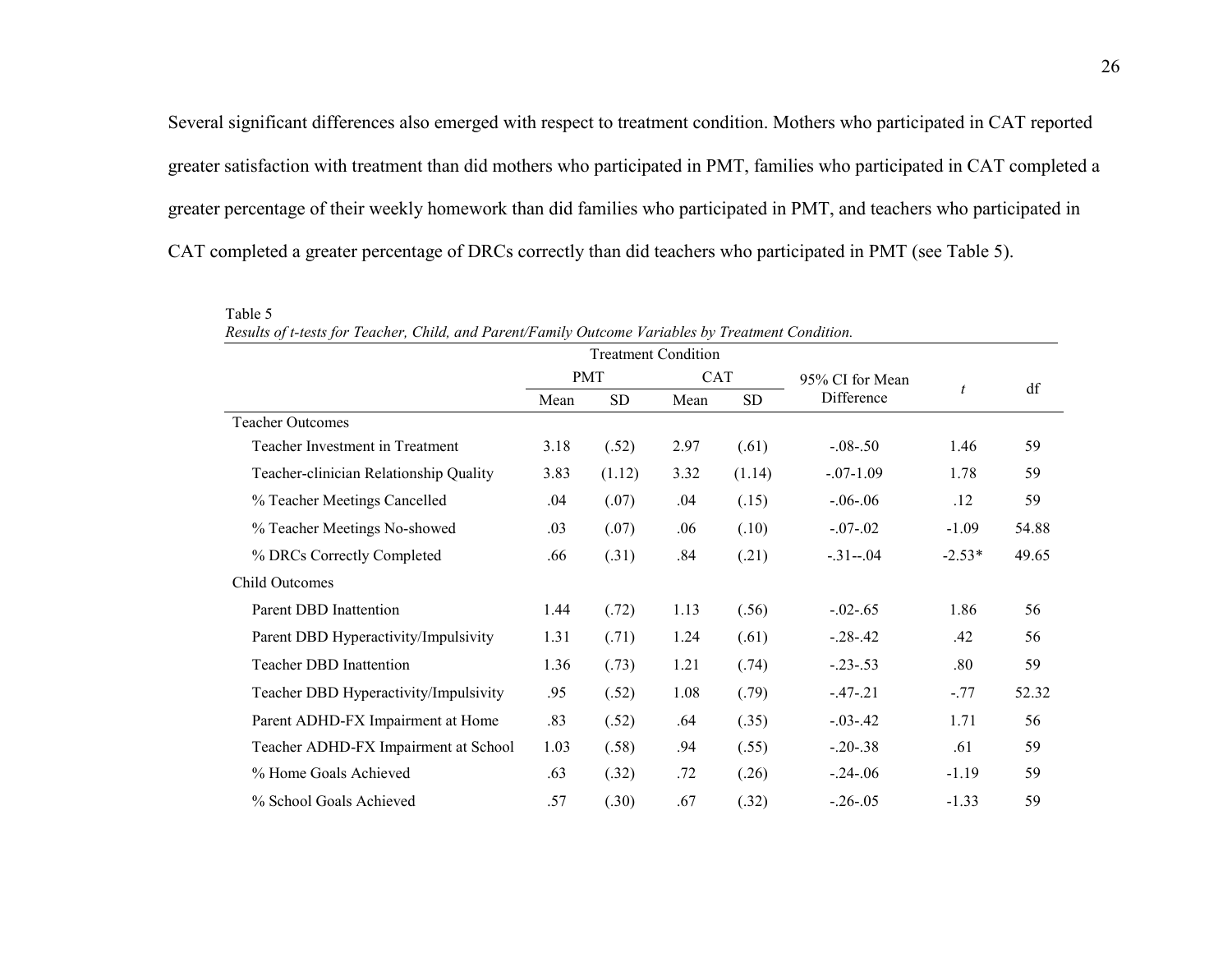| Parent/Family Outcomes |       |        |       |        |                |            |       |
|------------------------|-------|--------|-------|--------|----------------|------------|-------|
| Mother Tx Satisfaction | 44.74 | (3.57) | 46.81 | (3.20) | $-3.85 - 29$   | $-2.33*$   | 56    |
| Father Tx Satisfaction | 43.12 | (4.91) | 43.04 | (4.53) | $-4.84 - 1.00$ | $-1.33$    | 42    |
| Family Engagement      | 4.13  | (1.11) | 4.43  | (45)   | $-.75-.14$     | $-1.38$    | 38.11 |
| Homework Completion    | .69   | (.24)  | .89   | (.14)  | $-.30-.10$     | $-3.92***$ | 45.22 |

*Note.* PMT=Parent Management Training, CAT=Culturally Adapted Treatment; DBD=Disruptive Behavior Disorders Rating Scale; \**p*≤ .05; \*\*\**p*≤ .001.

Finally, chi square tests of independence were conducted to examine child gender and treatment condition with respect

to the categorical family outcome variable, retention. No significant results were noted (see Table 6).

| Table 6                                                                |                                                                                                                                   |                                                                                                                                                                    |  |  |  |  |  |  |
|------------------------------------------------------------------------|-----------------------------------------------------------------------------------------------------------------------------------|--------------------------------------------------------------------------------------------------------------------------------------------------------------------|--|--|--|--|--|--|
| Chi-square Test for Retention by Child Gender and Treatment Condition. |                                                                                                                                   |                                                                                                                                                                    |  |  |  |  |  |  |
| Retention                                                              | Gender                                                                                                                            |                                                                                                                                                                    |  |  |  |  |  |  |
|                                                                        | Male                                                                                                                              | Female                                                                                                                                                             |  |  |  |  |  |  |
| Yes                                                                    | 43                                                                                                                                | 15                                                                                                                                                                 |  |  |  |  |  |  |
| N <sub>0</sub>                                                         |                                                                                                                                   | $\mathcal{D}_{\mathcal{A}}^{\mathcal{A}}(\mathcal{A}) = \mathcal{D}_{\mathcal{A}}^{\mathcal{A}}(\mathcal{A}) \mathcal{D}_{\mathcal{A}}^{\mathcal{A}}(\mathcal{A})$ |  |  |  |  |  |  |
|                                                                        | <b>Treatment Condition</b>                                                                                                        |                                                                                                                                                                    |  |  |  |  |  |  |
|                                                                        | <b>PMT</b>                                                                                                                        | <b>CAT</b>                                                                                                                                                         |  |  |  |  |  |  |
| Yes                                                                    | 27                                                                                                                                | 31                                                                                                                                                                 |  |  |  |  |  |  |
| N <sub>0</sub>                                                         |                                                                                                                                   | $\theta$                                                                                                                                                           |  |  |  |  |  |  |
|                                                                        | <i>Note.</i> For child gender, $\chi^2$ = 2.36, <i>ns</i> , df = 1; for treatment condition, $\chi^2$ = 3.26, <i>ns</i> , df = 1; |                                                                                                                                                                    |  |  |  |  |  |  |

PMT=Parent Management Training, CAT=Culturally Adapted Treatment.

As more than 20% of expected cell counts was less than 5 in both cases, a variation known as the *N*-1 chi square test also was performed (Campbell, 2007; Busing, Weaver, & Dubois, 2016), with findings remaining non-significant.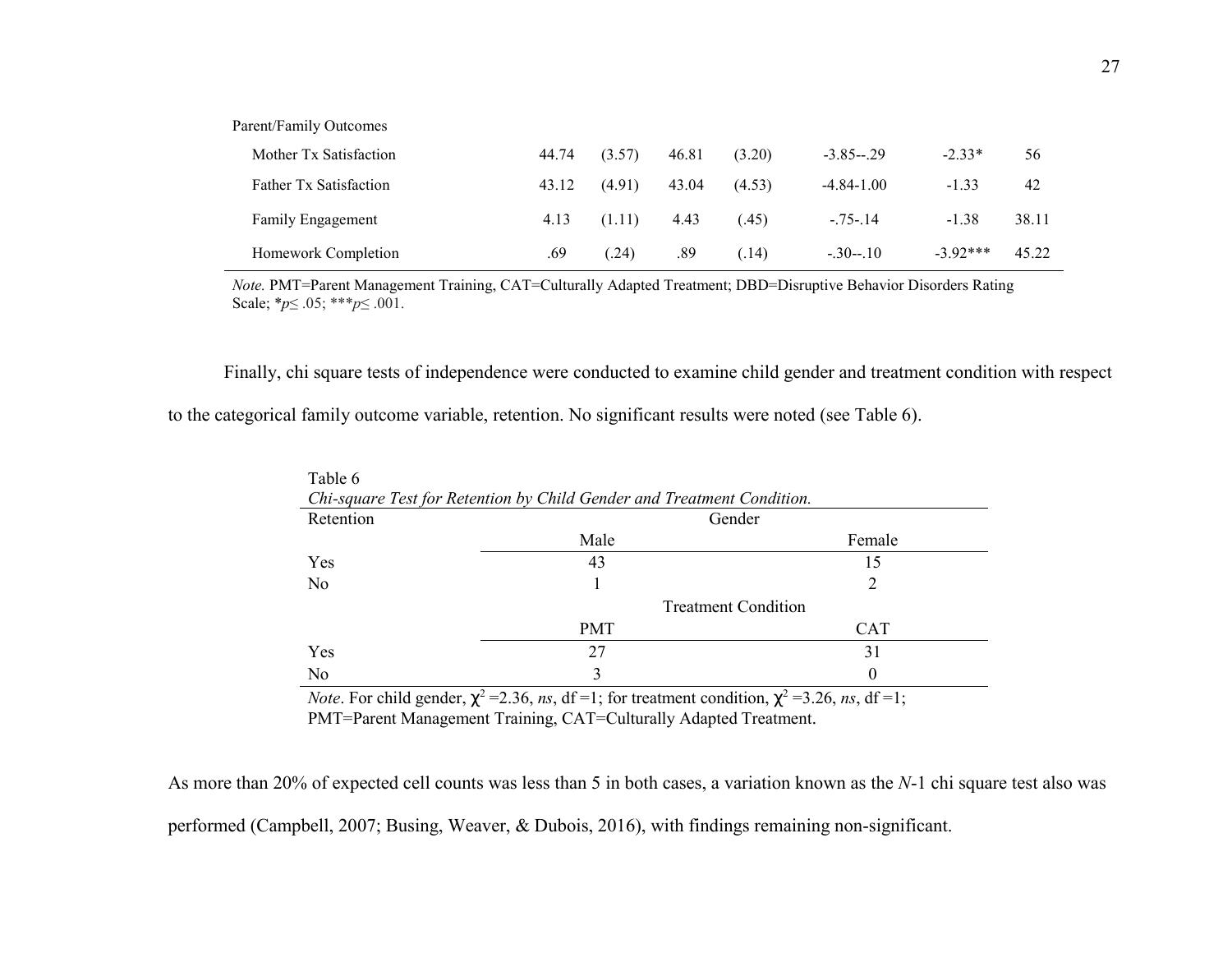### **Primary Analyses**

**Impact of a teacher/school referral to treatment.** To examine the first hypothesis that teachers would exhibit greater engagement in treatment when families were referred by their child's teacher versus by another referral source, independent samples t-tests were conducted; again, Bonferroni corrections were used and unequal variance was accounted for as appropriate. Specifically, based on referral source (i.e., teacher/school vs. others), mean differences were examined with respect to teacher investment in treatment, teacher-clinician relationship quality, percent teacher meetings cancelled, percent teacher meetings no-showed, and percent DRCs correctly completed. As indicated in Table 7, results did not reveal any significant differences based on referral source.<sup>1</sup>

| Referral Source                        |                |           |       |           |                 |         |       |
|----------------------------------------|----------------|-----------|-------|-----------|-----------------|---------|-------|
|                                        | Teacher/School |           | Other |           | 95% CI for Mean |         |       |
|                                        | Mean           | <b>SD</b> | Mean  | <b>SD</b> | Difference      |         | df    |
| Teacher Investment in Treatment        | 3.17           | .44)      | 2.99  | (.65)     | $-45 - 11$      | $-1.24$ | 58.62 |
| Teacher-clinician Relationship Quality | 3.85           | (1.12)    | 3.37  | (1.14)    | $-1.06 - 11$    | $-1.62$ | 59    |
| % Teacher Meetings Cancelled           | .02            | (0.05)    | .05   | (.15)     | $-.02-.09$      | 1.38    | 43.46 |
| % Teacher Meetings No-showed           | .03            | (07)      | .06   | (.10)     | $-.01-.07$      |         | 57.58 |

Table 7 *Results of t-tests for Teacher Outcomes by Referral Source.* 

<sup>1</sup> Given the significant correlations that emerged between child age, treatment type, and percent DRCs correctly completed, an ANCOVA also was conducted to examine mean differences in percent DRCs correctly completed by referral source while accounting for these covariates. As the pattern of findings remained the same, the results of the t-test are reported above and in Table 7.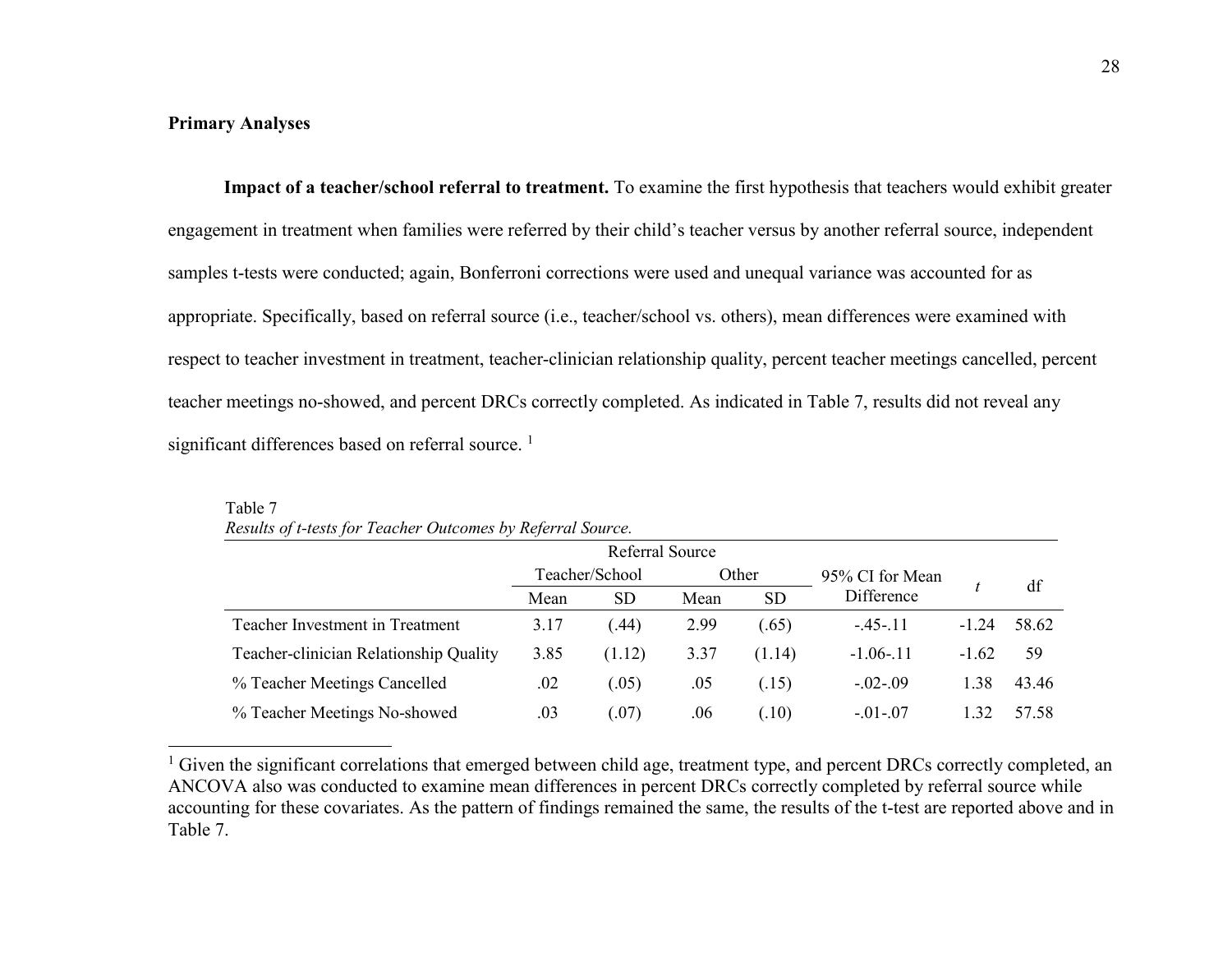**Impact of Teacher Engagement in Treatment on Child Outcomes.** To examine the second hypothesis that a teacher/school referral and greater teacher engagement in treatment would predict better child treatment outcomes, correlations were first examined between predictor variables and outcome variables. Specifically, correlations were examined between teacher/school referral and teacher engagement variables (teacher investment in treatment, teacher-clinician relationship quality, percent teacher meetings cancelled, percent teacher meetings no-showed, and percent DRCs correctly completed) and child outcomes while controlling for relevant pre-treatment ratings of symptoms and impairment and demographic variables that previous analyses identified as related to outcome variables. As such, correlations controlled for parent and teacher pretreatment report of symptoms and functional impairment when examining parent and teacher post-treatment report of symptoms and functional impairment and controlled for child age and treatment type when examining percent DRCs correctly completed. Pearson and Spearman correlations were utilized for continuous and categorical variables, respectively. Results indicate that percent teacher meetings no-showed was significantly and negatively related to percent school goals achieved (*r*=-.27, *p*<.05), and referral source was significantly and positively related to parent report of hyperactive/impulsive symptoms (*r*=-.26, *p*<.05; see Table 8).

| Table 8                                                                        |               |                   |           |              |           |
|--------------------------------------------------------------------------------|---------------|-------------------|-----------|--------------|-----------|
| Correlations Between Predictors and Child and Parent/Family Outcome Variables. |               |                   |           |              |           |
| Referral                                                                       | Teacher       | Teacher-clinician | % Teacher | % Teacher    | $%$ DRCs  |
| Source                                                                         | Investment in | Relationship      | Meetings  | Meetings No- | Correctly |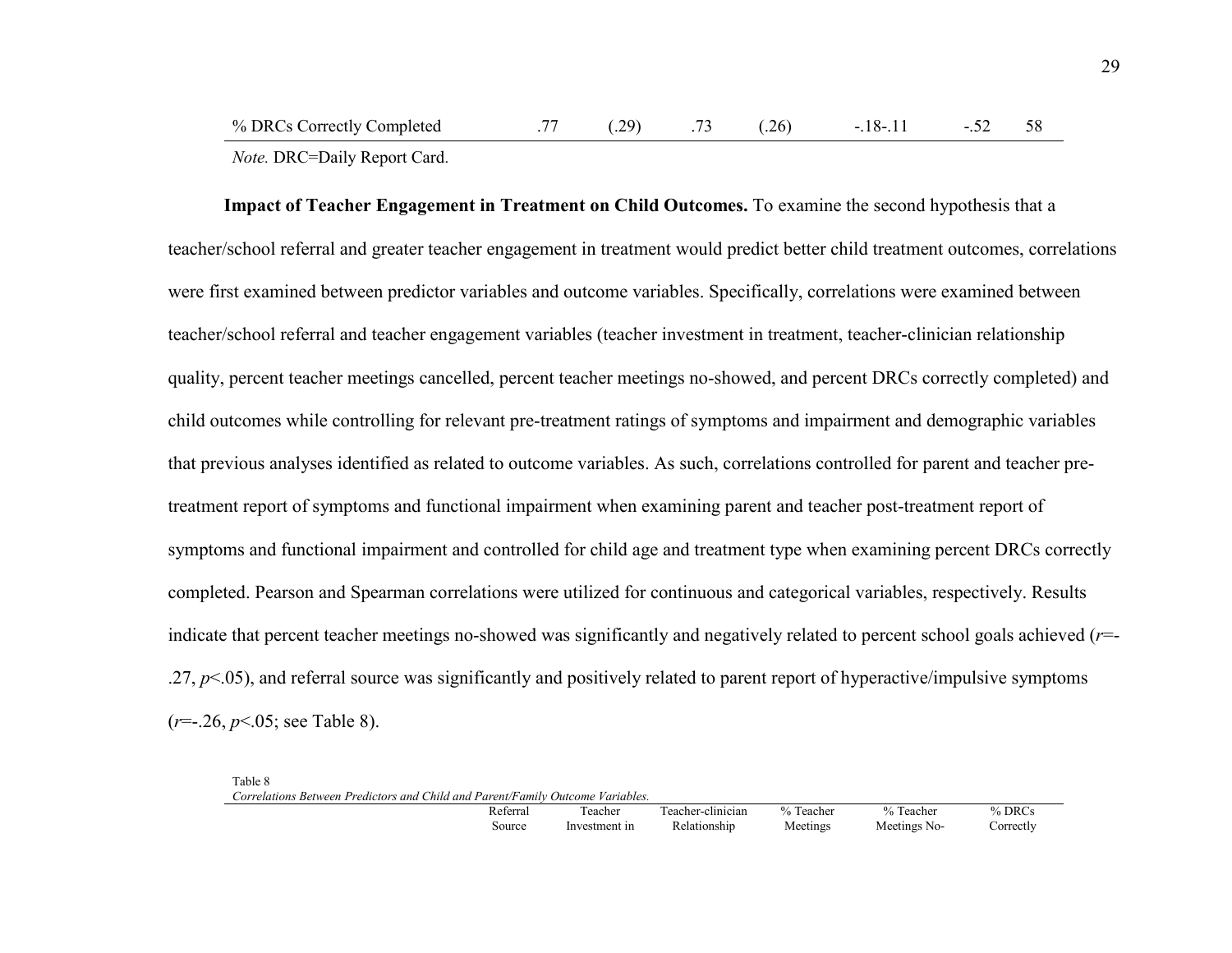|                                       |         | Treatment | Quality | Cancelled | showed  | completed |
|---------------------------------------|---------|-----------|---------|-----------|---------|-----------|
| Child Outcomes                        |         |           |         |           |         |           |
| Parent DBD Inattention                | $-.12$  | .05       | $-.06$  | $-.06$    | .07     | .18       |
| Parent DBD Hyperactivity/Impulsivity  | $-.26*$ | .02       | $-.07$  | $-.04$    | .07     | .09       |
| Parent ADHD-FX Impairment at Home     | $-.05$  | .20       | .05     | $-.00$    | $-12$   | .14       |
| <b>Teacher DBD Inattention</b>        | .09     | .05       | .17     | $-.09$    | .08     | $-.11$    |
| Teacher DBD Hyperactivity/Impulsivity | $-.01$  | .03       | .07     | $-.02$    | $-.03$  | $-.01$    |
| Teacher ADHD-FX Impairment at School  | .12     | $-.01$    | .06     | .16       | .03     | $-.25$    |
| % Home Goals Achieved                 | $-.11$  | .08       | .09     | $-.01$    | $-.03$  | .13       |
| % School Goals Achieved               | .12     | .11       | $-.08$  | $-12$     | $-.27*$ | .16       |
| Parent/Family Outcomes                |         |           |         |           |         |           |
| Mother Treatment Satisfaction         | $.31*$  | $.29*$    | $.31*$  | $-12$     | $-.25$  | $-.02$    |
| <b>Father Treatment Satisfaction</b>  | .29     | .13       | .00.    | $-.10$    | $-.05$  | .07       |
| Family Engagement                     | $-.10$  | .08       | $-.01$  | .03       | $-.04$  | $-.01$    |
| Homework Completion                   | .09     | $-.09$    | $-21$   | .20       | .07     | $-.16$    |
| Retention                             | $\sim$  | .02       | $-.09$  | .08       | .12     | .17       |

*Note.* Pearson's correlations were used for continuous variables, while Spearman's correlations were used for categorical variables. Partial correlations were used to control for parent and teacher pre-treatment report of symptoms and functional impairment when examining parent and teacher post-treatment report of symptoms and functional impairment, for gender when examining teacher report of functional impairment in the classroom, and for treatment condition when examiningmaternal satisfaction with treatment and homework completion; DBD=Disruptive Behavior Disorders Rating Scale; \**p*≤ .05.

**Impact of teacher engagement in treatment on parent/family outcomes.** To examine the third hypothesis that a teacher/school referral and greater teacher engagement in treatment would predict better parent/family treatment outcomes, correlations were first examined between predictor variables and outcome variables. Specifically, correlations were examined between teacher/school referral and teacher engagement variables (teacher investment in treatment, teacher-clinician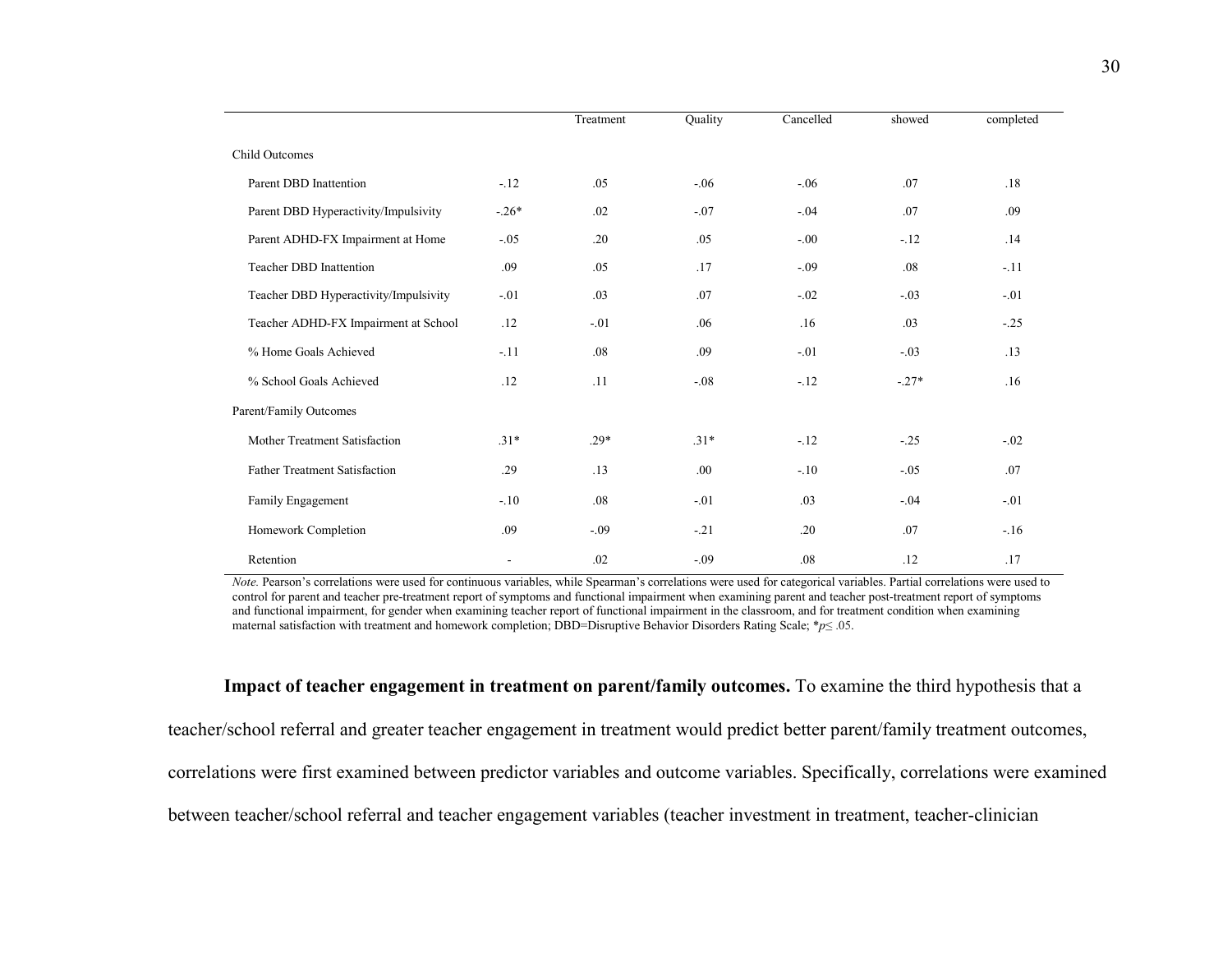relationship quality, percent teacher meetings cancelled, percent teacher meetings noshowed, and percent DRCs correctly completed) and parent/family outcomes while controlling for relevant demographic variables that previous analyses identified as related to outcome variables. As such, correlations controlled for child age and treatment type when examining percent DRCs correctly completed and controlled for treatment condition when examining maternal satisfaction with treatment and homework completion. Again, Pearson and Spearman correlations were utilized for continuous and categorical variables, respectively.

Results indicate that referral source was significantly related to maternal satisfaction with treatment  $(r=31, p<0.05)$ , teacher investment in treatment was significantly related to maternal satisfaction with treatment  $(r=29, p<0.05)$ , and teacherclinician relationship quality was significantly related to maternal satisfaction with treatment  $(r=31, p<0.05;$  see Table 8). A chi square test of independence also was conducted to examine the relationship between the categorical predictor and outcome variables of referral source and retention, respectively; no significant relationship was noted,  $\chi^2$  = 75, *ns*. As more than 20% of expected cell counts was less than 5, the *N*-1 chi square test also was performed (Campbell, 2007; Busing et al., 2016), with findings remaining the same.

**Follow-up Regression.** Finally, a hierarchical linear regression was conducted based upon the results of the above correlations, as multiple demographic and predictor variables were significantly correlated with a single outcome variable—maternal satisfaction with treatment. Treatment condition was entered at Step 1, dummy coded with PMT as 1 and CAT as 2. Referral source (dummy coded with teacher/school referral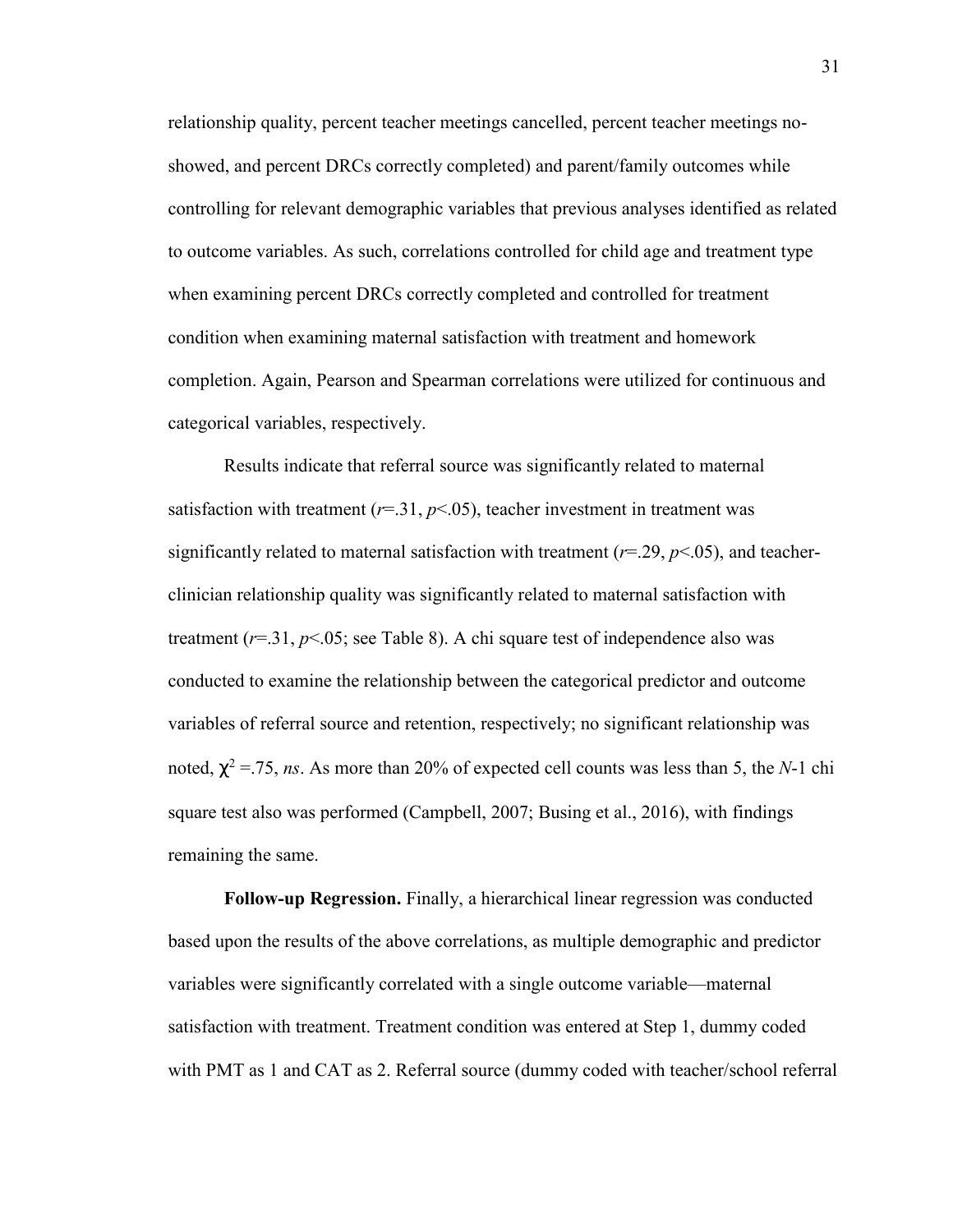as 1 and all other referral sources as 0), teacher investment in treatment, and teacher-clinician relationship quality were entered at Step 2. The overall model was significant at step 2,  $F(4, 53)=4.16$ ,  $p<01$ ;  $R^2=24$ ,  $p<05$ . Treatment condition and referral source were both significant and positive predictors of maternal treatment satisfaction,  $β=0.35$ ,  $p<01$  and  $β=0.25$ ,  $p<05$ , respectively. See Table 9.

| Hierarchical Linear Regression Predicting Mother Treatment Satisfaction. |      |      |     |         |       |              |  |  |  |
|--------------------------------------------------------------------------|------|------|-----|---------|-------|--------------|--|--|--|
|                                                                          | B    | SEB  | B   |         | $R^2$ | $\Delta R^2$ |  |  |  |
| Step 1                                                                   |      |      |     |         | .09   | .09          |  |  |  |
| <b>Treatment Condition</b>                                               | 2.07 | .89  | .30 | $2.33*$ |       |              |  |  |  |
| Step 2                                                                   |      |      |     |         | .24   | .15          |  |  |  |
| <b>Treatment Condition</b>                                               | 2.44 | .86  | .35 | $2.85*$ |       |              |  |  |  |
| Referral Source                                                          | 1.76 | .87  | .25 | $2.03*$ |       |              |  |  |  |
| Teacher Investment in Treatment                                          | .85  | 1.27 | .14 | .67     |       |              |  |  |  |
| Teacher-Clinician Relationship Quality                                   | .40  | .64  | .13 | .63     |       |              |  |  |  |

*Note.* \**p*≤ .05; \*\**p*≤ .01.

Table 9

## **Discussion**

 The aim of the current study was to examine the impact of teacher engagement in psychosocial treatment for ADHD in a sample of Latino youth. The current study adds to the literature base in that it examined teacher engagement in a different context and in an under-served, under-represented population. Findings demonstrate that teachers in the current study were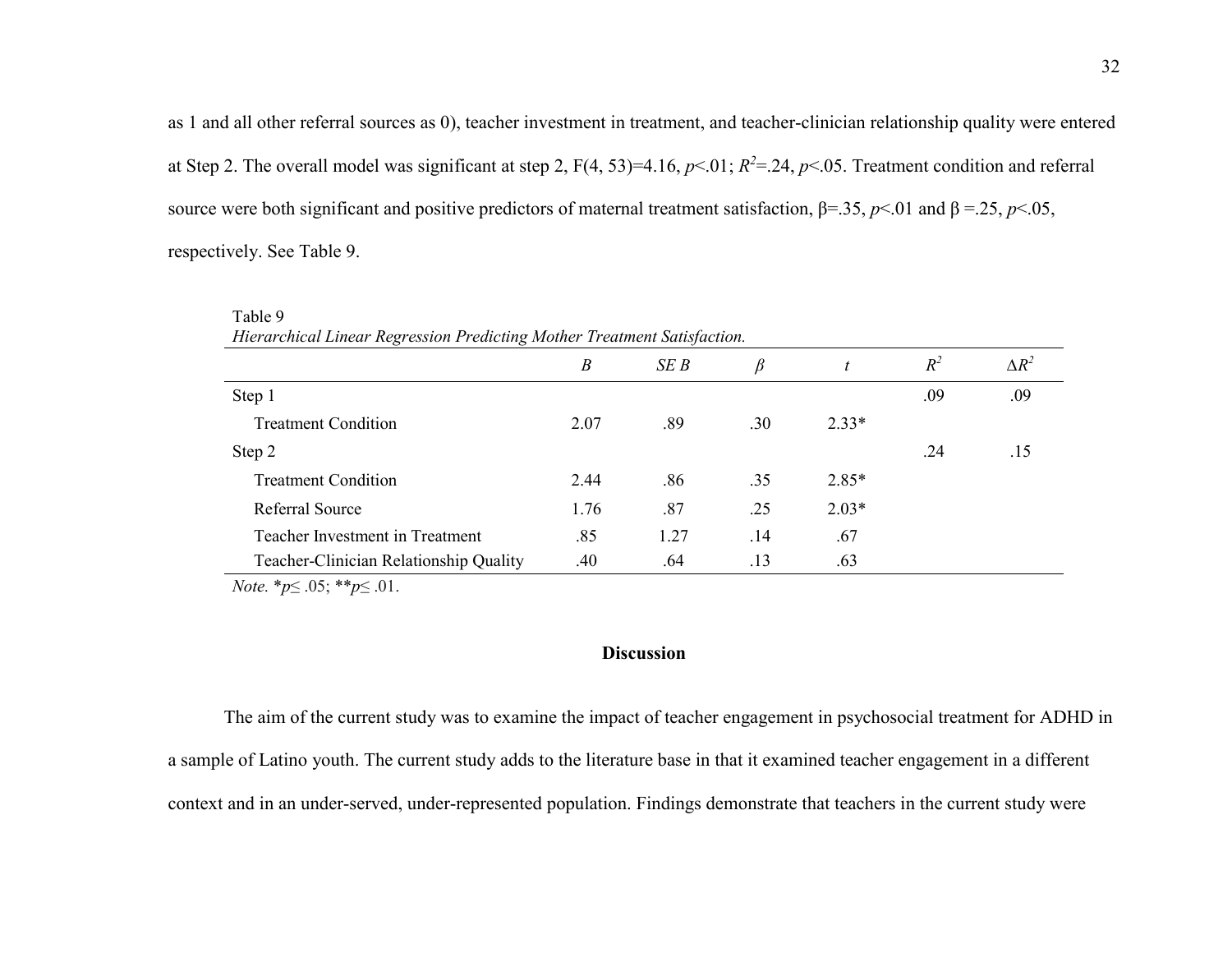equally engaged in treatment, regardless of the source of the original referral to treatment. Findings also indicate that certain aspects of teacher engagement in treatment are related to child and parent/family treatment outcomes. These findings add support to findings from previous research indicating that high-quality teacher intervention implementation, as evidenced by adherence to intervention components and positive relationships, is related to improved outcomes for families, including both youth and parents (Hagermoser Sanetti et al., 2015; Murray et al., 2008). These findings are especially important to consider within the context of Latino youth and families.

#### **Impact of a Teacher/School Referral to Treatment**

The first hypothesis of the current study hypothesized that teachers would exhibit greater engagement in treatment when families were referred by their child's teacher/school as compared to when families were referred by other referral sources (as indicated by teacher investment in treatment, teacher-clinician relationship quality, percent teacher meetings cancelled, percent teacher meetings no-showed, and percent DRCs correctly completed). No significant differences in teacher engagement in treatment based on referral source were revealed. Although these findings were surprising, they do fit well with some previous research. Specifically, research has identified factors that influence teachers' engagement in interventions, such as the perceived usefulness of a specific intervention (Biggs et al., 2008), as well as factors influencing the degree to which teachers find interventions to be acceptable, which may then influence their engagement in that intervention. These factors include the perceived degree of support and parental involvement necessary and the sustainability of the intervention (Lal, 2014). It may be that the engagement in treatment exhibited by teachers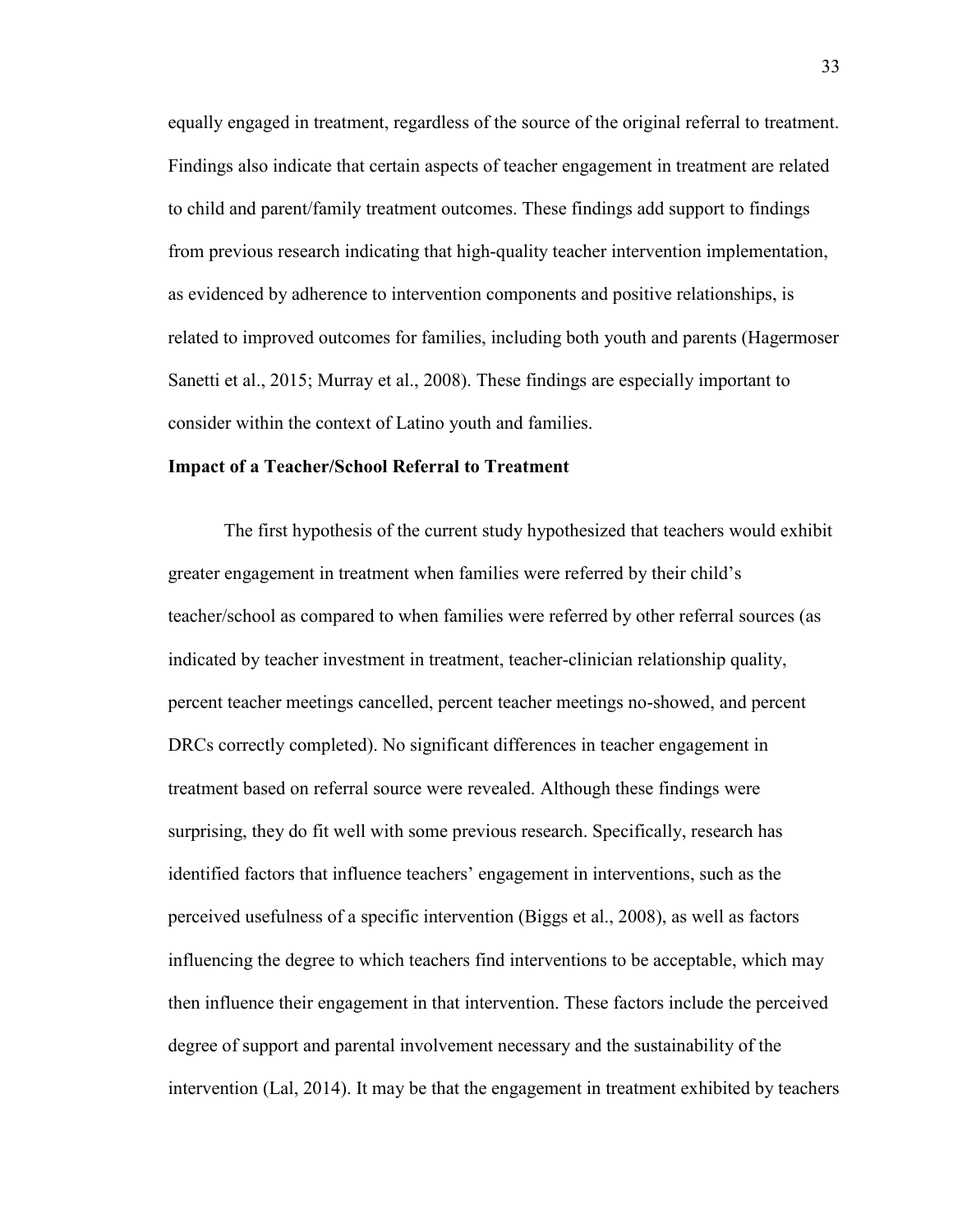in the current study depended not only on referral source, but also on factors such as these. As these factors may not have varied greatly from teacher to teacher in the current study, this may explain why teacher engagement did not significantly vary based on referral source.

Although unexpected, the fact that no significant differences in teacher engagement in treatment based on referral source were revealed suggests that teachers in the current study were equally engaged in treatment, regardless of whether a given family's referral to treatment came from the teacher/school or from another source. Teachers adhered to program components (completion of DRCs and attendance of weekly meetings) at an approximately equal rate, and they were rated by clinicians as approximately equally invested in treatment and having approximately equivalent relationships with clinicians. These findings suggest that teachers were motivated to work with students, families, and clinicians to improve students' classroom behavior and outcomes no matter who made the initial referral to treatment.

 This finding is especially important within the context of the Latino youth and families who participated in treatment in the current study. Many Latino parents hold a broad definition of education based on cultural values such as *familismo, respeto, personalismo,* and *colectivismo*, and want to have a close, personal relationship with their children's teachers that also is beneficial to their children's education (Calzada, 2010; Hill  $\&$  Torres, 2010). This often stands in contrast to many U.S. teachers' expectations for the parent-teacher relationship (Zarate, 2007). Additionally, Mexican-American students have endorsed expectations for education and their interactions with teachers that contradict those of many U.S. teachers, and some of these students feel ignored and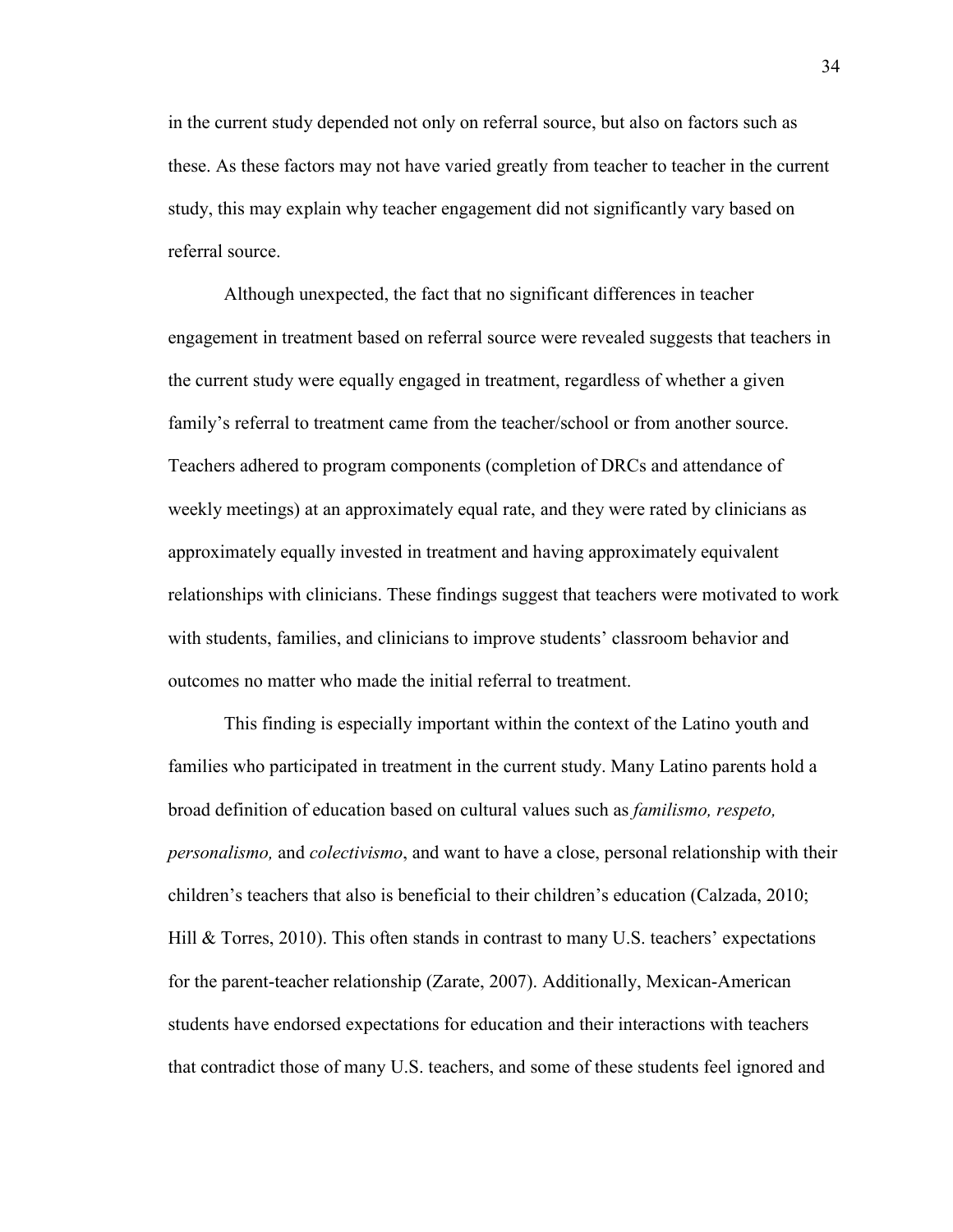criticized by teachers (Andrews, 2016). As such, it is especially meaningful to see teachers actively engaging with Latino parents and students through participation in treatment, regardless of whether that same teacher or another person initially referred the family to treatment.

#### **Impact of Teacher Engagement in Treatment on Child Outcomes**

The hypothesis that a teacher/school referral and greater teacher engagement in treatment (as evidenced by teacher investment in treatment, teacher-clinician relationship quality, percent teacher meetings cancelled, percent teacher meetings no-showed, and percent DRCs correctly completed) would predict better child treatment outcomes (posttreatment parent- and teacher-reported symptoms of hyperactivity/impulsivity, inattention, and functional impairment, percent school-based goals achieved, and percent home-based goals achieved) was partially supported. Specifically, correlations revealed that referral source was significantly related to parent post-treatment ratings of hyperactivity/impulsivity, after controlling for parent pre-treatment rating of hyperactivity/impulsivity. Fewer symptoms of hyperactivity/impulsivity were reported post-treatment for children who were referred to treatment by their teacher. Correlations also revealed that percent teacher meetings no-showed was related to percent schoolbased goals achieved, such that a greater percentage of school-based was achieved when teachers no-showed fewer meetings.

These findings fit well with previous research, which has identified that a high degree of teacher intervention adherence is related to enhanced student outcomes, including for students with ADHD (Hagermoser Sanetti et al., 2015; Willes, 2017). At the same time, however, previous research also has found that the more qualitative,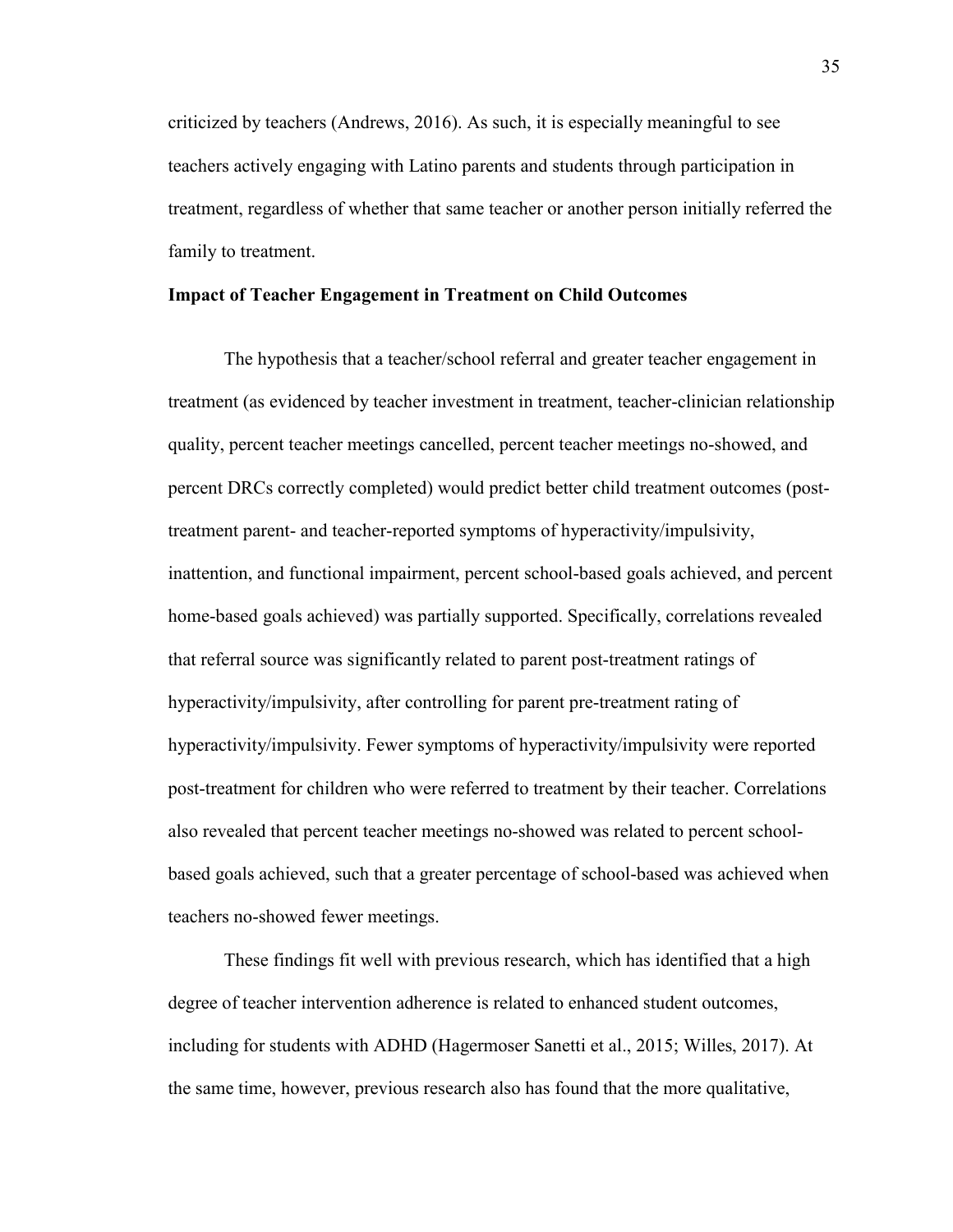relational elements of teacher intervention implementation, such as overall quality and rapport, are related to student outcomes (Pettigrew et al., 2015; Resnicow et al., 1998). In the current study, on the other hand, the qualitative, relational elements of teacher intervention implementation (teacher investment and the teacher-clinician relationship) were not related to child outcomes. One possible explanation for these findings may have to do with the way teacher engagement was measured in the current study. Specifically, it's possible that teacher engagement could have been measured in additional ways that would have more accurately captured variation among teachers. For example, previous research has accounted for teachers' competence in implementing interventions and student-teacher rapport (Goncy et al., 2015; Resnicow et al., 1998), neither of which were measured in the current study and which may capture distinct aspects of teacher intervention implementation. Nonetheless, although the qualitative, relational aspects of teacher intervention implementation were not found to be related to child outcomes in the current study, these elements of teacher intervention implementation were indeed found to be related to parental treatment outcomes. Specifically, as will be discussed further below, teacher investment in treatment and the quality of the teacher-clinician relationship were related to maternal satisfaction with treatment.

Again, these findings must be understood within the context of the Latino population. While some of the previous research linking the quality of teacher intervention implementation to student outcomes has included Latino students (i.e., Biggs et al., 2008), no studies have focused specifically on Latino students to examine how teacher implementation impacts their outcomes in particular. The current study adds to the existing literature base by extending previous findings to a sample of exclusively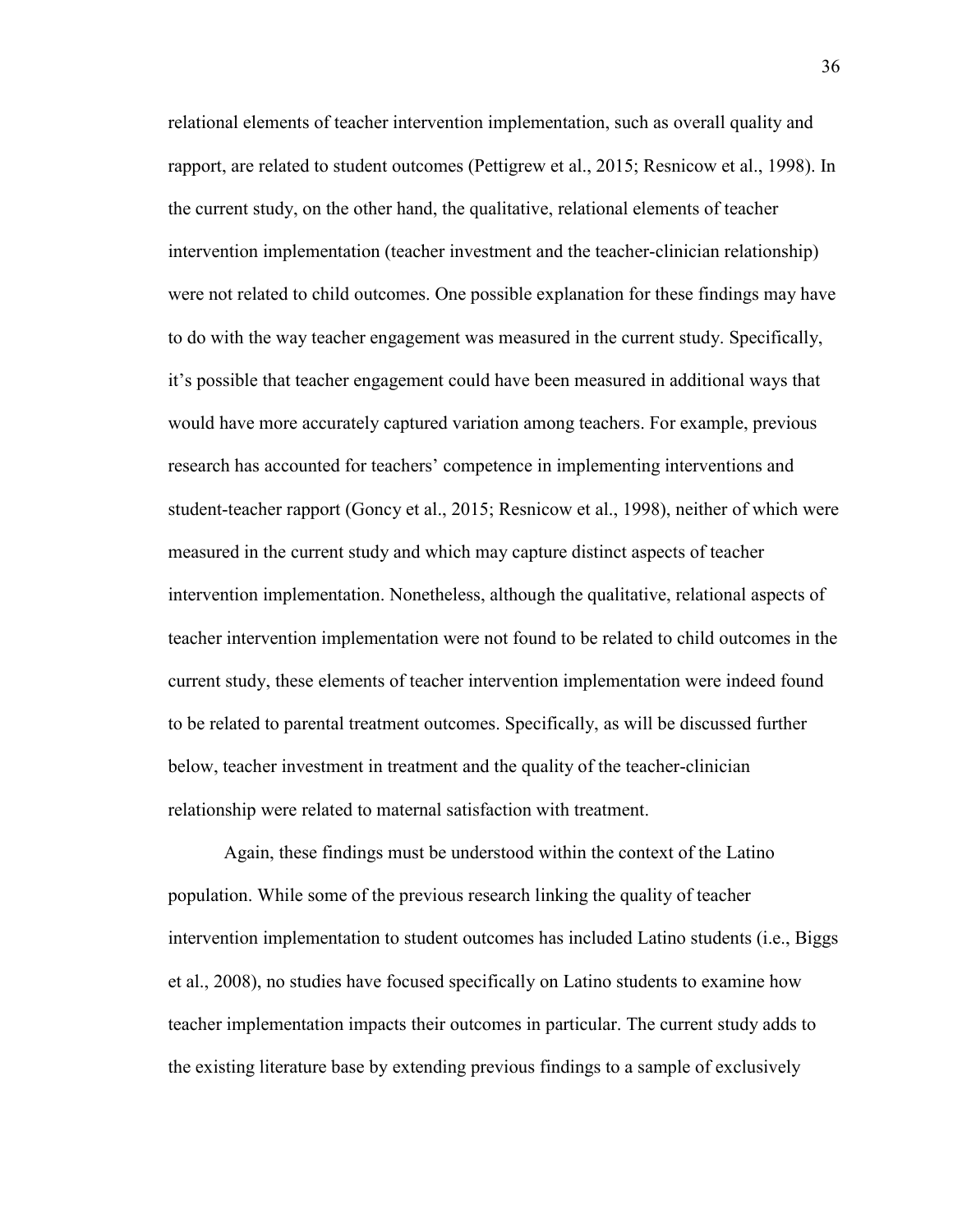Latino students, finding that aspects of teacher intervention implementation are related to student outcomes.

### **Impact of Teacher Engagement in Treatment on Parent/Family Outcomes**

Lastly, the hypothesis that a teacher/school referral and greater teacher engagement in treatment (as evidenced by teacher investment in treatment, teacherclinician relationship quality, percent teacher meetings cancelled, percent teacher meetings no-showed, and percent DRCs correctly completed) would predict better parent/family treatment outcomes (maternal and paternal satisfaction with treatment, family engagement in treatment, homework completion, and family retention in treatment) was partially supported. Specifically, correlations revealed that referral source, teacher investment in treatment, and teacher-clinician relationship quality were all statistically significantly related to maternal satisfaction with treatment, after controlling for treatment condition. Mothers reported being more satisfied with treatment when their child was referred to treatment by their teacher, when teachers were more invested in treatment, and when the teacher-clinician relationship was rated more highly. Of these variables, only referral source was found to be a statistically significant predictor of maternal satisfaction with treatment when the three predictor variables were simultaneously entered in a linear regression already accounting for treatment condition.

These findings also relate well to previous research, as teacher engagement in treatment and parental participation in treatment have been found to be positively related to one another (Murray et al., 2008). In the current study, this finding is extended to highlight the positive relationship between teacher engagement in treatment and maternal satisfaction with treatment. In the case of parent/family outcomes, as opposed to the child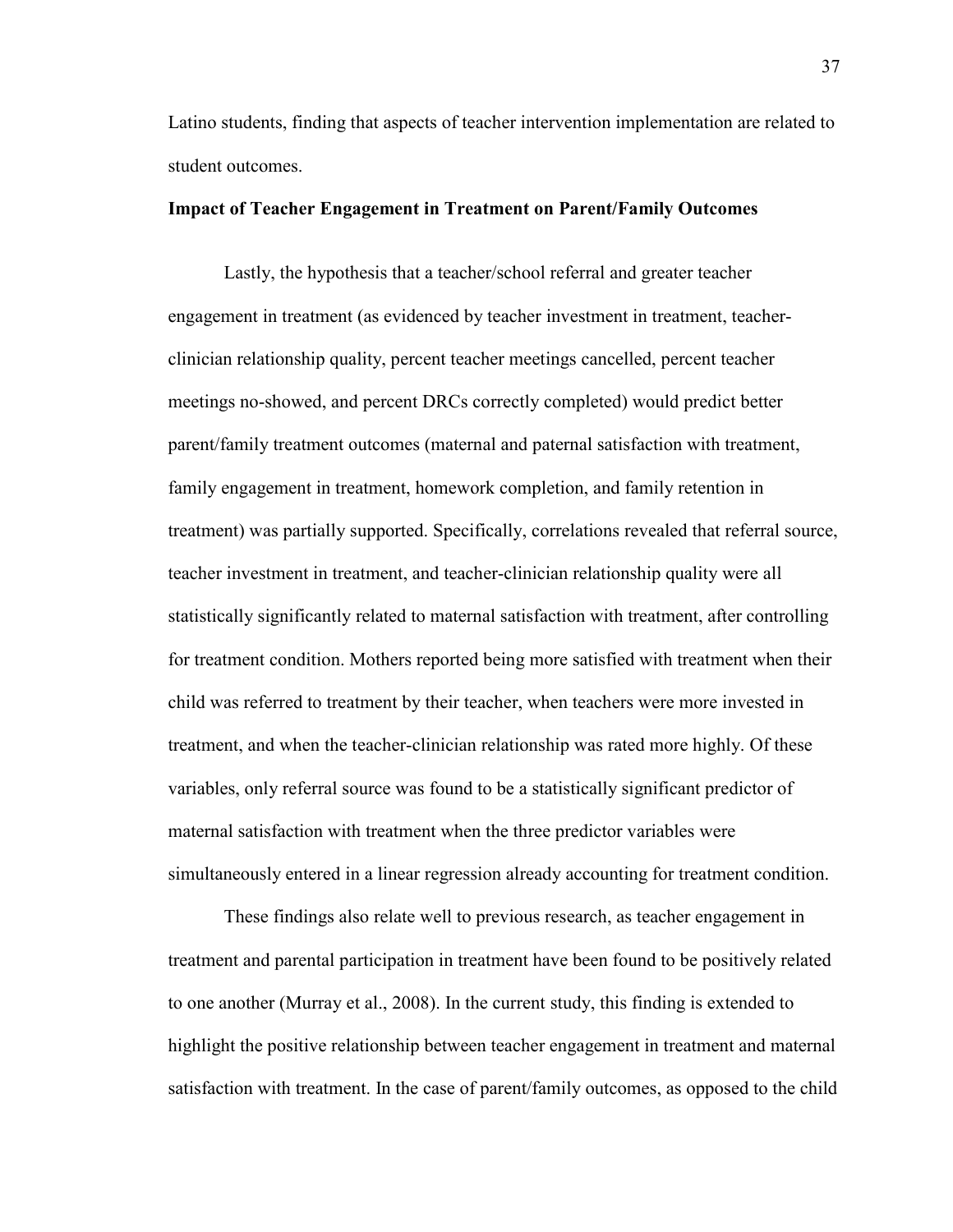outcomes described above, this finding fits well with previous research, which found that the subjective quality of teacher intervention implementation and the relationship within which it is delivered are related to outcomes (Pettigrew et al., 2015; Resnicow et al., 1998).

As described, many Latino parents feel dissatisfied with their relationship with their child's teacher and school (Olivos, 2004). They are often interested in frequent contact, friendly interactions, and collaboration to facilitate their child's academic achievement (Griego Jones, 2003; Zarate, 2007). These expectations are often based in part on the cultural values of *familismo*, *respeto*, *personalismo*, and *colectivismo*  (Calzada, 2010; Hill & Torres, 2010). Many U.S. teachers, however, expect and create more formal relationship with parents, communicating at scheduled times such as conferences or if a specific concern arises (Amatea et al., 2004). Given this disconnect, the findings of the current study make sense and take on greater meaning. When teachers in the current study exhibited greater engagement in treatment and with parents (as evidenced by higher TIQ and teacher-clinician relationship scores), Latino parents may have perceived teachers as behaving more in-line with the cultural values important to them with regards to education, and thus indicated greater satisfaction with treatment. As mothers are the parent more frequently involved in childcare and education, this may have been especially salient for Latina mothers in the current study.

#### **Post-hoc Analyses**

 Given the lack of expected findings, it was suspected that additional variables such as parental acculturation might be related to the outcome variables of interest. As such, post-hoc analyses were conducted to explore the relationships among parental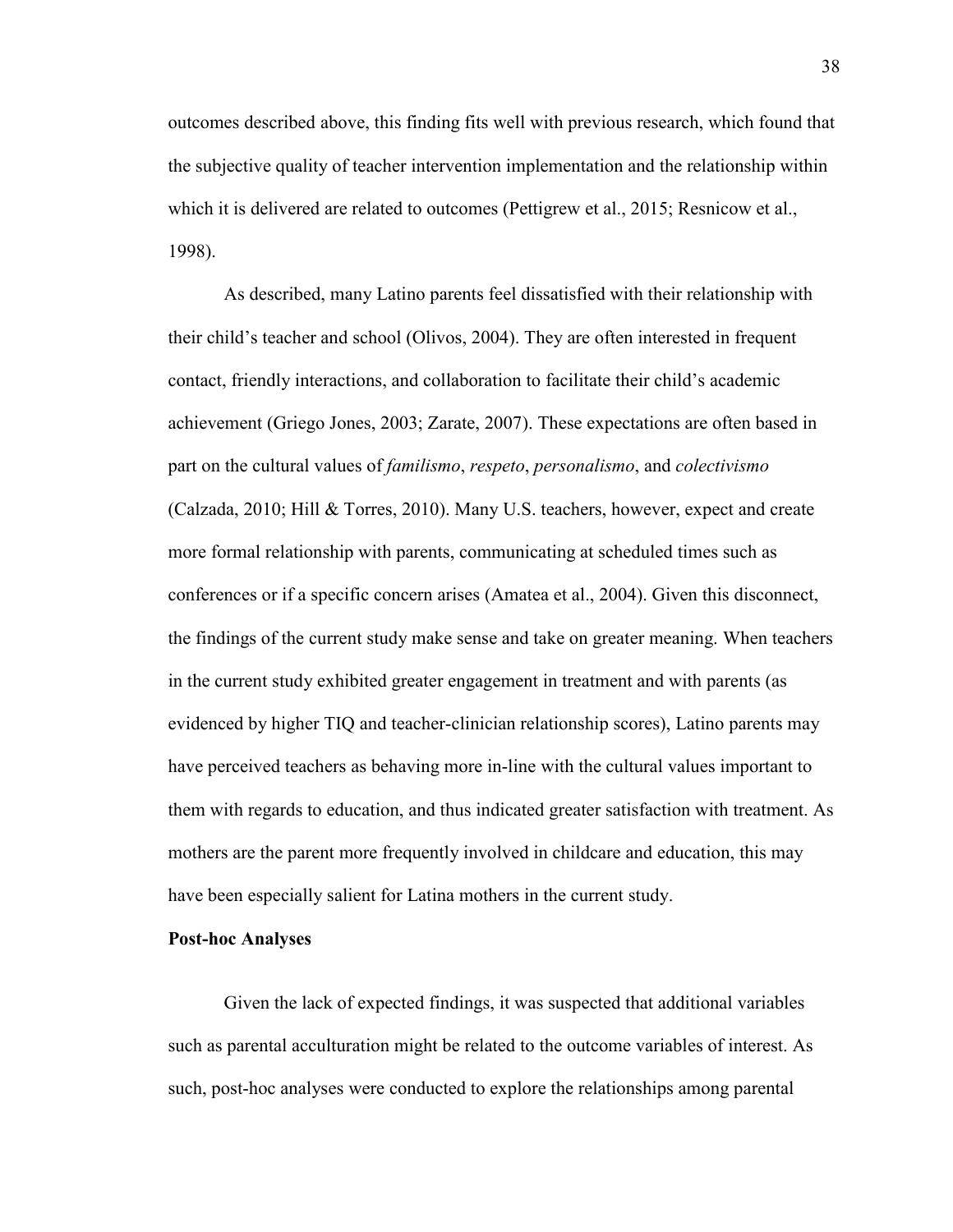acculturation variables and teacher, child, and parent/family outcome variables. Specifically, correlations were conducted among parental cognitive and behavioral orientation towards both traditional Latino culture and mainstream U.S. culture and teacher outcomes (teacher investment in treatment, teacher-clinician relationship quality, percent teacher meetings cancelled, percent teacher meetings no-showed, and percent DRCs correctly completed), child outcomes (post-treatment parent- and teacher-reported symptoms of hyperactivity/impulsivity, inattention, and functional impairment, percent school-based goals achieved, and percent home-based goals achieved), and parent/family outcomes (maternal and paternal satisfaction with treatment, family engagement in treatment, homework completion, and family retention in treatment). Pearson and Spearman correlations were used as appropriate for continuous and categorical variables, respectively, and partial correlations were used to control for demographic variables significantly related to outcomes variables and relevant pre-treatment ratings of symptoms and impairment. Specifically, child age and treatment condition were controlled for when examining percent DRCs completed correctly, child gender was accounted for when examining teacher report of impairment, and treatment condition was controlled for when examining maternal satisfaction with treatment and percent homework completed. Additionally, correlations examining post-treatment parent- and teacher-report of ADHD symptoms and functional impairment accounted for pretreatment parent- and teacher-ratings of ADHD symptoms and functional impairment.

Significant and negative correlations were detected between father cognitive orientation towards both traditional Latino culture and mainstream U.S. culture and teacher investment in treatment ( $r = 0.36$ ,  $p < 0.01$ , and  $r = 0.34$ ,  $p < 0.05$ , respectively). Father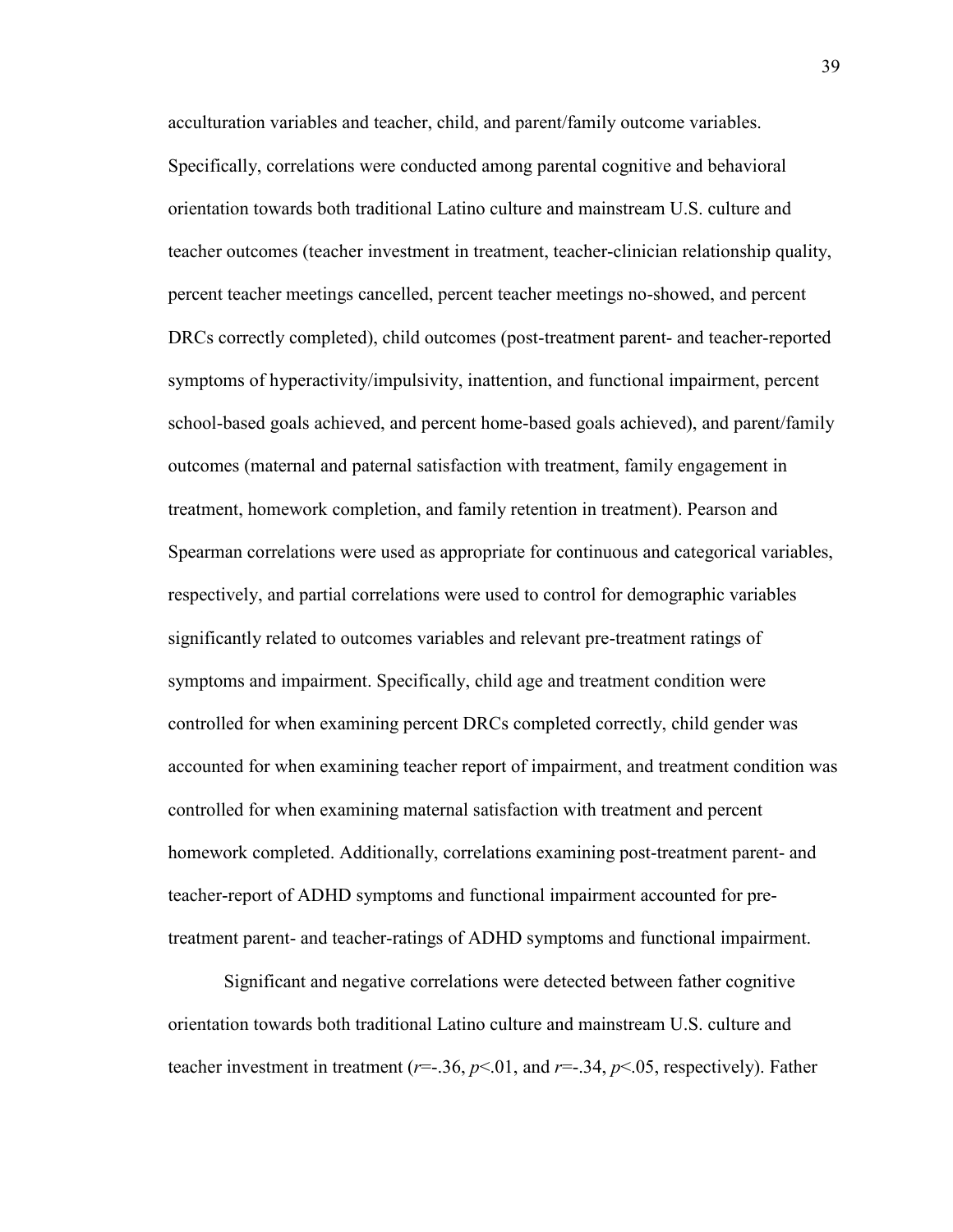orientation towards mainstream U.S. culture also was significantly and negatively related to the quality of the teacher-clinician relationship (*r*=-.31, *p*<.05). Maternal cognitive orientation towards traditional Latino culture also was significantly and positively related to maternal satisfaction with treatment (*r*=.39, *p*<.01). Maternal behavioral orientation towards mainstream U.S. culture was significantly and negatively related to post-treatment parent-report of inattention (*r*=-.30, *p*<.05), while father behavioral orientation towards traditional Latino culture was significantly and positively related to post-treatment parent-report of inattention (*r*=.41, *p*<.01). Maternal behavioral orientation towards mainstream U.S. culture also was significantly and negatively related to post-treatment parent-report of hyperactivity/impulsivity (*r*=-.39, *p*<.01). Additionally, father behavioral orientation towards mainstream U.S. culture was significantly and positively related to post-treatment teacher-report of inattention, hyperactivity, and functional impairment (*r*=.35, *p*<.05, *r*=.36, *p*<.01, and *r*=.30, *p*<.05, respectively), as well as significantly and negatively related to post-treatment parent-report of functional impairment (*r*=-.32, *p*<.05). Finally, maternal cognitive orientation towards mainstream U.S. culture was significantly and positively related to maternal satisfaction with treatment, *r*=.39, *p*<.01. See Table 10.

|                                 |             |             | <b>Behavioral Acculturation</b> |             | Cognitive Acculturation |             |             |             |  |
|---------------------------------|-------------|-------------|---------------------------------|-------------|-------------------------|-------------|-------------|-------------|--|
|                                 | Maternal    | Maternal    | Paternal                        | Paternal    | Maternal                | Maternal    | Paternal    | Paternal    |  |
|                                 | Latino      | U.S.        | Latino                          | U.S.        | Latino                  | U.S.        | Latino      | U.S.        |  |
|                                 | Orientation | Orientation | Orientation                     | Orientation | Orientation             | Orientation | Orientation | Orientation |  |
| <b>Teacher Outcomes</b>         |             |             |                                 |             |                         |             |             |             |  |
| Teacher Investment in Treatment | .01         | $-15$       | $-.11$                          | $-.23$      | $-.02$                  | $-11$       | $-.36***$   | $-34*$      |  |
| Teacher-clinician Relationship  | $-.02$      | $-.10$      | $-12$                           | $-16$       | .05                     | $-.01$      | $-.25$      | $-31*$      |  |
| % Teacher Meetings Cancelled    | .04         | $-.09$      | .15                             | $-.07$      | .12                     | .24         | .08         | .09         |  |
| % Teacher Meetings No-showed    | .05         | $-.04$      | .09                             | .11         | $-.10$                  | $-.01$      | $-17$       | $-.01$      |  |
| % DRCs Correctly Completed      | $-.26$      | .20         | $-.14$                          | .15         | $-.08$                  | $-.05$      | .06         | .11         |  |

| Table 10                                                                                           |
|----------------------------------------------------------------------------------------------------|
| Correlations Among Parental Acculturation and Teacher, Child, and Parent/Family Outcome Variables. |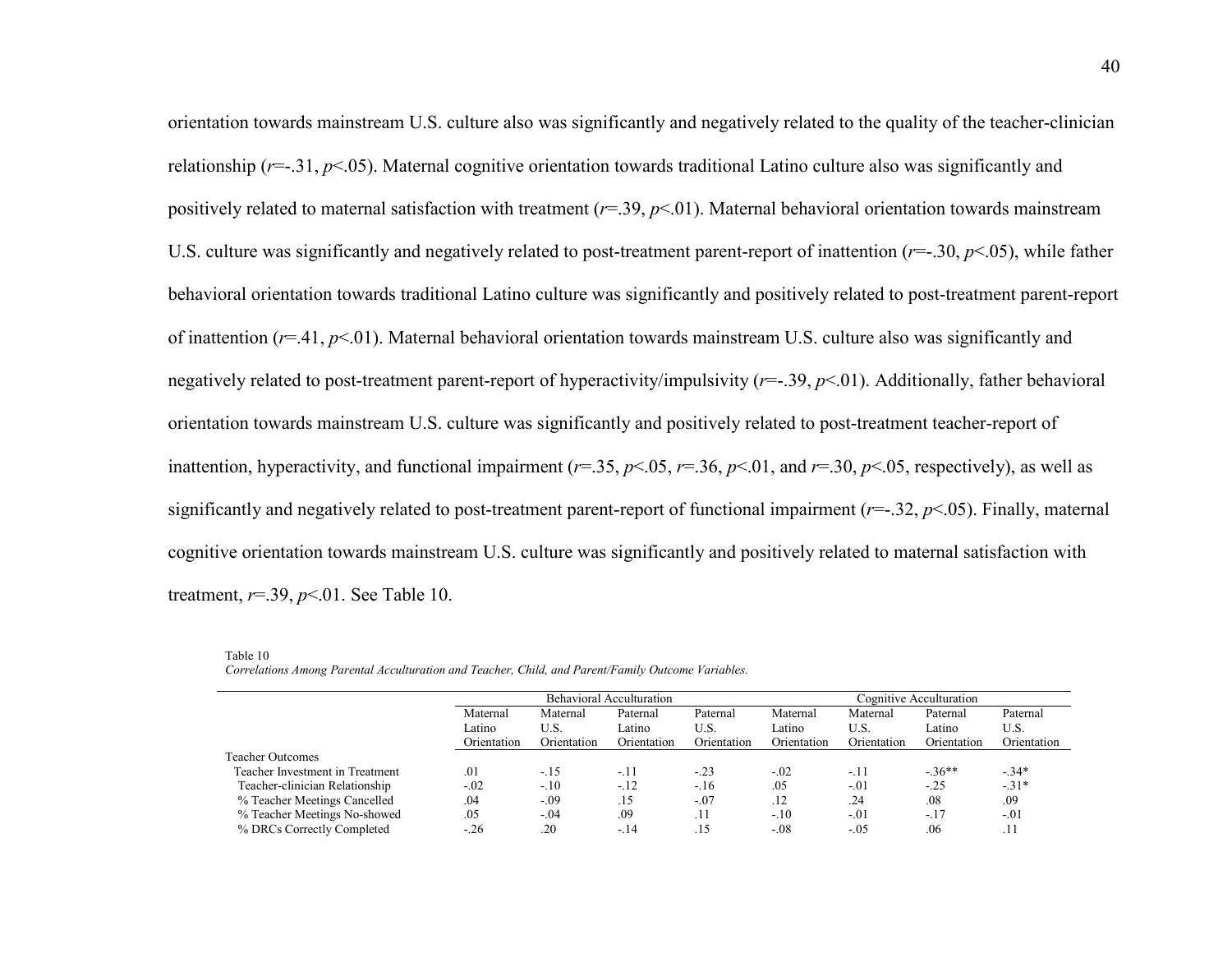| Child Outcomes                        |        |         |         |         |        |         |        |        |
|---------------------------------------|--------|---------|---------|---------|--------|---------|--------|--------|
| Parent DBD Inattention                | .22    | $-.30*$ | $.41**$ | $-.24$  | $-.27$ | $-15$   | $-.02$ | .13    |
| Parent DBD Hyperactivity/Impulsivity  | .26    | $-39**$ | $.30*$  | $-15$   | $-.02$ | .05     | $-.02$ | .05    |
| Teacher DBD Inattention               | $-31*$ | .24     | $-.23$  | $.35*$  | $-.00$ | .08     | $-.18$ | .07    |
| Teacher DBD Hyperactivity/Impulsivity | $-.26$ | .10     | $-.24$  | $.36**$ | .19    | $-.17$  | $-13$  | $-.08$ |
| Parent ADHD-FX                        | .13    | $-21$   | $.32*$  | $-.32*$ | .10    | $-12$   | .15    | $-.04$ |
| Teacher ADHD-FX                       | $-.25$ | .14     | $-.24$  | $.30*$  | $-.07$ | $-0.06$ | $-.17$ | $-.01$ |
| % Home Goals Achieved                 | $-12$  | $-19$   | $-21$   | $-.04$  | .11    | $-.03$  | $-.04$ | $-.04$ |
| % School Goals Achieved               | $-.08$ | $-.10$  | $-16$   | $-19$   | $-12$  | $-11$   | $-.08$ | $-19$  |
| Parent/Family Outcomes                |        |         |         |         |        |         |        |        |
| Maternal Tx Satisfaction              | .12    | .08     | $-.28$  | .08     | .18    | $.39**$ | $-.02$ | $-16$  |
| Paternal Tx Satisfaction              | .03    | $-.02$  | $-11$   | $-.11$  | $-.06$ | .00     | .07    | $-.08$ |
| Family Engagement in Treatment        | $-.05$ | $-.24$  | .10     | .05     | .14    | .03     | $-.10$ | .18    |
| Homework Completion                   | $-.05$ | $-0.06$ | .04     | .14     | .02    | .11     | $-.02$ | .10    |
| Retention                             | .07    | $-20$   | .18     | .21     | .15    | .04     | .16    | .24    |

 *Note.* Pearson's correlations were used for continuous variables, while Spearman's correlations were used for categorical variables. Partial correlations were used to control for parent and teacher pre-treatment report of symptoms and functional impairment when examining parent and teacher post-treatment report of symptoms and functional impairment, for gender when examining teacher report of functional impairment in the classroom, and for treatment condition when examining maternal satisfaction with treatment and homework completion. DBD=Disruptive Behavior Disorders, ADHD-FX=ADHD Functional Impairment Scale, DRC=Daily Report Card, tx=treatment. \**p*≤ .05; \*\**p*≤ .01; \*\*\**p*≤.001.

These findings highlight the significant relationships between aspects of parental acculturation and outcome variables of interest in the current study, further contextualizing the results of the current study. Specifically, it appears that parental acculturation is related to aspects of teacher intervention implementation and child and parent/family treatment outcomes. These initial findings suggest areas for future research, including incorporating acculturation into statistical analyses as covariates. Such analyses would further elucidate the nature of the relationships among acculturation, teacher intervention implementation, and treatment outcomes. This information could then further contribute to efforts to maximize high-quality teacher intervention implementation and treatment outcomes for Latino youth and families.

### **Limitations and Future Directions**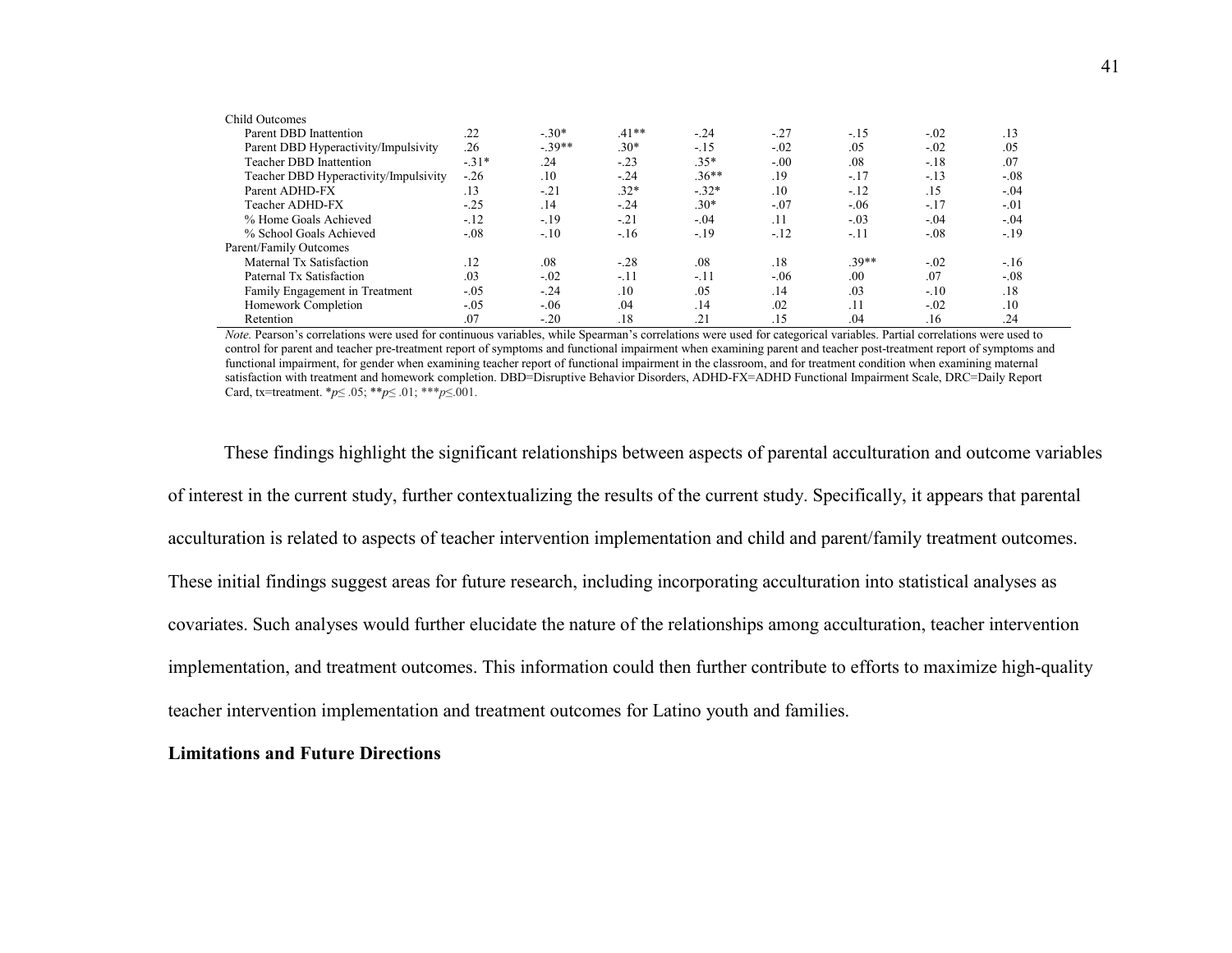This current study is subject to several limitations. Specifically, the composition of the sample was relatively homogenous, as participants were Latino youth and parents with similar profiles of acculturation residing in the same mid-sized Midwestern city. This may limit the generalizability of findings to Latinos more generally, as the Latino population is heterogeneous in many ways. Future research should aim to recruit a sample of Latino youth and parents that is more diverse with respect to geographical location, language use, and acculturation, so as to best understand the impact of teacher engagement in treatment for this group and facilitate the provision of high-quality services. The sample used in the current study also is limited in that it was comprised of more boys than girls. Future research also should aim to recruit more girls as participants, as well as to consider factors unique to girls with ADHD that may impact the extent to which the benefit from teacher engagement in treatment.

 Another limitation of the current study is the lack of data available on participating teachers. Such data would ideally include cultural factors, as these variables have been found to be related to teachers' perceptions of psychosocial interventions in previous research (Palacios-Cruz et al., 2013). These perceptions of specific interventions, as well as teachers' knowledge about ADHD, have been found to be related to teacher intervention implementation (Biggs et al., 2008; Dielmann, 2005). Collecting data on these constructs would provide further information about the ways in which teachers impact youth and family treatment outcomes.

 Additionally, the current study is limited in that it relied upon clinician-report of teacher engagement in treatment. Self-report measures of teacher engagement in

42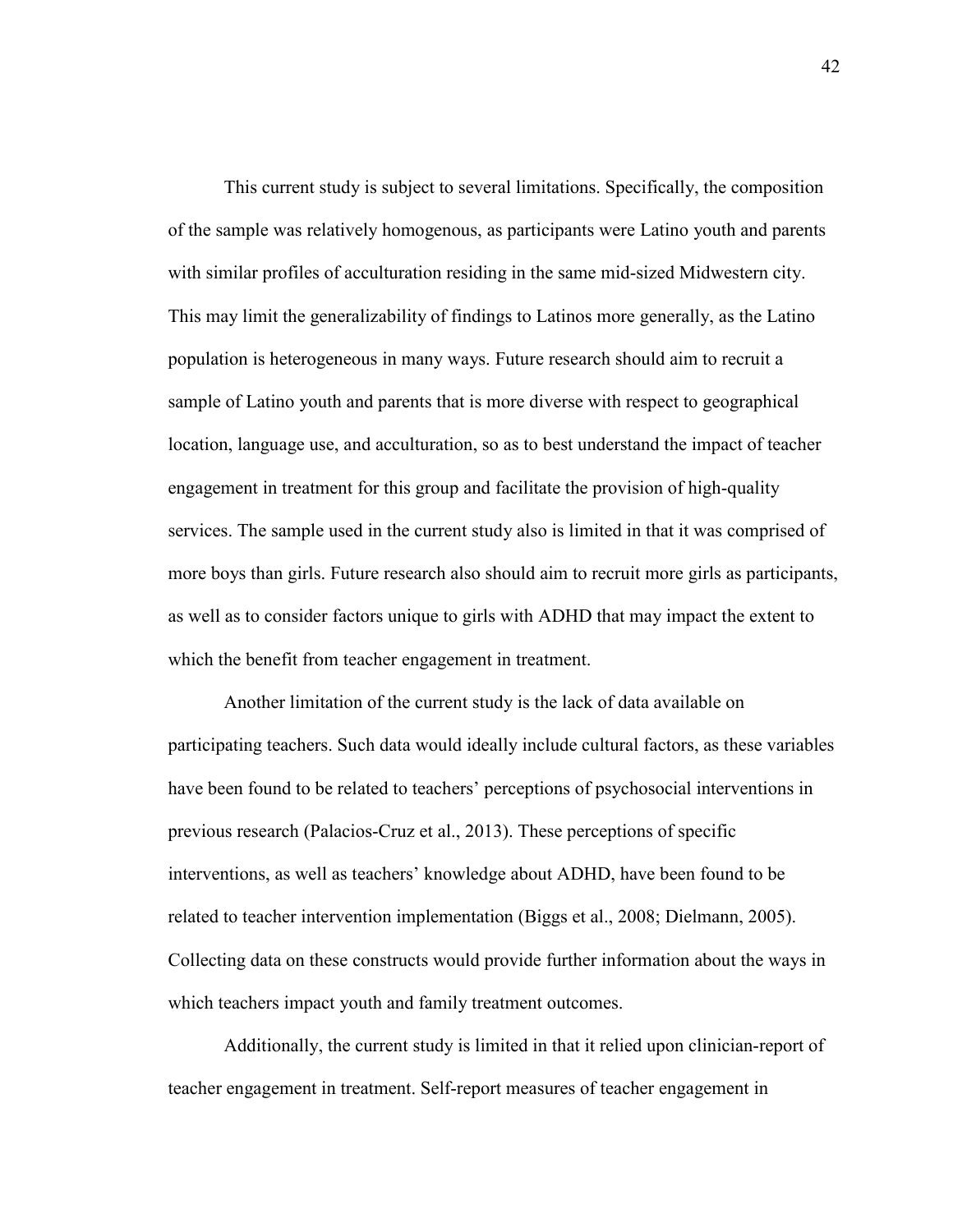treatment were deliberately excluded, as teachers tend to rate their own intervention implementation more highly than do others (Hansen, Pankratz, & Bishop, 2014). Nonetheless, future research could extend the findings of the current study by including a parent-report measure of teacher engagement in treatment. The inclusion of such measures would serve to corroborate or contrast with clinician-report of teacher engagement, and in doing so would also extend the research on measuring teacher engagement.

Lastly, the current study was not able to account for additional factors that may impact both teacher engagement in treatment and child and parent/family outcomes, as these were beyond the scope of the current study. Future research could examine how teacher engagement in treatment and child and parent/family outcomes may be influenced by such factors, including the parent-teacher relationship, as recent research suggests this relationship mediates and/or moderates the effects of psychosocial interventions (Sheridan, Bovaird, Glover, Garbacz, Witte, & Kwon, 2012; Witte & Sheridan, 2014). Examination of the impact of the parent-teacher relationship would be especially important for a similar sample of Latino families, as many barriers threaten the development of a positive parent-teacher relationship for Latino families and their children's teachers, including both practical and cultural barriers (Kouyoumdjian et al., 2003; Zarate, 2007). Similarly, the current study did not account for factors that may impact teachers' engagement in treatment, including factors such as knowledge about ADHD and specific interventions have been found to be related to teacher engagement in classroom-based interventions (Anderson, Watt, & Noble, 2012; Dielmann, 2005). Future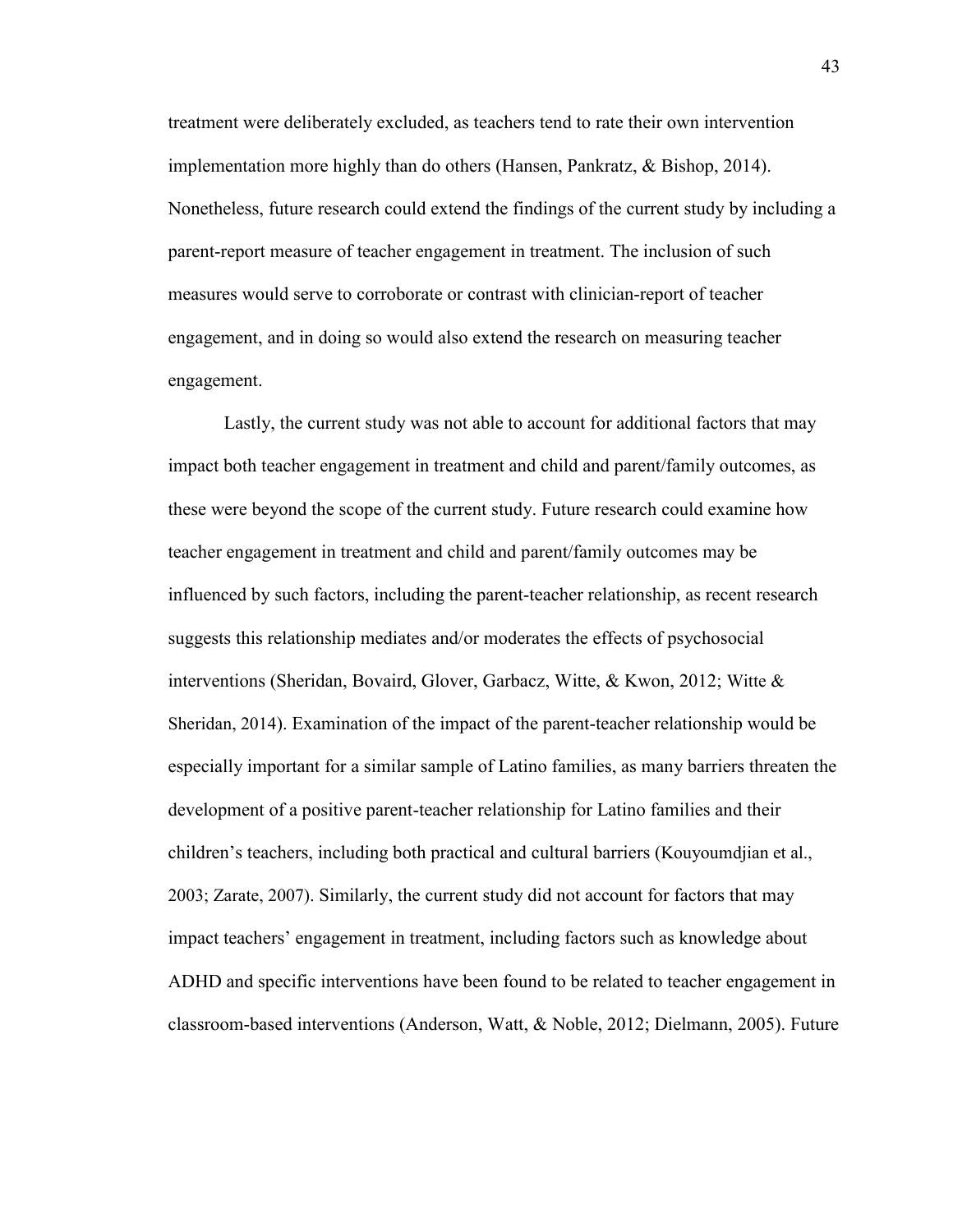research should account for these and other relevant factors, so as to gain a better understanding of teacher engagement in treatment.

#### **Summary and Clinical Implications**

 In sum, the current study examined the impact of teacher engagement in psychosocial treatment for Latino youth with ADHD and their families. The study adds to the literature base by using a sample from a population that is under-served and underrepresented in research. Although the first hypothesis that a teacher/school referral to treatment would predict greater teacher engagement in treatment was not supported, this finding is encouraging in that it indicates teachers were equally engaged in treatment, regardless of referral source. Meanwhile, the second and third hypotheses, that greater teacher engagement in treatment would predict better child and parent/family outcomes, were partially supported. Referral source was significantly and negatively related to posttreatment parent-report of hyperactivity/impulsivity, such that parents reported fewer symptoms of hyperactivity/impulsivity following treatment when their child had been referred to treatment by their teacher/school, while percent teacher meetings no-showed was significantly and negatively related to percent school-based goals achieved. Additionally, teacher investment in treatment and teacher-clinician relationship quality were significantly and positively related to maternal satisfaction with treatment, as was referral source, such that mothers reported greater satisfaction with treatment when their child had been referred by their teacher/school. These findings indicate that higher quality teacher intervention implementation, characterized by greater adherence to intervention components and higher-quality relationships, are related to enhanced child and parent treatment outcomes.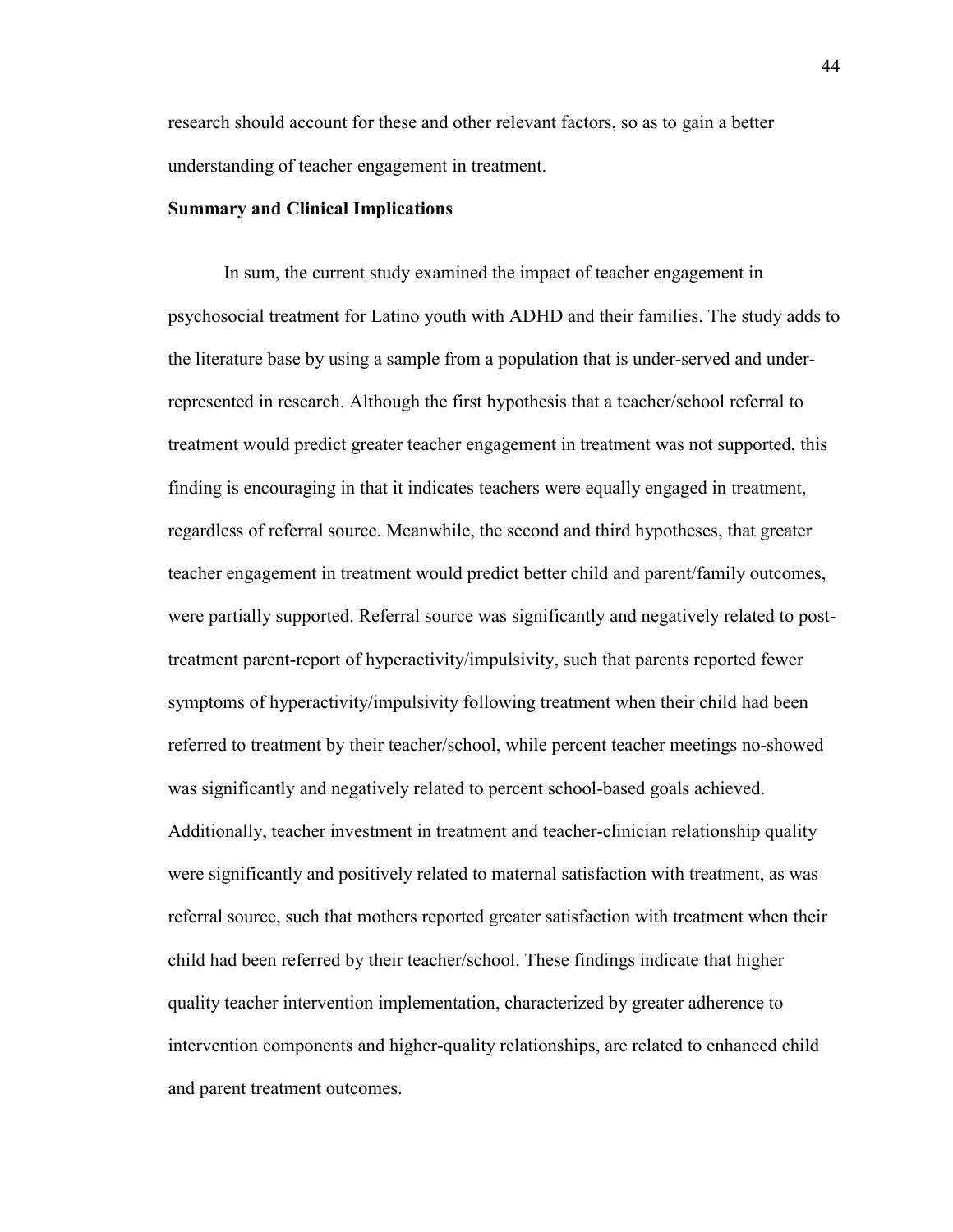The findings of the current study have important clinical implications. As Latino youth and families are less likely than their European American counterparts to access high-quality mental health services, including treatment for ADHD (Flores & the Committee on Pediatric Research, 2010; Morgan et al., 2014), it is of the utmost importance that clinicians and teachers know how to best serve these individuals. Evidence-based psychosocial interventions for ADHD can benefit Latino youth and families across domains. Importantly, teacher implementation of such an intervention impacts the extent of this benefit. Specifically, high-quality teacher intervention implementation, characterized by engagement in and adherence to intervention components and positive relationships among those involved in implementation, is related to optimized youth and family treatment outcomes. Schools, teachers, and clinicians must work together to facilitate this type of intervention implementation.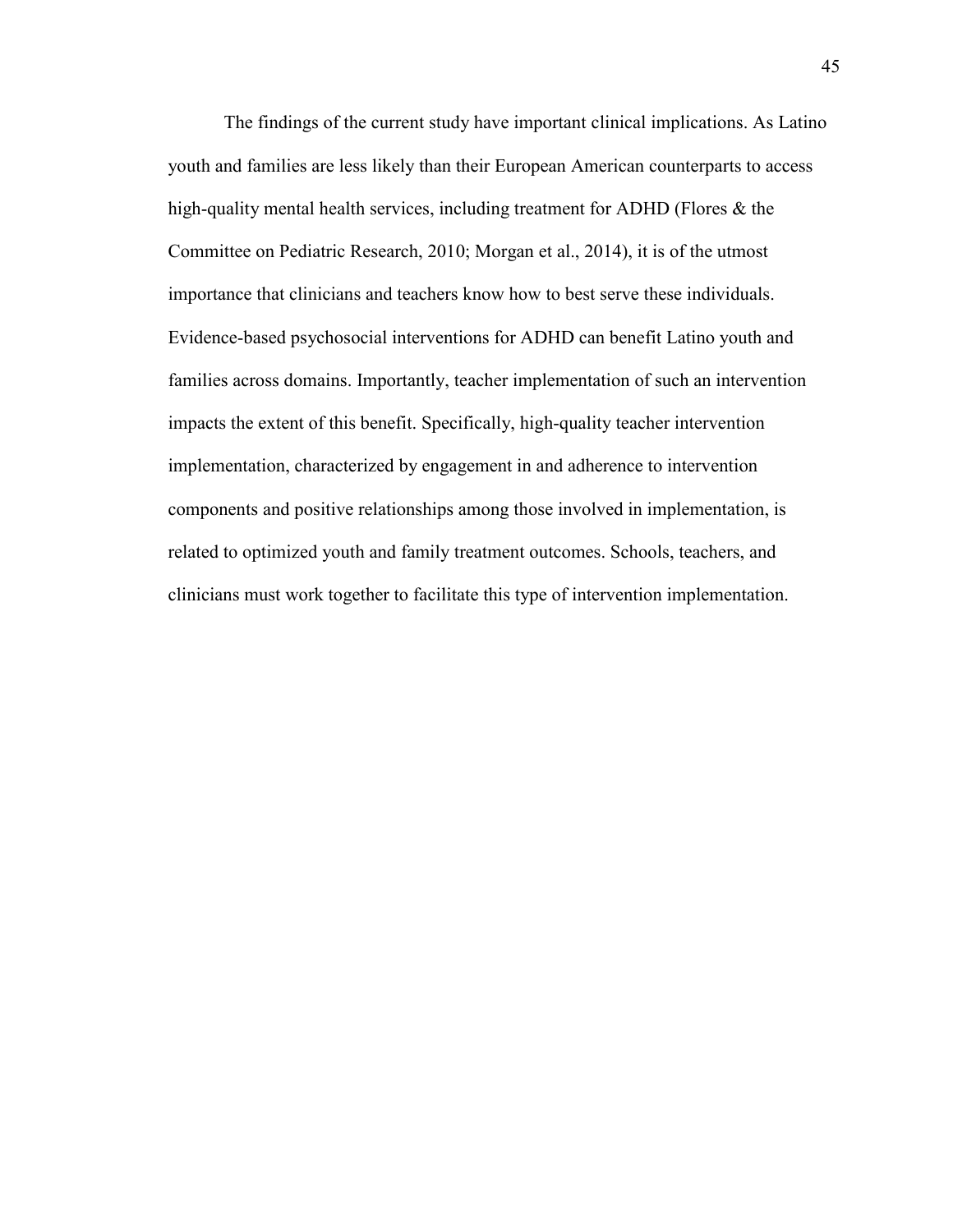#### **BIBLIOGRAPHY**

- Amatea, E. S., Daniels, H., Bringman, N., & Vandiver, F. M. (2004). Strengthening counselor-teacher-family connections: The Family-School Collaborative Consultation Project. *Professional School Counseling, 8*, 47-55.
- Anderson, D. L., Watt, S. E., & Noble, W. (2012). Knowledge of attention deficit hyperactivity disorder (ADHD) and attitudes towards teaching children with ADHD: The role of teaching experience. *Psychology in the Schools, 49*, 511- 525. doi: 10.1002/pits.21617
- Bernardi, S., Faraone, S. V., Cortese, S., Kerridge, B. T., Pallanti, S., Wang, S., & Blanco, C. (2012). The lifetime impact of Attention Deficit Hyperactivity Disorder: Results from the National Epidemiologic Survey on Alcohol and Related Conditions (NESARC). *Psychological Medicine, 42*, 875-887. doi: 10.1017/S003329171100153X
- Biederman, J., Petty, C.R., Woodworth, K.Y., Lomedico, A., Hyder, L.L., & Faraone, S.V. (2012). Adult outcome of Attention-Deficit/Hyperactivity Disorder: A controlled 16-year follow-up study. *Journal of Clinical Psychiatry, 73,* 941-950.
- Biggs, B. K., Vernberg, E. M., Twemlow, S. W., Fonagy, P., & Dill, E. J. (2008). Teacher adherence and its relation to teacher attitudes and student outcomes in an elementary school-based violence prevention program. *School Psychology Review, 37*, 533-549.
- Brestan, E. V., Jacobs, J. R., Rayfield, A. D., & Eyberg, S. M. (1999). A consumer satisfaction measure for parent-child treatments and its relation to measures of child behavior change. *Behavior Therapy, 30*, 17-30. doi: 10.1016/S0005- 7894(99)80043-4
- Busing, F. M. T. A., Weaver, B., & Dubois, S. (2016). 2x2 tables: A note on Campbell's recommendation. *Statistics in Medicine, 35*, 1354-1358. doi: 10.1002/sim.6808
- Campbell, I. (2007). Chi-squared and Fisher-Irwin tests of two-by-two tables with small sample recommendations. *Statistics in Medicine, 26*, 3661-3675.
- Cuéllar, I., Arnold, B., & Maldonado, R. (1995). Acculturation Rating Scale for Mexican Americans-II: A revision of the original ARSMA scale. *Hispanic Journal of Behavioral Sciences, 17,* 275-304.
- Dane, A. V. & Schneider, B. H. (1998). Program integrity in primary and early secondary prevention: Are implementation effects out of control? *Clinical Psychology Review, 18*, 23-45.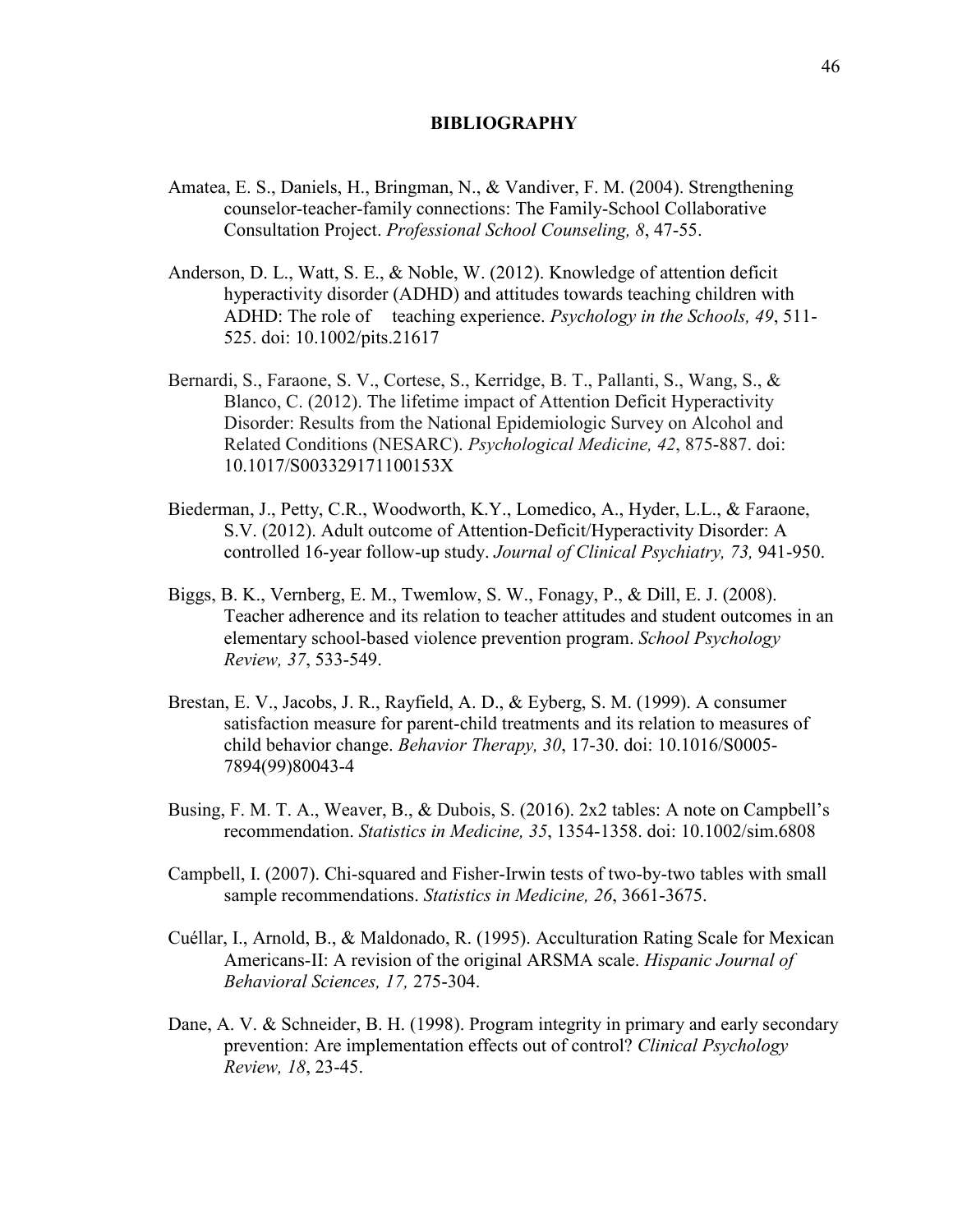- Dielmann, K. B. (2005). *Treatment acceptability and perceived time to implement interventions for children with ADHD moderated by general education teachers' training in ADHD and disability law, and eligibility for disabling conditions* (Doctoral dissertation). Retrieved from SHAREOK (11244/44062).
- DuPaul, G. J., Weyandt, L. L., & Janusis, G. M. (2011). ADHD in the classroom: Effective intervention strategies. *Theory into Practice, 50*, 35-42. doi: 10.1080/00405841.2011.534935
- Durlak, J. A. & DuPre, E. P. (2008). Implementation matters: A review of research on the influence on program outcomes and the factors affecting implementation. *American Journal of Community Psychology, 41*, 327-350. doi: 10.1007/s10464- 008-9165-0
- Eiraldi, R., & Diaz, Y. (2010). Use of treatment services for Attention Deficit/ Hyperactivity Disorder in Latino children. *Current Psychiatry Reports, 12*, 403- 408. doi: 10.1007/s11920-010-0139-1
- Ennis, S. R., Rios-Vargas, M, & Albert, N. G., (2011). *The Hispanic population: 2010.* Retrieved from the U.S. Census Bureau website: http://www.census.gov/prod/cen2010/briefs/c2010br-04.pdf
- Evans, S. W., Sarno Owens, J., & Bunford, N. (2014). Evidence-based psychosocial treatments for children and adolescents with Attention-Deficit/Hyperactivity Disorder. *Journal of Clinical Child & Adolescent Psychology, 43*, 527-551. doi: 10.1080/15374416.2013.850700
- Eyberg, S. M. (1993). Therapy attitude inventory. In L. VandeCreek, S. Knapp, & T. L. Jackson (Eds.), Innovations in clinical practice: A source book (vol 12, pp. 98- 123). Sarasota, FL: Professional Resource Press.
- Flores, G. & The Committee on Pediatric Research. (2010). Racial and ethnic disparities in the health and health care of children. *Pediatrics*, *125*, e979-e1020.
- Gerdes, A. C., Kapke, T. L., Lawton K. E., Grace, M., & Dieguez Hurtado, G. (2015). Culturally adapting parent training for Latino youth with ADHD: Development and pilot. *Journal of Latina/o Psychology, 3,* 71-87.
- Gerdes, A. C., Kapke, T. L., Grace, M., & Castro, A. (under review). Feasibility, acceptability, and preliminary outcomes of a culturally-adapted evidence-based treatment for Latino youth with ADHD. Submitted to Evidence-Based Practice in Child and Adolescent Mental Health on January 26, 2018.
- Gerdes, A. C., Lawton, K. E., Haack, L. M., & Dieguez Hurtado, G. (2013). Assessing ADHD in Latino families: Evidence for moving beyond symptomatology. *Journal of Attention Disorders, 17,* 128-140. doi: 10.1177/108705471142739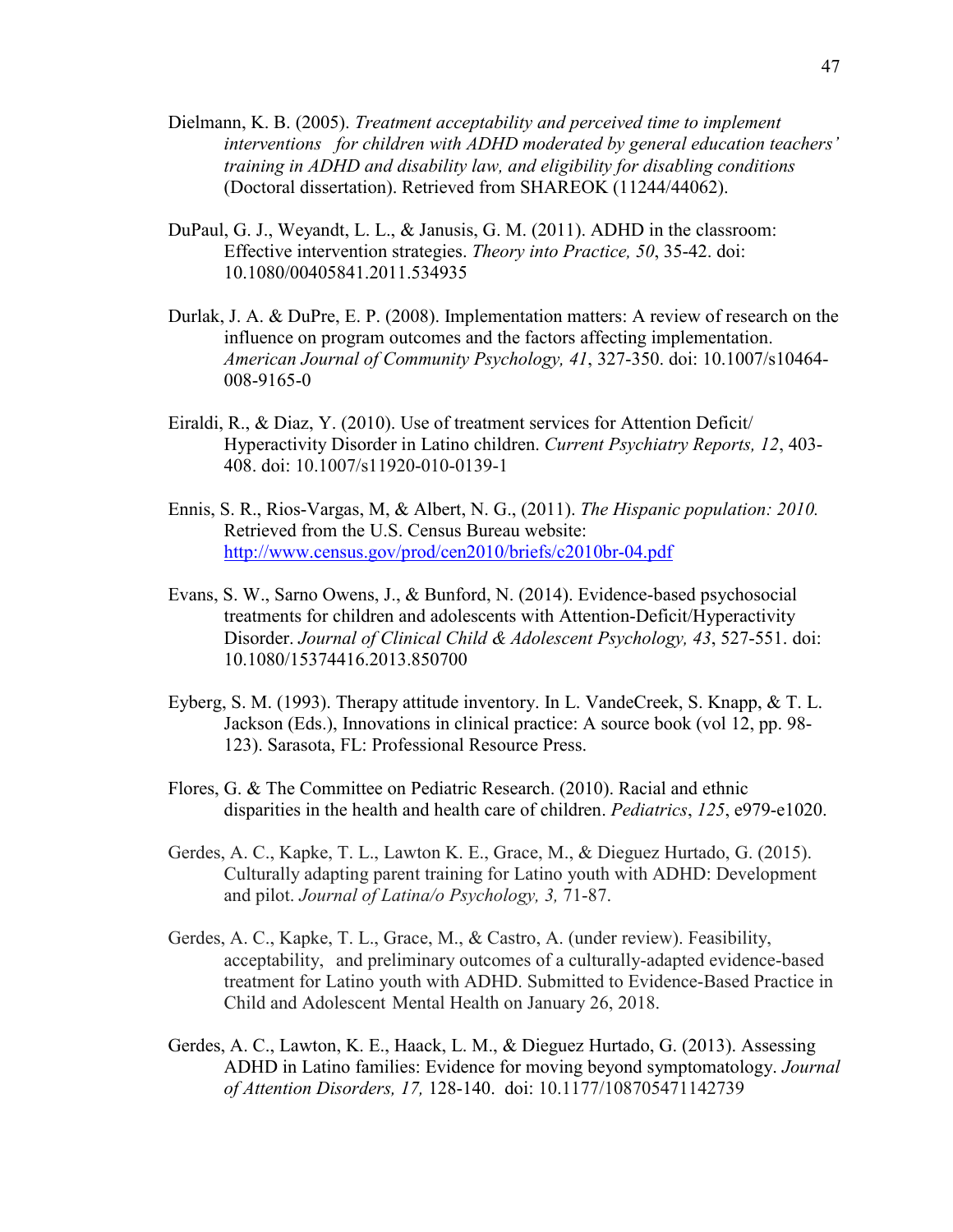- Goncy, E. A., Sutherland, K. S., Farrell, A. D., Sullivan, T. N., & Doyle, S. T. (2015). Measuring teacher implementation in delivery of a bullying prevention program: The impact of instructional and procedural adherence and competence on student responsiveness. *Prevention Science, 16*, 440-450. doi: 10.1007/s11121-014-0405- 9
- Griego Jones, T. (2003) Contribution of Hispanic parents' perspectives to teacher preparation. *The School Community Journal, 13*, 73-97.
- Haack, L. M. & Gerdes, A. C. (2014). Culturally appropriate assessment of functional impairment in diverse children: Validation of the ADHD-FX Scale with an at-risk community sample. *Journal of Attention Disorders*. Advance online publication at doi: 10.1177/1087054714527791
- Haack, L. M., Gonring, K., Harris, M., Gerdes, A., & Pfiffner, L. (2016). Assessing impairment in childhood ADHD: Validation of the parent and teacher ADHD-FX Rating Scale in a dual-site clinical sample. *Journal of Attention Disorders.*  Advance online publication at doi: 10.1177/1087054716659360
- Hagermoser Sanetti, L. M., Collier-Meek, M. A., Long, A. C. J., Byron, J., & Kratochwill, T. R. (2015). Increasing teacher treatment integrity of behavior support pans through consultation and Implementation Planning. *Journal of School Psychology, 53*, 209-229. doi: 10.1016/j.jsp.2015.03.002
- Hansen, W. B., Pankratz, L. M., & Bishop, D. C. (2014). Differences in observers' and teachers' fidelity assessments. *Journal of Primary Prevention, 35*, 297-308. doi: 10/1007/s10935-014-0351-6
- Harris, J. K. (2013). *Ethnic disparities in teachers' disciplinary approaches towards students with Attention-Deficit Hyperactivity Disorder (ADHD): A quantitative study* (Doctoral dissertation). Retrieved from ProQuest (3589446).
- Hirschstein, M. K., Van Schoiack Edstrom, L., Frey, K. S., Snell, J. L., & MacKenzie, E. P. (2007). Walking the talk in bullying prevention: Teacher implementation variables related to initial impact of the *Steps to Respect* program. *Social Psychology Review, 36*, 3-21.
- Knight, G. P., Gonzales, N.A., Saenz, D. S., Bonds, D.D., German, M.,…Updegraff, K. A. (2010). The Mexican American Cultural Values Scale for adolescents and adults. *Journal of Early Adolescence, 30,* 444-481.
- Kouyoumdjian, H., Zamboanga, B. L., & Hansen, D. J. (2003). Barriers to community mental health services for Latinos: Treatment considerations. *Clinical Psychology: Science and Practice, 10*, 394-422.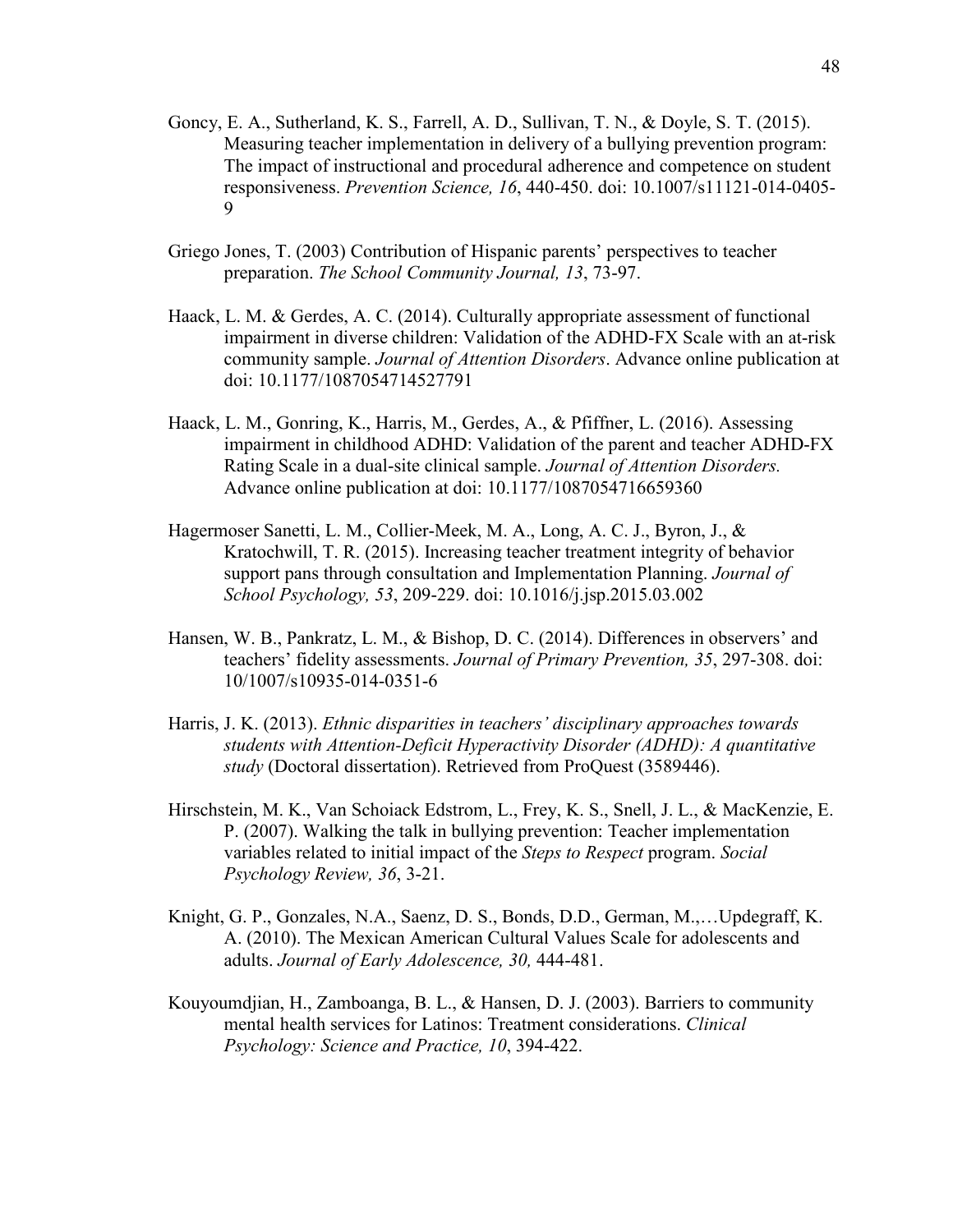- Landis, J. R., & Koch, G. G. (1977). The measurement of observer agreement for categorical data. *Biometrics, 33*, 159-174. doi: 10.2307/2529310
- Larson, K., Russ, S. A., Kahn, R. S., & Halfon, N. (2011). Patterns of comorbidity, functioning, and service use for US children with ADHD, 2007. *Pediatrics, 127*, 662-470. doi: 10.1542/peds.2010-0165
- Miranda, J., Bernal, G., Lau, A., Kohn, L., Hwang, W., & LaFramboise, T. (2005). State of the science on psychosocial interventions for ethnic minorities. *Annual Review of Clinical Psychology, 1*, 113-142. doi: 10.1146/annurev.clinpsy.1.102803.143822
- Moore, D. A., Whittaker, S., & Ford, T. J. (2016). Daily report cards as a school-based intervention for children with attention-deficit/hyperactivity disorder. *Support for Learning, 31*, 71-83. doi: 10.1111/1467-9604.12115
- Morgan, P. L., Hillemeir, M. M., Farkas, G., & Maczuga, S. (2014). Racial/ethnic disparities in ADHD diagnosis by kindergarten entry. *Journal of Child Psychology and Psychiatry, 55*, 905-913. doi:10.1111/jcpp.12204
- Murray, D. W., Rabiner, D., Schulte, A., & Newitt, K. (2008). Feasibility and integrity of a parent-teacher consultation intervention for ADHD students. *Child Youth Care Forum, 37*, 111-126. doi: 10.1007/s10566-008-9054-6
- National Institute of Mental Health. (2012). *Attention-Deficit/Hyperactivity Disorder.*  (DHHS Publication No. 12-3572). Retrieved from http://www.nimh.nih.gov/health/publications/attention-deficit-hyperactivitydisorder/adhd\_booklet\_cl508.pdf
- Olivos, E. M. (2004). Tensions, contradictions, and resistance: An activist's reflection of the struggles of Latino parents in the public school system. *The High School Journal, 87*, 25-35. doi: 10.1353/hsj.2004.0012
- Palacios-Cruz, L., de la Peña Olvera, F., Figueroa, G. V., Caballero, A. A., de la Rosa Muñoz, L., Valderrama Perdroza, A., & … Ulloa Flores, R. E. (2013). Conocimientos y creencias sobre el trastorno por déficit de atención con hiperactividad en maestros de tres países latinoamericanos. *Salud Mental, 36*, 285-290.
- Pelham, W. E., Gnagy, E. M., Greenslade, K. E., & Milich, R. (1992). Teacher ratings of *DSM- III-R* symptoms for the disruptive behavior disorders. *Journal of the American Academy of Child & Adolescent Psychiatry*, *31*, 210-218.
- Pelham, W. E., Fabiano, G. A., & Massetti, G. M. (2005). Evidence-based assessment of Attention Deficit Hyperactivity Disorder in children and adolescents. *Journal of Clinical Child and Adolescent Psychology, 34,* 449-476.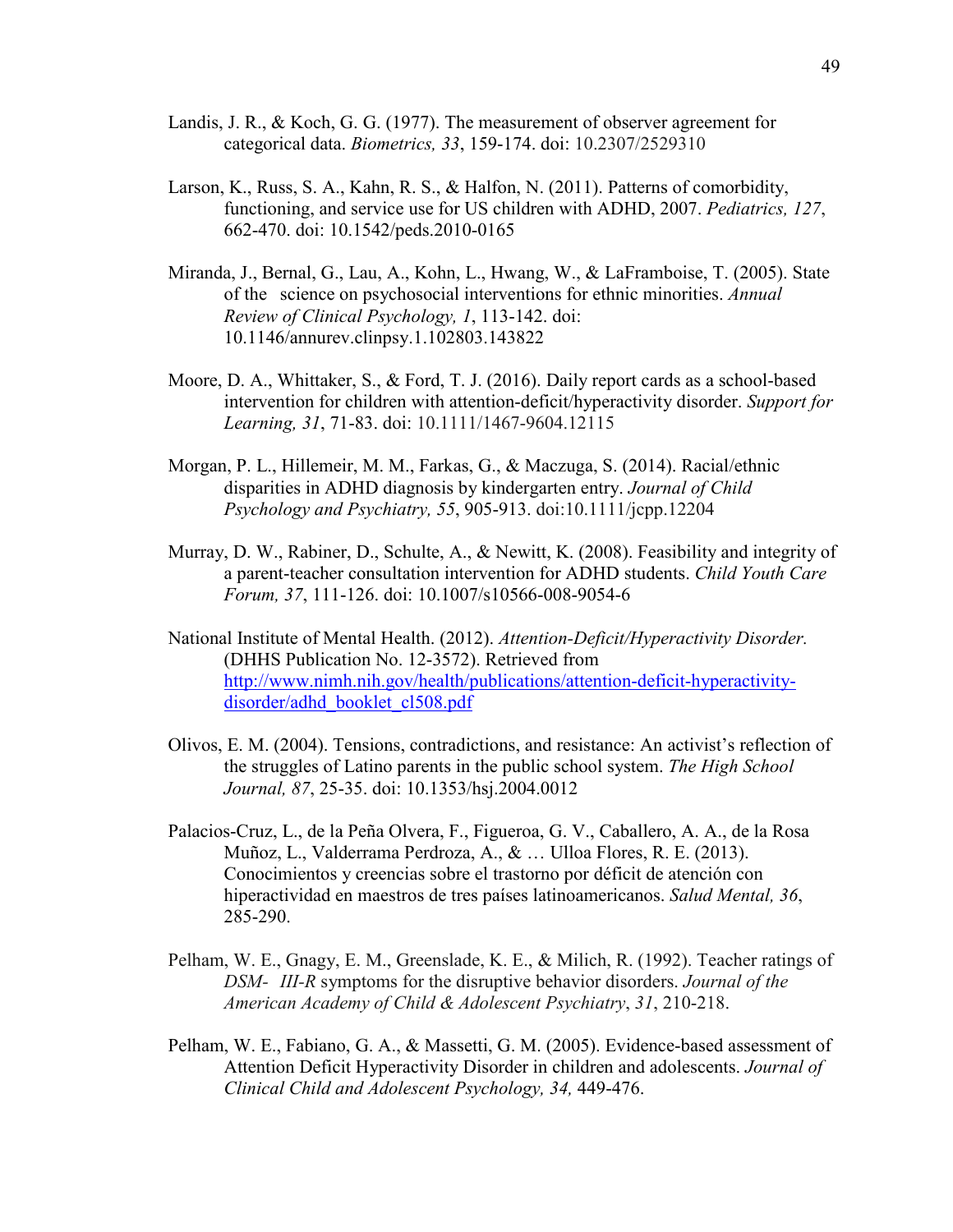- Pettigrew, J., Graham, J. W., Miller-Day, M., Hecht, M. L., Krieger, J. L., & Shin, Y. J. (2015). Adherence and delivery: Implementation quality and program outcomes for the 7th grade *keepin' it REAL* program. *Prevention Science, 16*, 90-99. doi: 10.1007/s11121-014-0459-1
- Power, T. J., Soffer, S. L., Mautone, J. A., Costigan, T. E., Jones, H. A., Clarke, A. T., & Marshall, S. A. (2009). An analysis of teacher investment in the context of a family- school intervention for children with ADHD. *School Mental Health, 1*, 107-11 7. doi: 10.1007/s12310-009-9005-x
- Resnicow, K., Davis, M., Smith, M., Lazarus-Yaroch, A., Baranowski, T., Baranowski, J., … & Wang, D. T. (1998). How best to measure implementation of school health curricula: A comparison of three measures. *Health Education Research, 13*, 239-250.
- Rothe, E. M. (2005). Considering cultural diversity in the management of ADHD in Hispanic patients. *Journal of the National Medical Association, 97*, 17S-23S.
- Schumaker, J. B., Hovell, M. F., & Sherman, J. A. (1997). An analysis of daily behavior report cards and parent-managed privileges in the improvement of adolescents' classroom performance. *Journal of Applied Behavior Analysis, 10*, 449-464.
- Sheridan, S. M.., Bovaird, J. A., Glover, T. A., Garbacz, S. A., Witte A., & Kwon, K. (2012). A randomized trial examining the effects of conjoint behavioral consultation and the mediating role of the parent-teacher relationship. *School Psychology Review, 41*, 23-46.
- Tabachnick, B. G. & Fidell, L. S. (1996). *Using Multivariate Statistics* (6<sup>th</sup> edition). Harlow, Essex: Pearson Education.
- U.S. Census Bureau. (2012). *U.S. Census Bureau projections show a slower growing, older, more diverse nation a half century from now*. Retrieved from website: http://www.census.gov/newsroom/releases/archives/population
- U.S. Department of Health and Human Services (2001). *Mental Health: Culture, Race, and Ethnicity – A Supplement to Mental Health: A Report of the Surgeon General.*  Rockville, MD: U.S. Department of Health and Human Services, Substance Abuse and Mental Health Services Administration, Center of Mental Health Services.
- Vannest, K. J., Davis, J. L., Davis, C. R., Mason, B. A., & Burke, M. D. (2010). Effective intervention for behavior with a daily behavior report card: A meta-analysis. *School Psychology Review, 39*, 654-672.
- Verduin, T. L., Abikoff, H., & Kurtz, S. M. S. (2008). Evidence-based treatment of attention deficit/hyperactivity disorder in a preschool-age child: A case study.